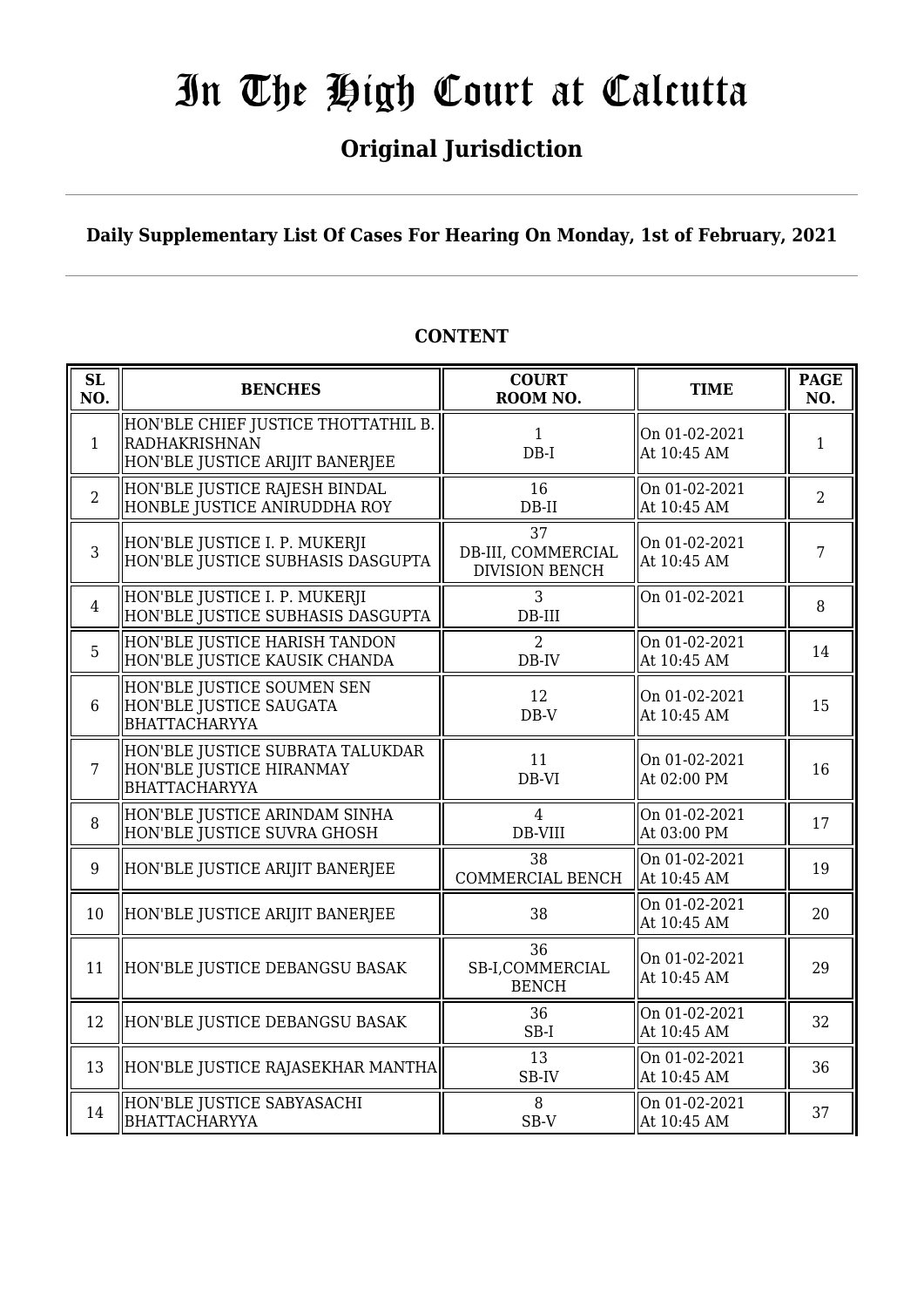| $\overline{\text{SL}}$<br>NO. | <b>BENCHES</b>                                  | <b>COURT</b><br>ROOM NO.                | <b>TIME</b>                  | <b>PAGE</b><br>NO. |
|-------------------------------|-------------------------------------------------|-----------------------------------------|------------------------------|--------------------|
| 15                            | HON'BLE JUSTICE MOUSHUMI<br>BHATTACHARYA        | 39<br>SB-VI, COMMERCIAL<br><b>BENCH</b> | On 01-02-2021<br>At 10:45 AM | 38                 |
| 16                            | HON'BLE JUSTICE MOUSHUMI<br><b>BHATTACHARYA</b> | 39<br>SB-VI                             | On 01-02-2021<br>At 10:45 AM | 39                 |
| 17                            | HON'BLE JUSTICE SHEKHAR B. SARAF                | 26<br>SB-VII                            | On 01-02-2021<br>At 03:00 PM | 44                 |
| 18                            | HON'BLE JUSTICE RAJARSHI<br><b>BHARADWAJ</b>    | 15<br><b>SB-VIII</b>                    | On 01-02-2021<br>At 10:45 AM | 46                 |
| 19                            | HON'BLE JUSTICE RAVI KRISHAN KAPUR              | 10<br>$SB-X$                            | On 01-02-2021<br>At 10:45 AM | 47                 |
| 20                            | HON'BLE JUSTICE ARINDAM<br>MUKHERJEE            | 23<br>SB-XI                             | On 01-02-2021<br>At 02:00 PM | 48                 |
| 21                            | HON'BLE JUSTICE BISWAJIT BASU                   | 18<br>SB-XII                            | On 01-02-2021<br>At 10:45 AM | 49                 |
| 22                            | HON'BLE JUSTICE AMRITA SINHA                    | 24<br><b>SB-XIII</b>                    | On 01-02-2021<br>At 10:45 AM | 50                 |
| 23                            | HON'BLE JUSTICE ABHIJIT<br><b>GANGOPADHYAY</b>  | 22<br><b>SB-XIV</b>                     | On 01-02-2021<br>At 03:30 PM | 52                 |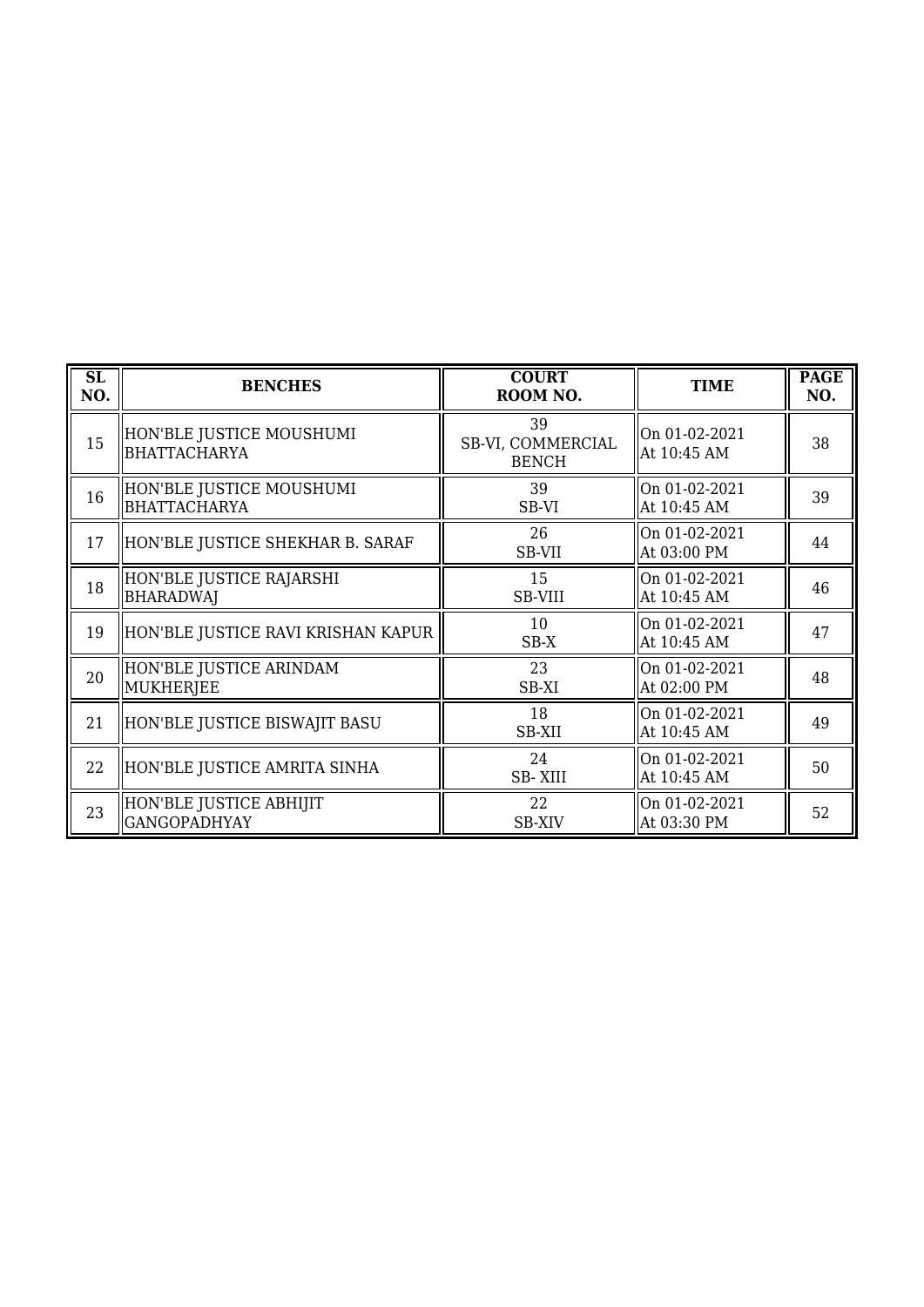

### **Original Side**

**DAILY CAUSELIST For Monday The 1st February 2021**

**COURT NO. 1**

**DIVISION BENCH (DB-I )**

**AT 10:45 AM**

**HON'BLE CHIEF JUSTICE THOTTATHIL B. RADHAKRISHNAN HON'BLE JUSTICE ARIJIT BANERJEE**

**(VIA VIDEO CONFERENCE) ON AND FROM MONDAY, THE 1ST FEBRUARY, 2021 AS LONG AS THE DIVISION BENCH COMPRISING OF HON'BLE CHIEF JUSTICE THOTTATHIL B. RADHAKRISHNAN AND HON'BLE JUSTICE ARIJIT BANERJEE DOES NOT SIT- HON'BLE JUSTICE RAJESH BINDAL AND HON'BLE JUSTICE ANIRUDDHA ROY- WILL TAKE, IN ADDITION TO THEIR OWN LIST AND DETERMINATION, URGENT MATTERS RELATING TO THE LIST AND DETERMINATION OF THE DIVISION BENCH COMPRISING OF HON'BLE CHIEF JUSTICE THOTTATHIL B. RADHAKRISHNAN AND HON'BLE JUSTICE ARIJIT BANERJEE.**

**ON AND FROM WEDNESDAY, THE 13TH JANUARY, 2021 - APPEALS FROM ORDERS RELATING TO RESIDUARY UNDER GROUP - IX INCLUDING APPLICATIONS CONNECTED THERETO;**

**PUBLIC INTEREST LITIGATION; CRIMINAL CONTEMPT MATTERS; APPEALS UNDER SECTION 19(1)(a) OF THE CONTEMPT OF COURT'S ACT; APPLICATIONS UNDER SECTION 27 OF THE ELECTRICITY REGULATORY COMMISSION ACT, 1998, INCLUDING APPLICATIONS CONNECTED THERETO; HABEAS CORPUS; ANY OTHER MATTER, IRRESPECTIVE OF CLASSIFICATION, AS DIRECTED BY THE HON'BLE CHIEF JUSTICE. NOTE:MATTERS WILL BE TAKEN UP THROUGH PHYSICAL HEARING ONLY WHEN BOTH THE PARTIES ARE AGREED.**

> **NOTE:(1) ON THURSDAY, APPEALS FROM ORDERS RELATING TO RESIDUARY UNDER GROUP-IX INCLUDING APPLICATIONS CONNECTED THERETO, WILL BE TAKEN UP. (2) ON FRIDAY, PUBLIC INTEREST LITIGATION MATTERS WILL BE TAKEN UP.**

> > **NOTE: NO MENTIONING IN COURT**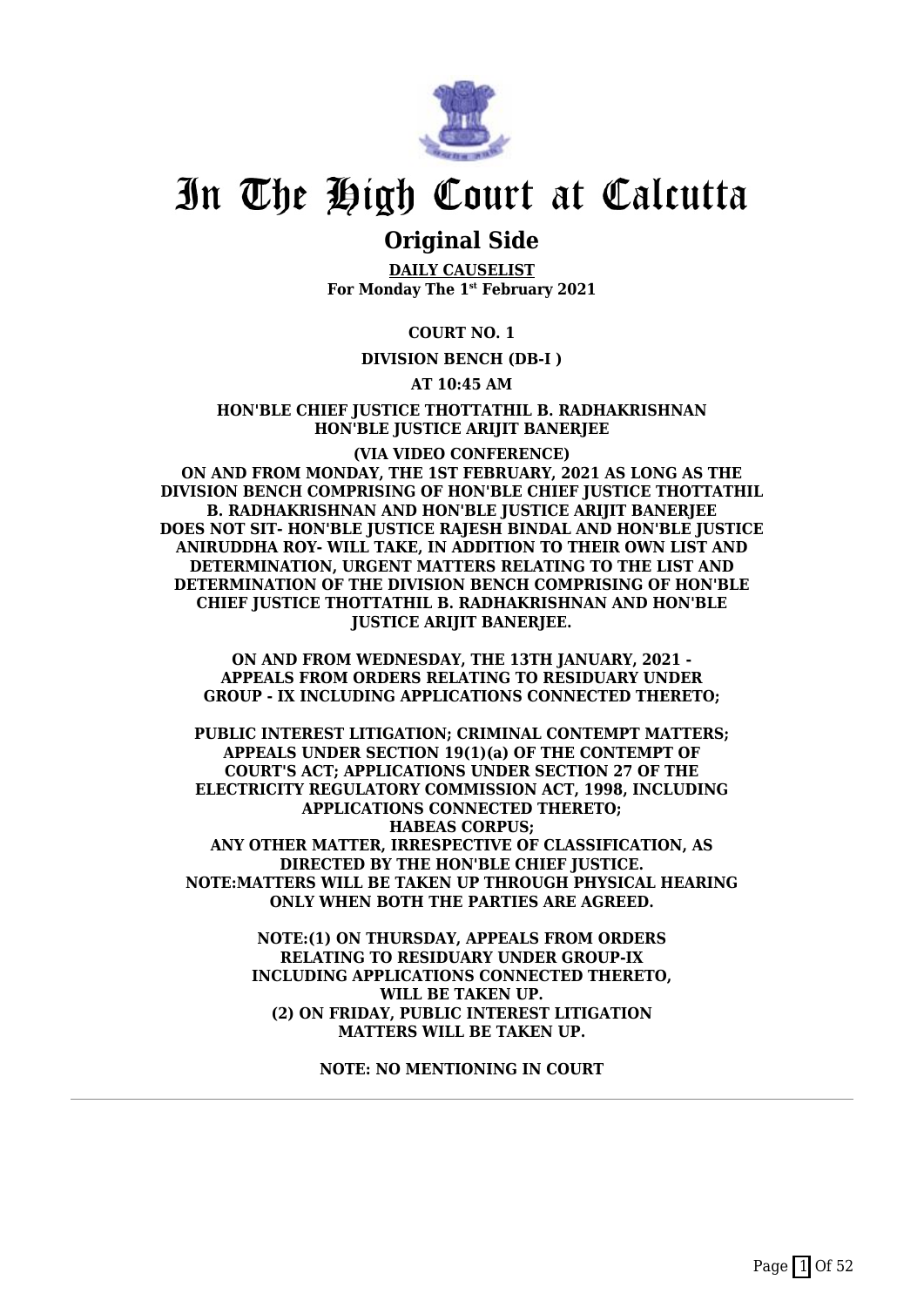

### **Original Side**

**DAILY CAUSELIST For Monday The 1st February 2021**

**COURT NO. 16**

#### **DIVISION BENCH (DB-II)**

**AT 10:45 AM**

#### **HON'BLE JUSTICE RAJESH BINDAL HONBLE JUSTICE ANIRUDDHA ROY (VIA VIDEO CONFERENCE)**

#### **NOTE:MATTERS WILL BE TAKEN UP THROUGH PHYSICAL HEARING ONLY WHEN BOTH THE PARTIES ARE AGREED.**

**ON AND FROM MONDAY, THE 1ST FEBRUARY, 2021 AS LONG AS THE DIVISION BENCH COMPRISING OF HON'BLE CHIEF JUSTICE THOTTATHIL B. RADHAKRISHNAN AND HON'BLE JUSTICE ARIJIT BANERJEE DOES NOT SIT - WILL TAKE, IN ADDITION TO THEIR OWN LIST AND DETERMINATION, URGENT MATTERS RELATING TO THE LIST AND DETERMINATION OF THE DIVISION BENCH COMPRISING OF HON'BLE CHIEF JUSTICE THOTTATHIL B. RADHAKRISHNAN AND HON'BLE JUSTICE ARIJIT BANERJEE.**

#### **NEW APPLICATIONS**

| 1 | CEXA/10/2016<br>WITH WP<br>14685W/2017         | KALYANESWARY METALS<br>PRIVATE LIMITED<br>VS.<br><b>COMMISSIONER OF</b><br>CENTRAL EXCISE, BOLPUR<br><b>COMMISSIONERATE</b> | RAVI S. ASOPE                     |                                     |
|---|------------------------------------------------|-----------------------------------------------------------------------------------------------------------------------------|-----------------------------------|-------------------------------------|
|   | IA NO: GA/1/2016(Old No:GA/2026/2016)          |                                                                                                                             |                                   |                                     |
| 2 | CEXA/11/2016 GOPAL AGARWAL<br>WITH 14685W/2017 | VS.<br><b>COMMISSIONER OF</b><br>CENTRAL EXCISE, BOLPUR<br><b>COMMISSIONERATE</b>                                           | RAVI S. ASOPA                     |                                     |
|   | IA NO: GA/1/2016(Old No:GA/2025/2016)          |                                                                                                                             |                                   |                                     |
| 3 | CEXA/21/2016                                   | COMMISSIONER OF<br>CENTRAL EXCISE , BOLPUR<br>COMMISSIONERATE<br>VS<br>M/S. V. S. P. UDYOG PVT.<br>LTD. & ANOTHER           | BHASKAR PROSAD<br><b>BANERJEE</b> | <b>DEBADITYA</b><br>BANERJEE(RES.1) |
|   | IA NO: GA/1/2016(Old No:GA/2723/2016)          |                                                                                                                             |                                   |                                     |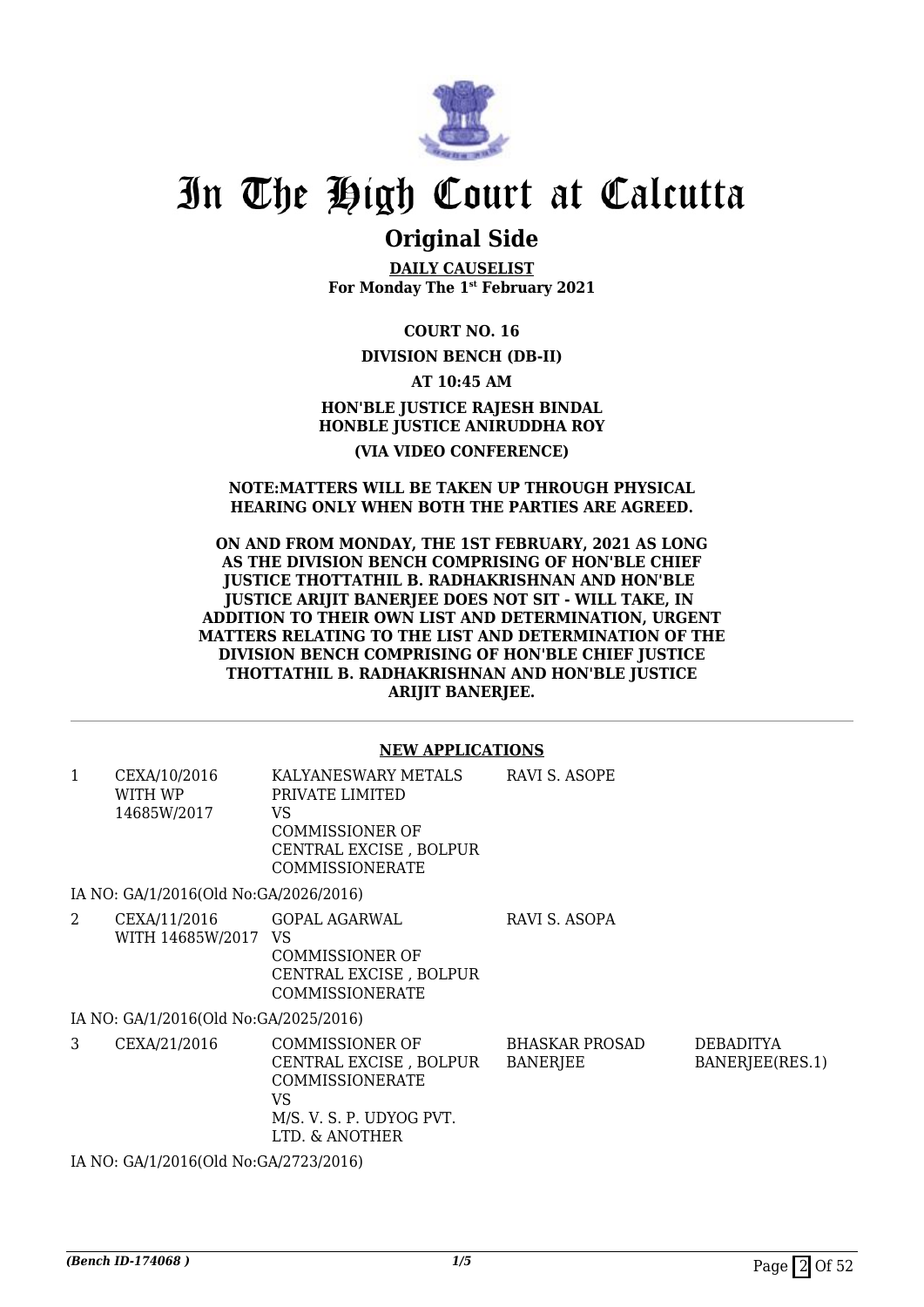4 ITAT/55/2018 PRINCIPAL COMMISSIONER OF INCOME TAX, KOL 4 VS M/S. JAQUA INDUSTRIES & SALES CO. PVT LTD Y VATS

IA NO: GA/1/2018(Old No:GA/567/2018), GA/2/2018(Old No:GA/568/2018)

5 CUSTA/28/2019 COMMISSIONER OF CUSTOMS (PREVENTIVE), KOLKATA VS KAMALENDU MONDAL PROPRITOR OF M/S. MONDAL TRADERS KAUSIK KANTI MAITI

IA NO: GA/1/2019(Old No:GA/2485/2019), GA/2/2019(Old No:GA/2486/2019)

6 CUSTA/32/2019 THE COMMISSIONER OF CUSTOMS (PORT), KOLKATA VS SANJIB GHOSH AND ORS. SANJUKTA GUPTA

IA NO: GA/1/2019(Old No:GA/2493/2019), GA/2/2019(Old No:GA/2494/2019)

| IA NO. GA/5/2021 | M/S DEY ENGINEERING    | DIPAYAN KUNDU |
|------------------|------------------------|---------------|
|                  | <b>WORKS</b>           | DIPAYAN KUNDU |
|                  | Vs                     |               |
| In ITA/33/2019   | THE INCOME TAX OFFICER |               |
|                  | ,WARD NO 48(4) KOLKATA |               |
|                  |                        |               |

8 CUSTA/35/2019 COMMISSIONER OF CUSTOMS (PREVENTIVE) VS M/S. KUNJ BIHARI LAL RADHESHYAM METALS PRIVATE LIMITED KAUSIK KANTI MAITI

IA NO: GA/1/2019(Old No:GA/2814/2019), GA/2/2019(Old No:GA/2815/2019)

9 CEXA/61/2019 COMMISSIONER OF CENTRAL EXCISE, BOLPUR VS M/S. BRAVO SPONGE IRON (P) LIMITED KAUSIK KANTI MAITI

IA NO: GA/1/2019(Old No:GA/2807/2019), GA/2/2019(Old No:GA/2808/2019)

10 ITAT/138/2019 PRINCIPAL COMMISSIONER OF INCOME TAX, KOLKATA-2 VS M/S. EXPERT JEWELLERS PVT LTD YOGESH VATS

IA NO: GA/1/2019(Old No:GA/1789/2019), GA/2/2019(Old No:GA/1790/2019)

11 ITAT/139/2019 PRINCIPAL COMMISSIONER OF INCOME TAX -4, KOLKATA VS M/S. MACO CORPORATION INDIA PVT LTD YOGESH VATS DIPAYAN KUNDU

IA NO: GA/2/2019(Old No:GA/1811/2019)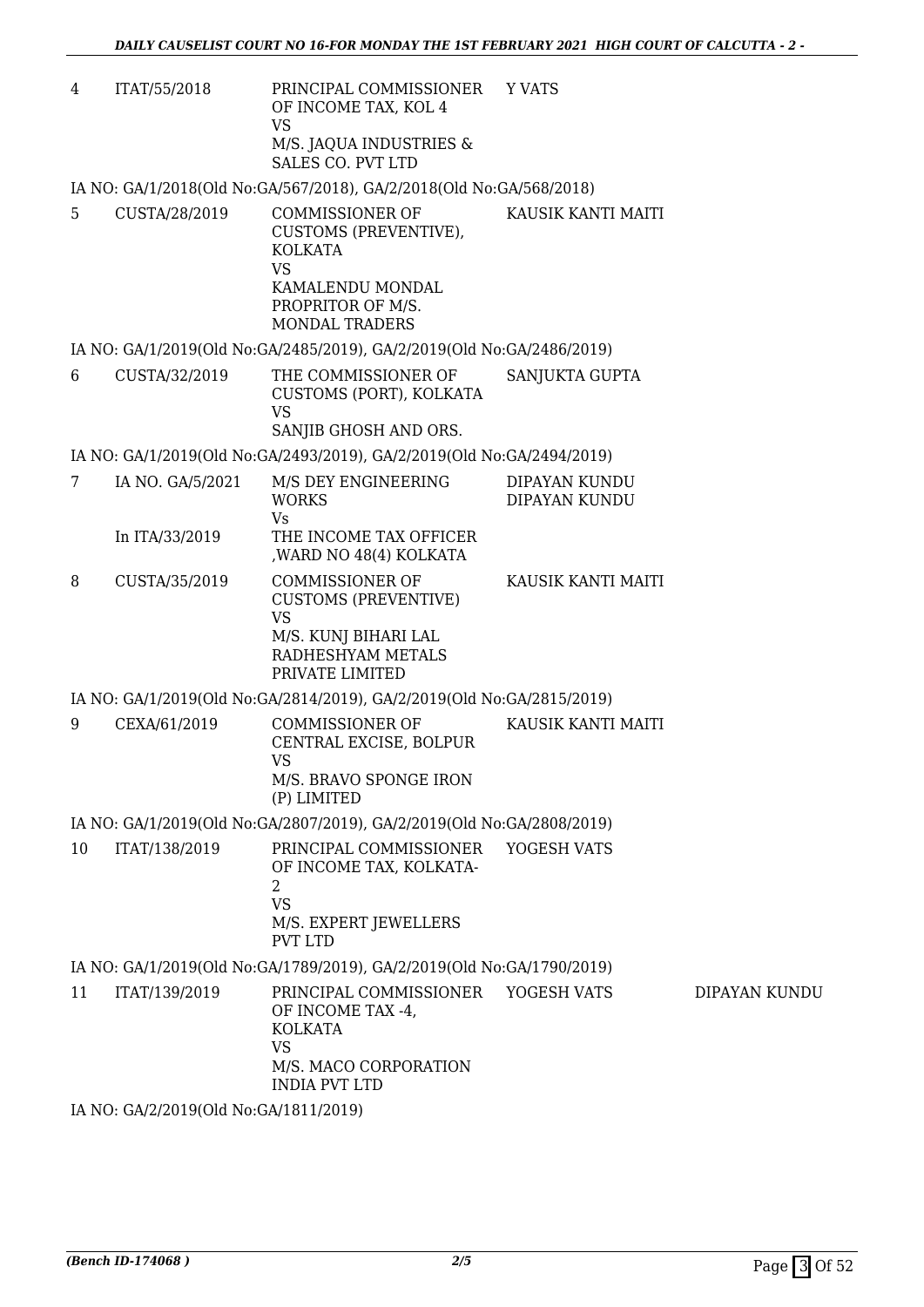| 12 | ITAT/181/2019 | PRINCIPAL COMMISSIONER<br>OF INCOME TAX, ASANSOL<br><b>VS</b><br><b>SRI TUSHAR KANTI</b><br><b>BANERJEE</b>                           | Y VATS           |                |
|----|---------------|---------------------------------------------------------------------------------------------------------------------------------------|------------------|----------------|
|    |               | IA NO: GA/1/2019(Old No:GA/2655/2019), GA/2/2019(Old No:GA/2656/2019)                                                                 |                  |                |
| 13 | ITAT/185/2019 | PRINCIPAL COMMISSIONER YOGESH VATS<br>OF INCOME TAX-5,<br><b>KOLKATA</b><br><b>VS</b><br>M/S. JELENTA<br>POLYTRADERS PVT LTD          |                  |                |
|    |               | IA NO: GA/1/2019(Old No:GA/2680/2019), GA/2/2019(Old No:GA/2681/2019)                                                                 |                  |                |
| 14 | ITAT/188/2019 | PRINCIPAL COMMISSIONER Y VATS<br>OF INCOME TAX, KOL-9,<br><b>KOLKATA</b><br><b>VS</b><br>M/S. FUTURE<br><b>DISTRIBUTORS</b>           |                  |                |
|    |               | IA NO: GA/1/2019(Old No:GA/2894/2019), GA/2/2019(Old No:GA/2895/2019)                                                                 |                  |                |
| 15 | ACA/1/2020    | THE INSTITUTE OF<br><b>CHARTERED</b><br>ACCOUNTANTS OF INDIA<br><b>VS</b><br>DWARKA PRASAD BHAIYA                                     | <b>RAJIB RAY</b> |                |
| 16 | ITAT/4/2020   | PRINCIPAL COMMISSIONER<br>OF INCOME TAX-1,<br><b>KOLKATA</b><br><b>VS</b><br>M/S. HEIGHT INSURANCE<br><b>SERVICES LTD</b>             | YOGESH VATS      | PRASENJIT SAHA |
|    |               | IA NO: GA/1/2020(Old No:GA/373/2020), GA/2/2020(Old No:GA/374/2020)                                                                   |                  |                |
| 17 | ITAT/6/2020   | PRINCIPAL CIT-4, KOLKATA<br><b>VS</b><br>M/S. AT AND S INDIA<br>PRIVATE LIMITED                                                       | YOGESH VATS      |                |
|    |               | IA NO: GA/1/2020(Old No:GA/386/2020), GA/2/2020(Old No:GA/388/2020)                                                                   |                  |                |
| 18 | ITAT/7/2020   | PRINCIPAL CIT-4, KOLKATA YOGESH VATS<br><b>VS</b><br>M/S. AT AND S PRIVATE<br><b>LIMITED</b>                                          |                  |                |
|    |               | IA NO: GA/1/2020(Old No:GA/399/2020), GA/2/2020(Old No:GA/400/2020)                                                                   |                  |                |
| 19 | ITAT/9/2020   | PRINCIPAL COMMISSIONER YOGESH VATS<br>OF INCOME TAX-4,<br><b>KOLKATA</b><br><b>VS</b><br>M/S. JAGANNATH<br><b>BANWARILAL TEXOFABS</b> |                  |                |
|    |               | <b>PVT LTD</b><br>IA NO: GA/1/2020(Old No:GA/467/2020), GA/2/2020(Old No:GA/469/2020)                                                 |                  |                |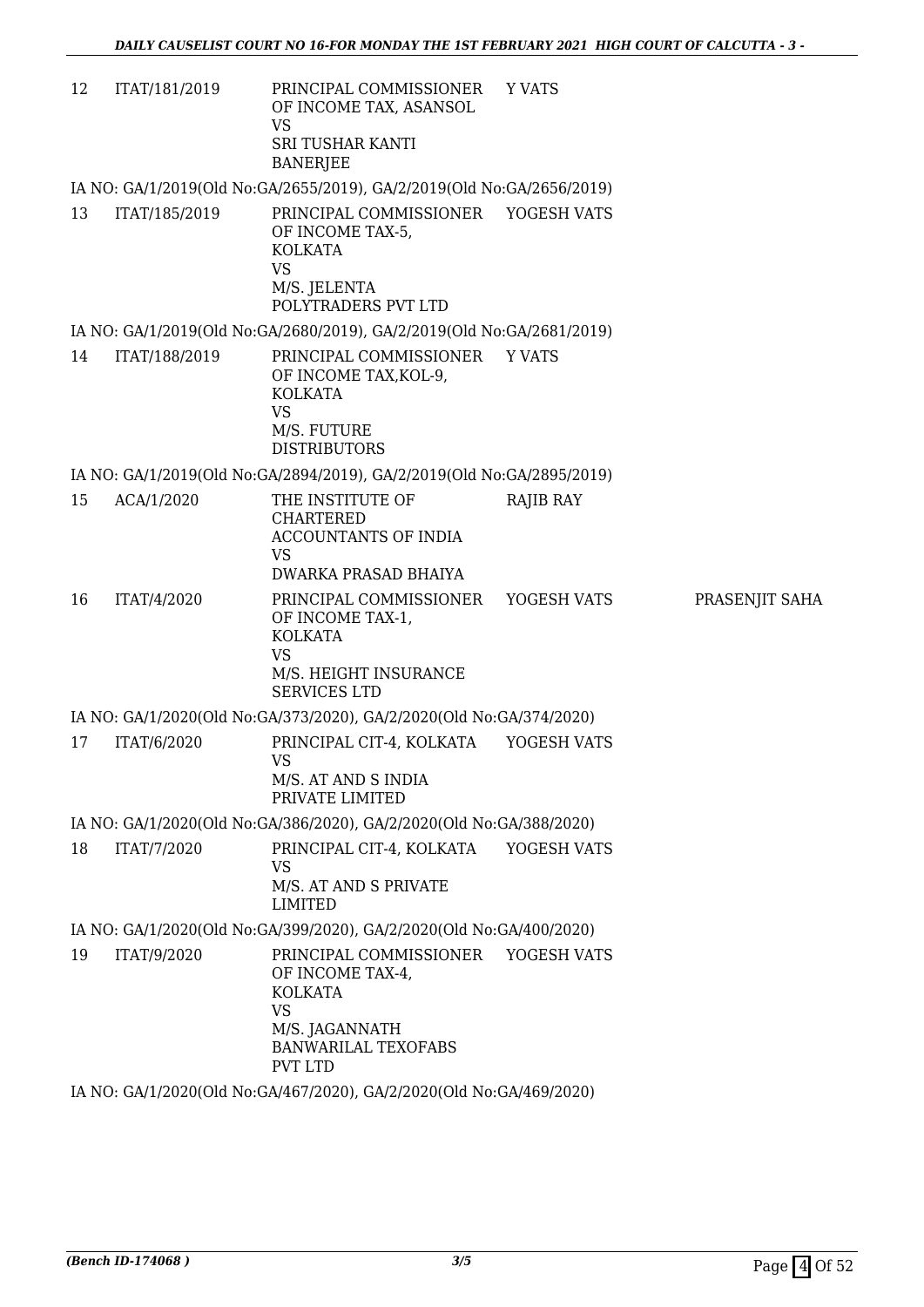| 20 | ITAT/32/2020                   | PRINCIPAL COMMISSIONER<br>OF INCOME TAX-3, KOLKATA<br><b>VS</b><br>M/S. EIH LTD                                                    | S.LAMBA                                  |
|----|--------------------------------|------------------------------------------------------------------------------------------------------------------------------------|------------------------------------------|
|    |                                | IA NO: GA/1/2020(Old No:GA/1117/2020), GA/2/2020(Old No:GA/1118/2020)                                                              |                                          |
|    | wt21 ITAT/39/2020              | PRINCIPAL COMMISSIONER<br>OF INCOME TAX-3,<br><b>KOLKATA</b><br><b>VS</b><br>M/S. EIH LTD                                          | S.LAMBA                                  |
|    |                                | IA NO: GA/1/2020(Old No:GA/1152/2020), GA/2/2020(Old No:GA/1153/2020)                                                              |                                          |
| 22 | ITAT/67/2020                   | PRINCIPAL COMMISSIONER S.LAMBA<br>OF INCOME TAX-9,<br><b>KOLKATA</b><br><b>VS</b><br>M/S. PROGRESSIVE<br><b>ENDEAVOURS PVT LTD</b> |                                          |
|    | IA NO: GA/1/2020, GA/2/2020    |                                                                                                                                    |                                          |
| 23 | APO/2/2021<br>WITH WP 211/2020 | STATE OF WEST BENGAL<br>AND ORS.<br><b>VS</b><br><b>BIMAL KUMAR DUTT AND</b>                                                       | PARITOSH SINHA                           |
|    |                                | ORS.                                                                                                                               |                                          |
|    | IA NO: GA/1/2021               |                                                                                                                                    |                                          |
| 24 | CUSTA/4/2016                   | <b>FOR HEARING</b><br><b>GAUTAM SILKS</b>                                                                                          | ANURAG BAGARIA                           |
|    |                                | <b>VS</b><br>UNION OF INDIA & ORS.                                                                                                 |                                          |
| 25 | CUSTA/5/2016                   | <b>SUBHAM ENTERPRISES</b><br><b>VS</b><br>UNION OF INDIA & ORS.                                                                    | ANURAG BAGARIA                           |
| 26 | CUSTA/6/2016                   | S. K. SILKS<br><b>VS</b><br>UNION OF INDIA & ORS.                                                                                  | ANURAG BAGARIA                           |
| 27 | CUSTA/8/2016                   | <b>COMMISSIONER OF</b><br>CUSTOMS(PREV) WB.<br><b>CUSTOMS HOUSE</b><br>VS<br>NITYA GOPAL BISWAS &<br>ANR.                          | <b>BHASKAR PROSAD</b><br><b>BANERJEE</b> |
| 28 | CUSTA/11/2016                  | <b>COMMISSIONER OF</b><br>CUSTOMS (PREV.), W. B.<br><b>VS</b><br>JOY GOPAL BISWAS & ANR.                                           | <b>BHASKAR PROSAD</b><br><b>BANERJEE</b> |
| 29 | CUSTA/12/2016                  | <b>COMMISSIONER OF</b><br>CUSTOMS (PREV.), W. B.<br><b>VS</b><br>CHHABI BISWAS & ANR.                                              | <b>BHASKAR PROSAD</b><br><b>BANERJEE</b> |
| 30 | CEXA/25/2016                   | M/S. EXIDE INDUSTRIES<br>LTD.<br><b>VS</b><br>UNION OF INDIA & ORS.                                                                | <b>TANMOY</b><br><b>CHAKRAVARTY</b>      |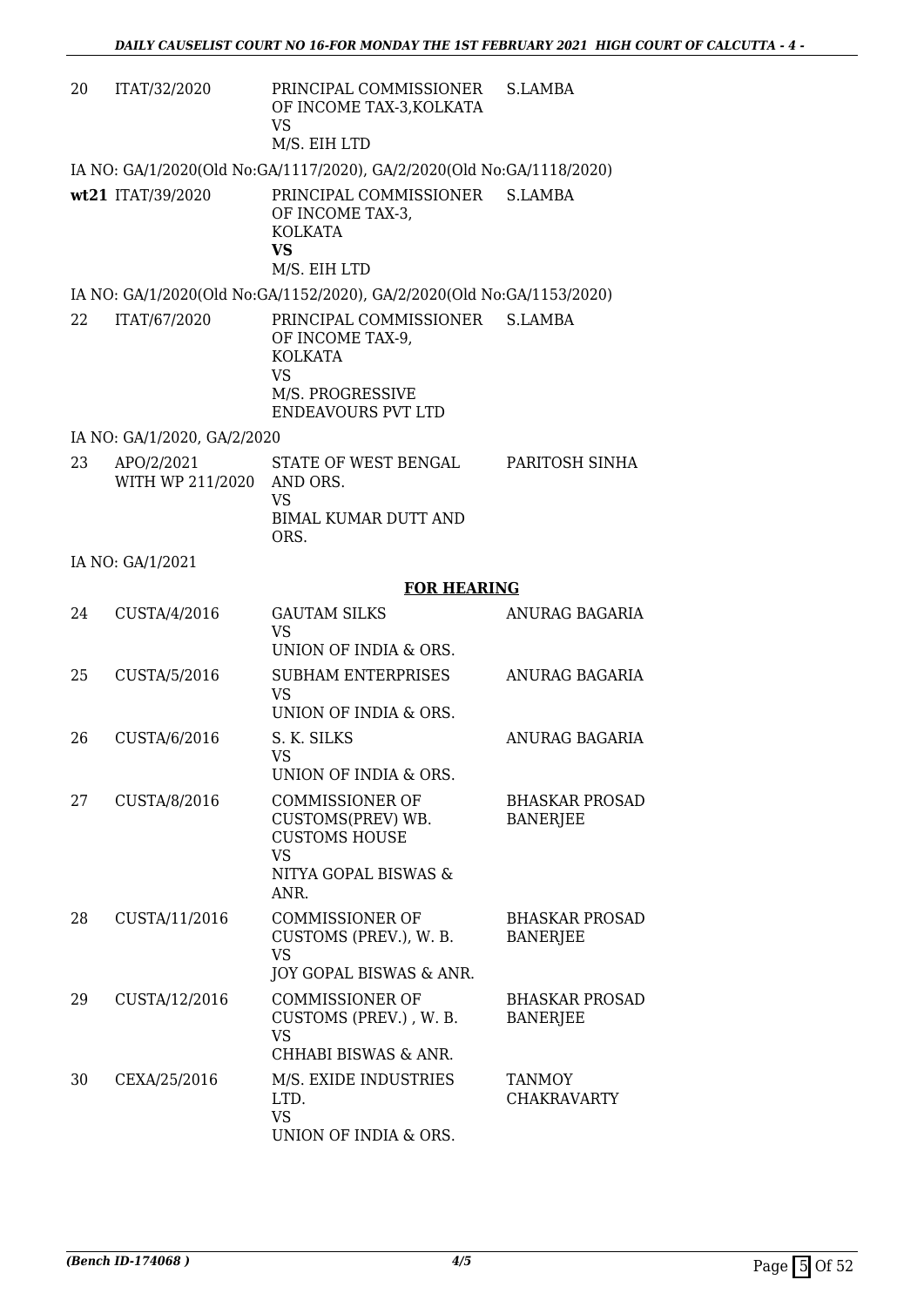| 31 | ITA/13/2018 | PRINCIPAL COMMISSIONER<br>OF INCOME TAX - 1,<br>KOLKATA<br>VS<br>M/S. AHW STEELS LIMITED                                 | <b>S LAMBA</b> |
|----|-------------|--------------------------------------------------------------------------------------------------------------------------|----------------|
| 32 | ITA/92/2018 | SHREE PARASNATH RE-<br>ROLLING MILLS LTD.<br>VS<br><b>COMMISSIONER OF</b><br>INCOME TAX, (CENTRAL) -I,<br>KOLKATA & ANR. | SWAPNA DAS     |

FARHAN GHAFFAR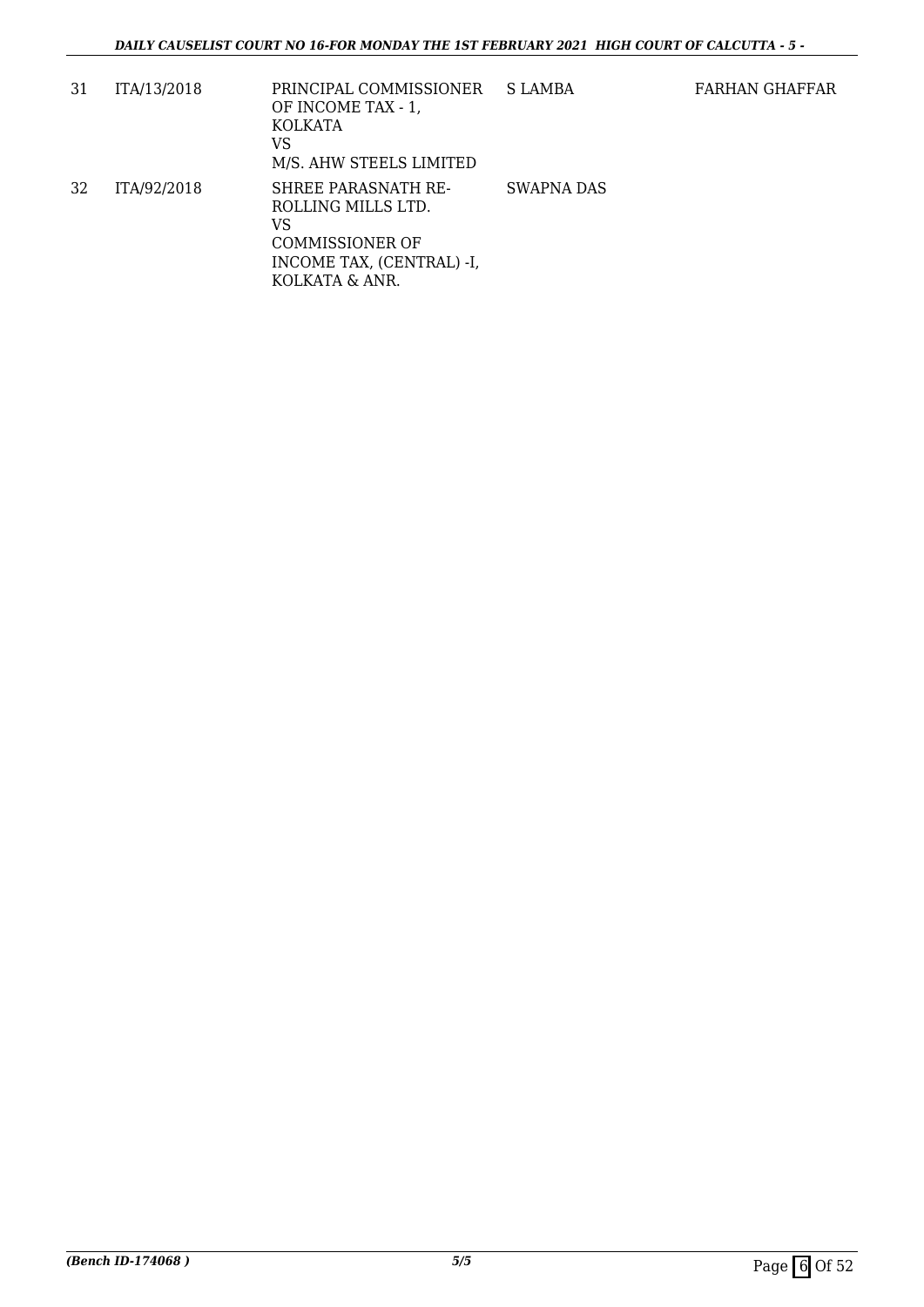

### **Original Side**

**DAILY CAUSELIST For Monday The 1st February 2021**

**COURT NO. 37**

**DIVISION BENCH (DB-III, COMMERCIAL DIVISION BENCH)**

**AT 10:45 AM**

**HON'BLE JUSTICE I. P. MUKERJI HON'BLE JUSTICE SUBHASIS DASGUPTA**

#### **ON AND FROM MONDAY, 1ST FEBRUARY, 2021 TO MONDAY, 15TH FEBRUARY, 2021- WILL SIT TOGETHER AND TAKE UP THE LIST AND DETERMINATIONOF HON'BLE JUSTICE I. P. MUKERJI AND HON'BLE JUSTICE MD. NIZAMUDDIN.**

#### **(VIA VIDEO CONFERENCE)**

#### **NOTE:MATTERS WILL BE TAKEN UP THROUGH PHYSICAL HEARING ONLY WHEN BOTH THE PARTIES ARE AGREED.**

**ORIGINAL SIDE MATTERS WILL BE TAKEN UP FIRST.**

**----------------------------------------------------------------------------**

**NOTE: (1) THIS LIST WILL BE TAKEN UP EVERYDAY FROM 10:45 A.M. TILL RECESS OR UNTIL ITS EXHAUSTION WHICHEVER IS EARLIER.**

**(2) IF THERE IS NO COMMERCIAL COURT MATTERS IN THE LIST, MENTIONING OF COMMERCIAL COURT MATTERS WILL BE ENTERTAINED AT COURT NO. 3 ON THE REGULAR BASIS.**

**(3) COMMERCIAL COURT SHALL NOT SIT AT COURT NO. 37 IF THERE IS NO COMMERCIAL MATTER**

#### **NEW APPLICATIONS**

| 1 | APOT/9/2021<br>WITH AP/225/2020                | QUIPPO INFRASTRUCTURE<br>LTD.<br>VS<br>A2Z IFRASERVICES LTD<br>AND ANR                                       | MULLICK AND CO             |
|---|------------------------------------------------|--------------------------------------------------------------------------------------------------------------|----------------------------|
|   | IA NO: GA/1/2021                               |                                                                                                              |                            |
| 2 | APOT/11/2021<br>WITH CS/55/2020<br>GA/870/2020 | <b>BASUDEV BUILDERS</b><br>PRIVATE LIMITED AND<br>ANR.<br>VS<br><b>SOUTH INDIAN BANK</b><br>LIMITED AND ANR. | L. P. AGARWALLA<br>AND CO. |

IA NO: GA/1/2021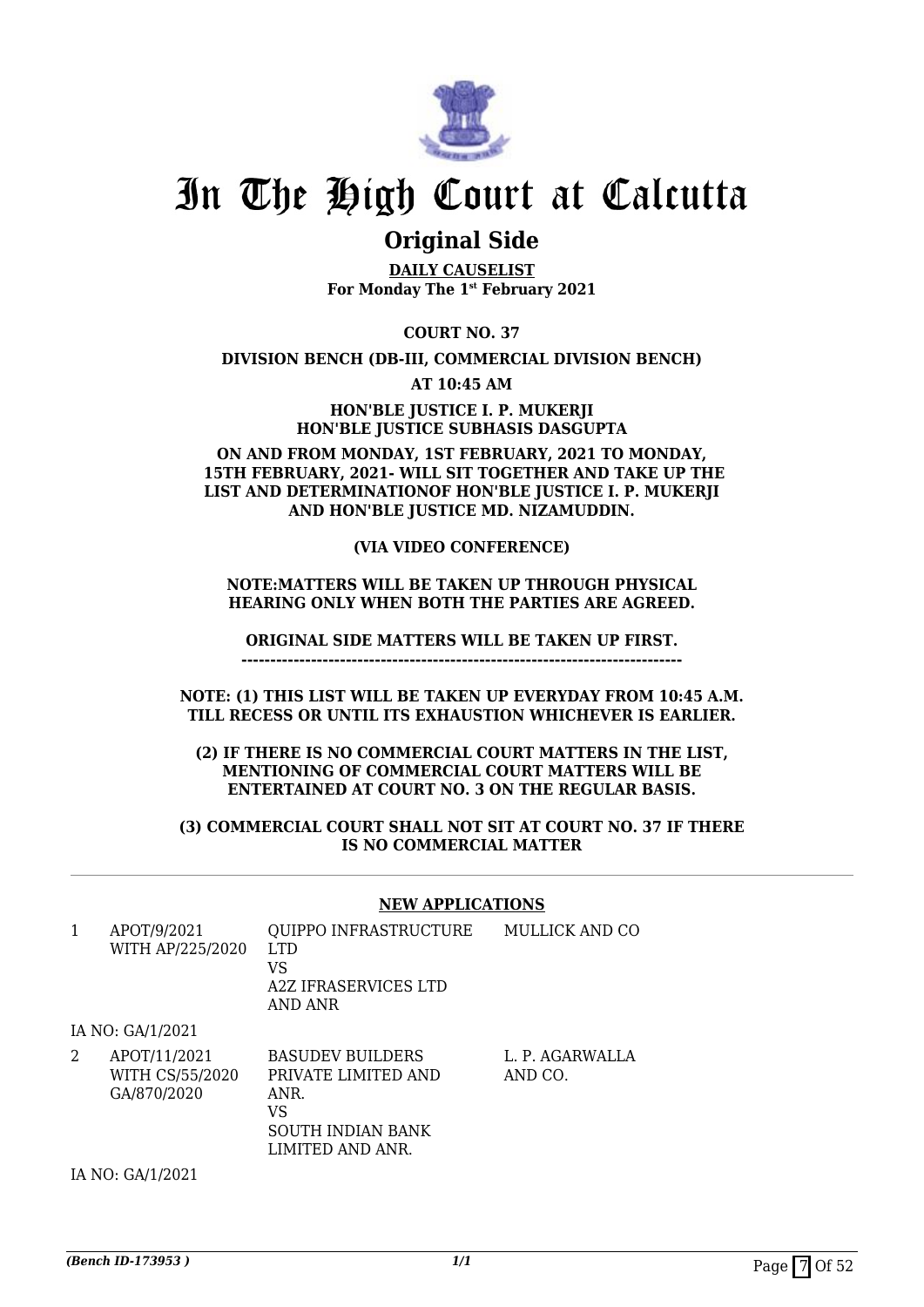

### **Original Side**

**DAILY CAUSELIST For Monday The 1st February 2021**

**COURT NO. 3**

#### **DIVISION BENCH (DB-III)**

**HON'BLE JUSTICE I. P. MUKERJI HON'BLE JUSTICE SUBHASIS DASGUPTA**

**ON AND FROM MONDAY, 1ST FEBRUARY, 2021 TO MONDAY, 15TH FEBRUARY, 2021 - WILL SIT TOGETHER AND TAKE UP THE LIST AND DETERMINATION OF HON'BLE JUSTICE I. P. MUKERJI AND HON'BLE JUSTICE MD. NIZAMUDDIN.**

**AFTER COMMERCIAL COURT**

**------------------------------------------**

#### **(VIA VIDEO CONFERENCE)**

#### **NOTE:MATTERS WILL BE TAKEN UP THROUGH PHYSICAL HEARING ONLY WHEN BOTH THE PARTIES ARE AGREED.**

**NOTE: (1)THIS LIST WILL BE TAKEN UP AT 2:00 P.M. OR AT 10:45 A.M. IF THERE IS NO COMMERCIAL COURT MATTERS OR ON EXHAUSTION OF THE COMMERCIAL COURT LIST WHICHEVER IS EARLIER**

**(2) IF THERE IS NO COMMERCIAL COURT MATTERS IN THE LIST, MENTIONING OF COMMERCIAL COURT MATTERS WILL BE ENTERTAINED AT COURT NO. 3 ON THE REGULAR BASIS.**

**(3) COMMERCIAL COURT SHALL NOT SIT AT COURT NO. 37 IF THERE IS NO COMMERCIAL MATTER.**

**(4) MENTIONING WILL BE ENTERTAINED ONLY ON MONDAY.** 

**(5) APPEALS FROM DECREE WILL BE TAKEN UP FIRST ON EVERY MONDAY AND TUESDAY.**

**(6) APPEALS FROM ORDER WILL BE TAKEN UP FIRST ON EVERY WEDNESDAY AND THURSDAY.**

**(7) WRIT APPEALS WILL BE TAKEN UP FIRST ON EVERY FRIDAY.**

#### **TO BE MENTIONED**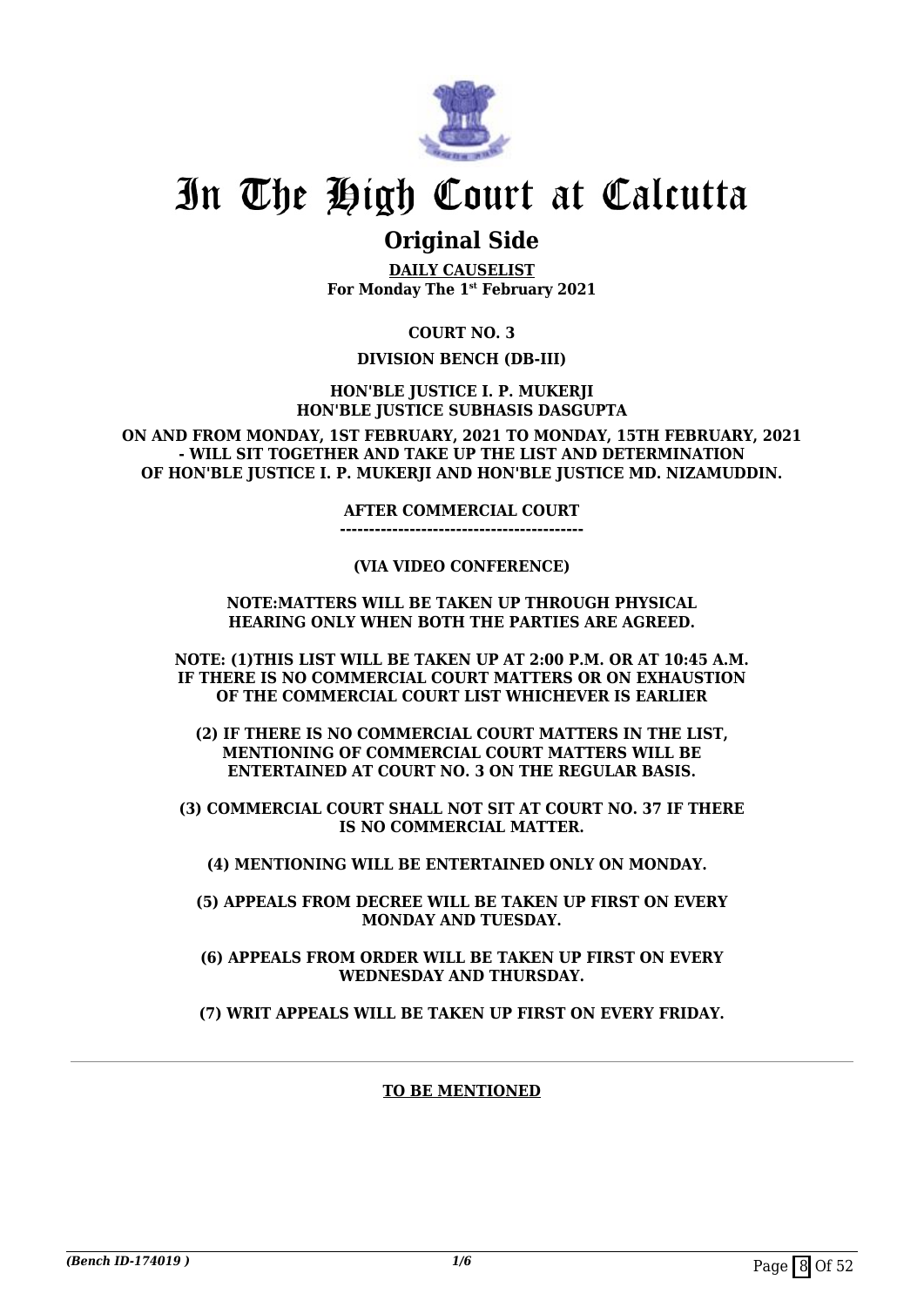1 APD/323/2015 WITH CS/128/1999 ESSEM CHEMICAL INDUSTRIES VS CHEMCROWN EXPORTS LIMITED MISRA & COMPANY SINGHVI & CO. 2 APO/90/2019 THEBOARD OF TRUSTEES FOR THE PORT OF KOLKATA AND ANR VS MITALI GHOSE AND ORS SOMNATH BOSE

IA NO: GA/2/2020(Old No:GA/581/2020)

3 APO/151/2020 KAMALA TEA COMPNY LTD AND ORS VS THE CHAIRMAN TEA BOARD OF INDIA AND ORS SHREYA CHOUDHURY

#### **NEW APPLICATIONS**

4 APO/14/2021 WITH CS/120/2020 M/S PRETORIA PROPERTIES LLP VS NAGENDRA KUMAR RATHI AND ORS FOX AND MANDAL

IA NO: GA/1/2021

5 APO/76/2019 WITH BIFR/510/1992 IN THE MATTER OF : MINING AND ALLIED MACHINERY CORPORATION  $\mathbf{L}$ VS ASANSOL DURGAPUR DEVELOPMENT AUTHORITY -VS- SBI & ANR SUSANTA KUMAR **BOSE** 

IA NO: ACO/1/2017(Old No:ACO/88/2017)

6 APO/77/2019 WITH BIFR/510/1992 CA/515/2013 IN THE MATTER OF : MINING AND ALLIED MACHINERY CORPORATION  $\mathbf{L}$ VS ASANSOL DURGAPUR DEVELOPMENT AUTHORITY -VS- SBI & ANR SUSANTA KUMAR BOSE

IA NO: ACO/2/2020

| APO/78/2019   | IN THE MATTER OF :      | <b>SUSANTA KUMAR</b> |
|---------------|-------------------------|----------------------|
| WITH          | MINING AND ALLIED       | <b>BOSE</b>          |
| BIFR/510/1992 | MACHINERY CORPORATION   |                      |
|               |                         |                      |
|               | VS                      |                      |
|               | <b>ASANSOL DURGAPUR</b> |                      |
|               | DEVELOPMENT AUTHORITY   |                      |
|               | -VS-THE O/L, HCOS, C    |                      |
|               |                         |                      |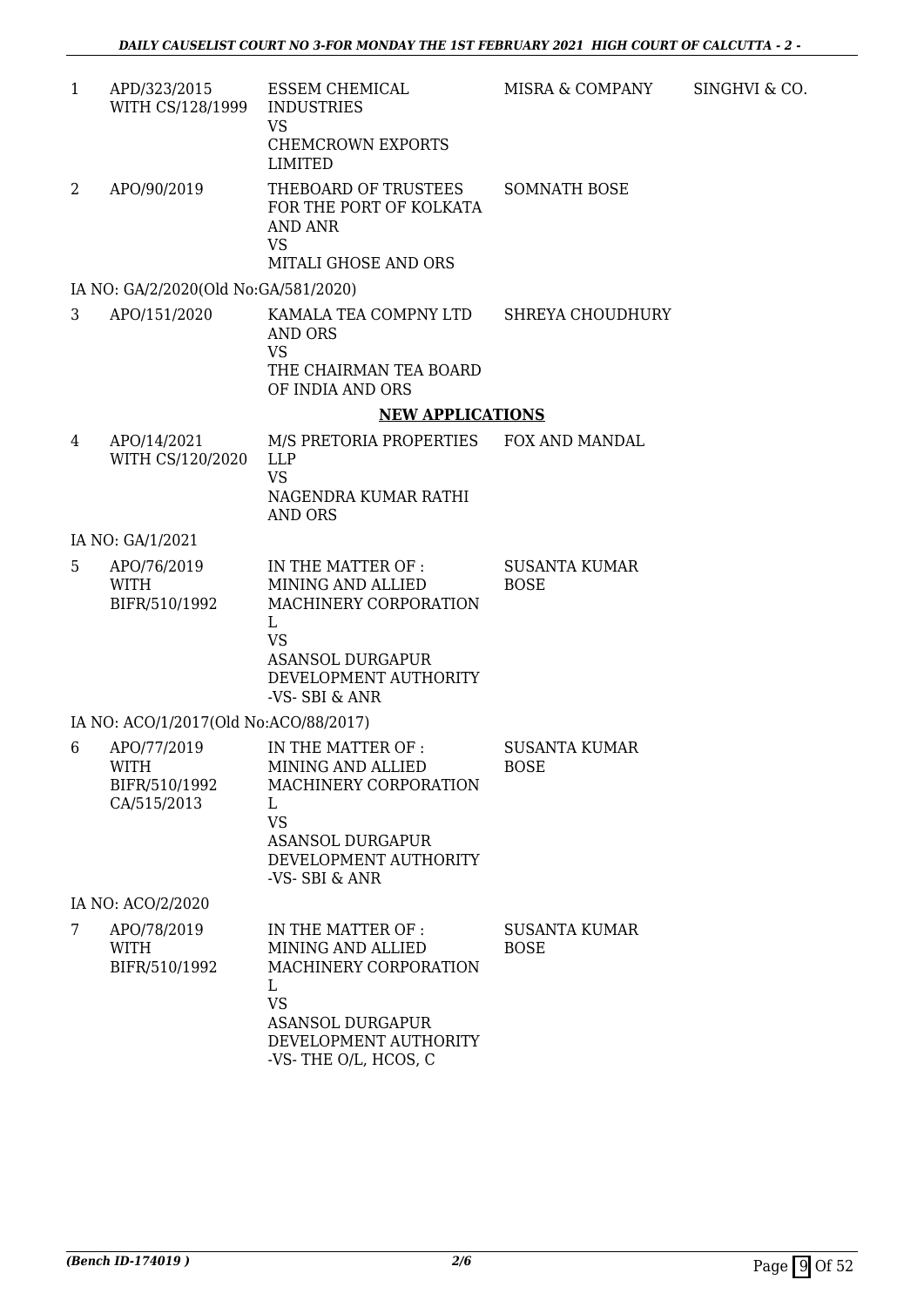| 8  | APO/79/2019<br>WITH<br>BIFR/510/1992          | MINING AND ALLIED<br>MACHINERY CORP LTD(IN<br>LIQN) & ASANSOL DURG<br><b>VS</b><br>APUR DEVELOPMENT<br><b>AUTHORITY -VS- MINING &amp;</b><br><b>ALLIED MACHINERY CO</b> | <b>SUSANTA KUMAR</b><br><b>BOSE</b>            |
|----|-----------------------------------------------|-------------------------------------------------------------------------------------------------------------------------------------------------------------------------|------------------------------------------------|
| 9  | APOT/6/2021<br>WITH AP/74/2019                | MOHANLAL AGARWAL<br><b>VS</b><br>MANJAN DEVI PATNI AND<br><b>ORS</b>                                                                                                    | SHARMA KAJARIA<br>AND CO                       |
|    | IA NO: GA/1/2021                              |                                                                                                                                                                         |                                                |
| 10 | APO/8/2021<br>WITH AP/641/2016                | <b>SIKHA BASU</b><br><b>VS</b><br><b>BMA WEALTH CREATORS</b><br><b>LIMITED</b>                                                                                          | <b>SAYAK</b><br><b>CHAKRABORTY</b>             |
|    | IA NO: GA/1/2021                              |                                                                                                                                                                         |                                                |
|    |                                               | <b>APPEALS FROM DECREE</b>                                                                                                                                              |                                                |
| 11 | APD/41/2019<br>[S.A.] WITH<br>CS/302/2005     | PUNJAB NATIONAL BANK<br><b>VS</b><br><b>APEEJAY HOPUSE PRIVATE</b><br><b>LIMITED</b>                                                                                    | PRATYUSH PATWARI                               |
| 12 | IA NO. GA/1/2020<br>(Old No:<br>GA/797/2020)  | <b>GOLDEN STEEL CO</b><br><b>CORPORATION LTD</b><br><b>Vs</b><br>JYOTSNA KUMARI MOGHA                                                                                   | <b>AYIN CO</b><br><b>AYIN CO</b>               |
|    | CS 141/2018<br>In APD/2/2020                  |                                                                                                                                                                         |                                                |
| 13 | APD/62/2016<br>[S.A.]WITH CS<br>297/1989      | AMBALAL SARABHAI<br><b>ENTERPRISES LTD</b><br><b>VS</b><br>RAJEEV DAGA AND ANR                                                                                          | DUBE & CO.                                     |
|    | IA NO: GA/1/2016(Old No:GA/529/2016)          |                                                                                                                                                                         |                                                |
| 14 | APD/169/2018<br>[S.A.]WITH CS<br>323/1989     | AMBALAL SARABHAI<br><b>ENTERPRISE LTD</b><br><b>VS</b><br><b>SMT. PREM LATA ARYA &amp;</b><br>ORS.                                                                      | M/S DUBE & CO                                  |
|    |                                               | IA NO: GA/1/2016(Old No:GA/2567/2016), GA/2/2018(Old No:GA/1439/2018)                                                                                                   |                                                |
| 15 | APD/170/2018<br>[S.A.]WITH CS<br>324/1989     | AMBALAL SARABHAI<br><b>ENTERPRISE LTD</b><br><b>VS</b><br><b>SMT. KIRAN ARYA &amp; ORS</b>                                                                              | M/S. DUBE &<br><b>COMPANY</b>                  |
|    |                                               | IA NO: GA/1/2016(Old No:GA/2571/2016), GA/2/2018(Old No:GA/1440/2018)                                                                                                   |                                                |
| 16 | IA NO. GA/1/2017<br>(Old No:<br>GA/3258/2017) | MAHENDRA INVESTMENT<br>ADVISORS PVT. LTD<br>Vs.<br><b>SIMPLEX</b><br>INFRASTRUCTURES LTD.                                                                               | <b>ABHIJIT SARKAR</b><br><b>ABHIJIT SARKAR</b> |

In APD/474/2017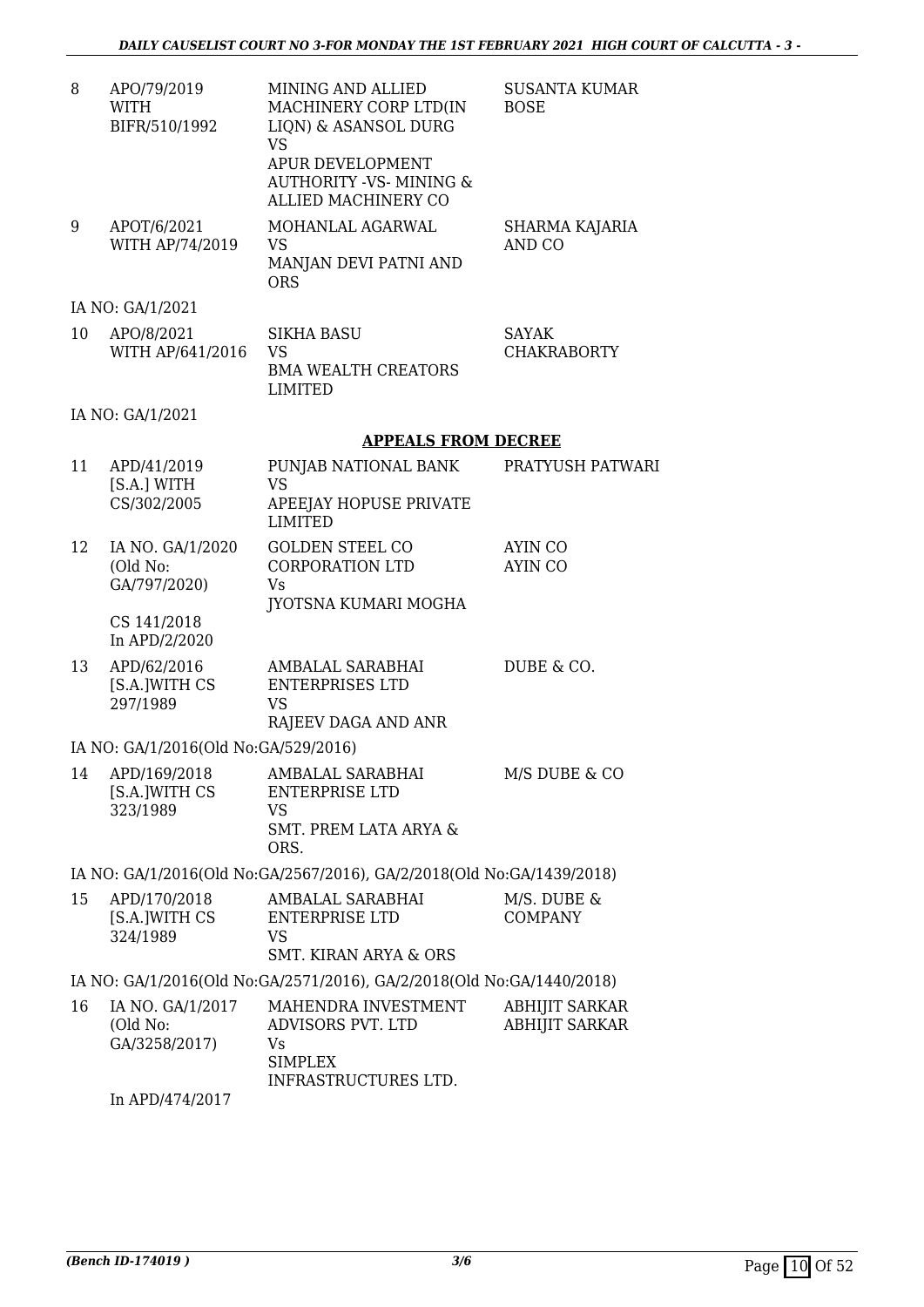| 17 | IA NO. GA/3/2020<br>(Old No:<br>GA/791/2020) | MAHENDRA INVESTMENT<br>ADVISORS PVT. LTD<br>Vs<br><b>SIMPLEX</b><br>INFRASTRUCTURES LTD. | ABHIJIT SARKAR<br><b>ABHIJIT SARKAR</b> |
|----|----------------------------------------------|------------------------------------------------------------------------------------------|-----------------------------------------|
|    | In APD/474/2017                              |                                                                                          |                                         |
| 18 | APD/1/2020<br>WITH CS 99/2008                | NATIONAL INSURANCE<br><b>COMPANY LIMITED</b><br>VS<br>SETHIA OILS LIMITED AND<br>ANR.    | <b>DOLON DASGUPTA</b>                   |
|    | IA NO: GA/2/2020(Old No:GA/262/2020)         |                                                                                          |                                         |

#### **APPEALS FROM ORDERS**

| 19 | IA NO. GA/1/2019<br>(Old No: | CITY CENTRE PROPERTIES<br>PVT LTD | PRADEEP KUMAR<br>PRADEEP KUMAR |
|----|------------------------------|-----------------------------------|--------------------------------|
|    | GA/490/2019)                 | Vs                                |                                |
|    |                              | PRASANTA KUMAR                    |                                |
|    | [S.A.]<br>In APO/232/2018    | MAHAPATRA & ORS.                  |                                |
| 20 | IA NO. GA/2/2020             | RAJPATH CONTRACTORS &             |                                |

|    | $20$ $11110$ , $01121000$       | <u>RULINII OOITIRIOI OINO &amp;</u><br>ENGINEERS PVT. LTD.<br>Vs  | S. C. RAY<br><b>CHAUDHURI &amp; CO.</b> |
|----|---------------------------------|-------------------------------------------------------------------|-----------------------------------------|
|    | In APO/76/2007                  | STATE OF W.B.                                                     |                                         |
| 21 | APO/49/2020<br>WITH CS/231/2017 | SANJOY DEY AND ANR.<br>VS<br>MA PLAZA PRIVATE<br>LIMITED AND ORS. | AVIJIT DEY                              |

IA NO: GA/1/2020(Old No:GA/743/2020), GA/2/2021

#### **FOR HEARING**

| 22 | APO/440/2017<br>WITH WPO<br>1398/2008 | STATE OF WEST BENGAL &<br>ANR<br>VS<br>BHUWALKA TRADING & TEA | PARITOSH SINHA |
|----|---------------------------------------|---------------------------------------------------------------|----------------|
|    |                                       | $CO.$ (P) LTD. $&$ ORS.                                       |                |
|    |                                       | <b>WRIT APPEALS</b>                                           |                |

23 APO/163/2019 WITH WPO/337/2018 THE KOLKATA MUNICIPAL CORPORATION AND ORS. VS M/S. JAGANNATH ENTERPRISE AND ORS. H. S. MONDAL

IA NO: GA/1/2020(Old No:GA/406/2020), GA/2/2020

| 24 | APO/463/2014 | CHENNAI NETWORK        | H.N. DATTA & CO. |
|----|--------------|------------------------|------------------|
|    | WITH WPO     | INFRASTRUCTURE LIMITED |                  |
|    | 420/2013     | $\&$ ANR.              |                  |
|    |              | VS                     |                  |
|    |              | KOLKATA MUNICIPAL      |                  |
|    |              | CORPORATION & ORS.     |                  |

IA NO: GA/2/2019

| APO/467/2014 | <b>DISHNET WIRELESS</b> | ATISH GHOSH &     |
|--------------|-------------------------|-------------------|
| WITH WPO     | LIMITED & ORS.          | <b>ASSOCIATES</b> |
| 388/2014     | VS.                     |                   |
|              | THE KOLKATA MUNICIPAL   |                   |
|              | CORPORATION & ORS.      |                   |
|              |                         |                   |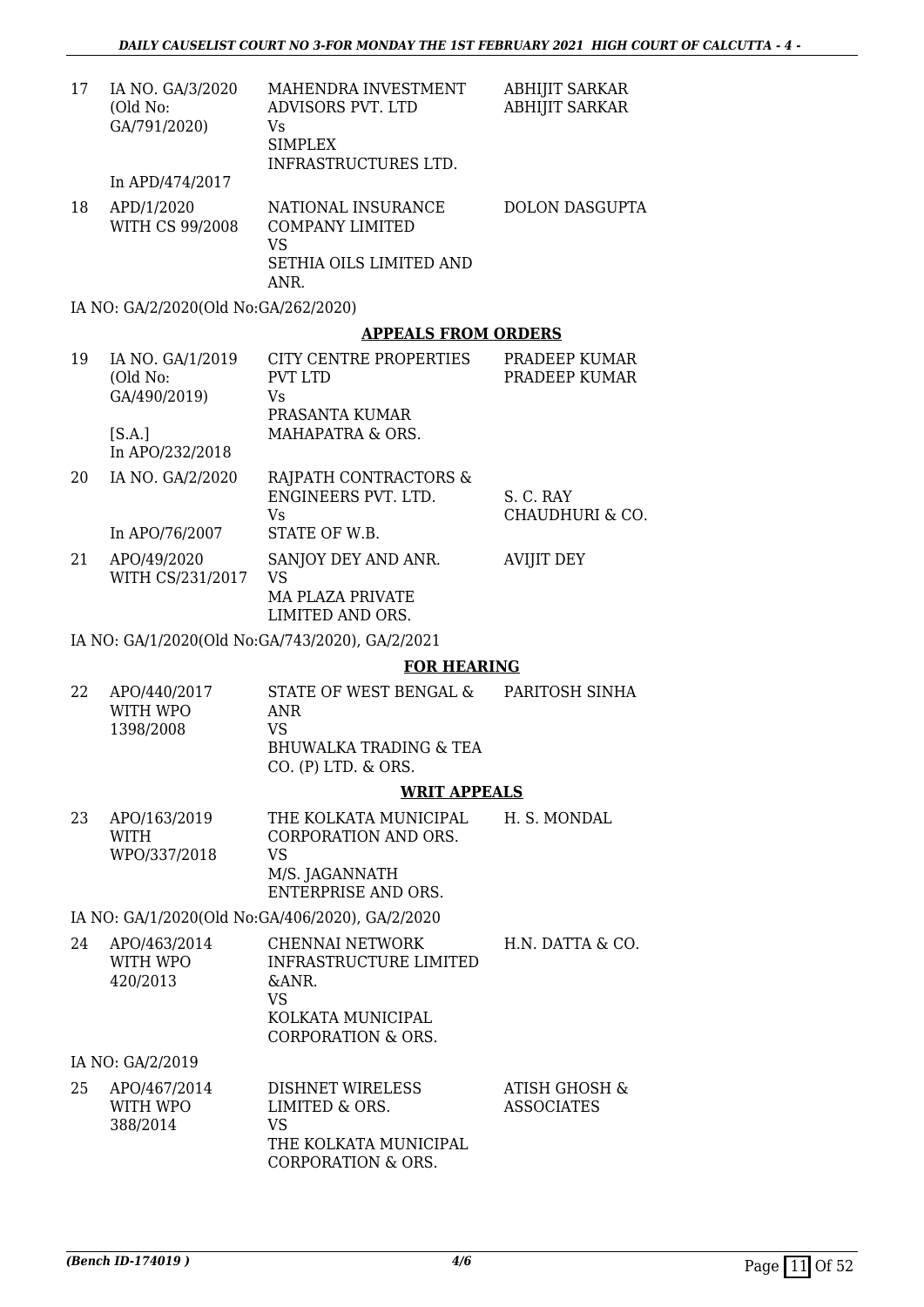| 26 | APO/471/2014<br>WITH WPO 11/2013 VS<br>11536/2014 (A/S<br>MATTERS) | INDUS TOWERS LTD & ORS. KHAITAN & CO<br>FMA 807/2015 CAN THE KOLKATA MUNICIPAL<br><b>CORPORATION &amp; ORS.</b>                     |                                          |                              |
|----|--------------------------------------------------------------------|-------------------------------------------------------------------------------------------------------------------------------------|------------------------------------------|------------------------------|
| 27 | APO/475/2014<br>WITH WPO<br>339/2014                               | VIOM NET WORKS LIMITED H.N. DATTA & CO.<br><b>AND ANOTHER</b><br>VS<br>KOLKATA MUNICIPAL<br><b>CORPORATION AND</b><br><b>OTHERS</b> |                                          |                              |
|    | IA NO: GA/3/2019                                                   |                                                                                                                                     |                                          |                              |
| 28 | APO/248/2016<br>WITH WPO<br>2662/1996                              | THE CALCUTTA MUNICIPAL H.S. MONDAL<br><b>CORPORATION &amp; ORS</b><br><b>VS</b><br>THE CRICKET ASSOCIATION<br>OF BENGAL & ORS       |                                          | KAUSHIK<br>MANDAL(FOR RES.1) |
|    | IA NO: GA/2/2021                                                   |                                                                                                                                     |                                          |                              |
| 29 | APO/554/2017<br>WITH WPO 49/2017                                   | DEBRAJ DHUR & ORS<br><b>VS</b><br>KOLKATA MUNICIPAL<br><b>CORPORATION &amp; ORS</b>                                                 | PINGAL<br><b>BHATTACHARYYA</b>           |                              |
|    | IA NO: GA/2/2017(Old No:GA/3496/2017)                              |                                                                                                                                     |                                          |                              |
| 30 | APO/555/2017                                                       | KOLKATA MUNICIPAL<br>WITH WPO/49/2017 CORPORATION & ANR.<br><b>VS</b><br>DEBRAJ DHUR & ORS.                                         | H. S. MONDAL                             |                              |
| 31 | APO/141/2018<br>WITH WPO<br>1714/2006                              | <b>VERSATILE WIRES LTD. &amp;</b><br>ANR.<br><b>VS</b><br>DIRECTOR GENERAL OF<br>FOREIGN TRADE & ORS.                               | SHARMA KAJARIA &<br>CO.                  |                              |
|    | IA NO: GA/1/2016(Old No:GA/1648/2016)                              |                                                                                                                                     |                                          |                              |
|    | <b>WITH</b><br>WPO/338/2019                                        | 32 APO/164/2019 THE KOLKATA MUNICIPAL H. S. MONDAL<br>CORPORATION AND ORS.<br><b>VS</b><br>M/S. INPULSE HEALTH<br>CARE AND ORS.     |                                          |                              |
|    |                                                                    | IA NO: GA/1/2020(Old No:GA/407/2020), GA/2/2020                                                                                     |                                          |                              |
| 33 | APO/208/2019<br>WITH WPO<br>1811/2003                              | SALMA BEGUM & ANR.<br><b>VS</b><br>ANANJAN MITTER & ORS.                                                                            | MR BRATIN KUMAR<br><b>DEY</b>            |                              |
|    |                                                                    | IA NO: GA/4/2019(Old No:GA/392/2019), GA/5/2019(Old No:GA/393/2019)                                                                 |                                          |                              |
| 34 | APO/34/2020<br>WITH WPO<br>1442/2008                               | <b>COMMISSIONER OF</b><br>CENTRAL EXCISE,<br>KOLKATA-IV,<br>COMMISSIONERATE,<br><b>VS</b><br>ASSAM TUBES LTD. & ORS.                | <b>BHASKAR PROSAD</b><br><b>BANERJEE</b> |                              |
|    |                                                                    | IA NO: GA/1/2017(Old No:GA/1892/2017), GA/2/2017(Old No:GA/1893/2017)                                                               |                                          |                              |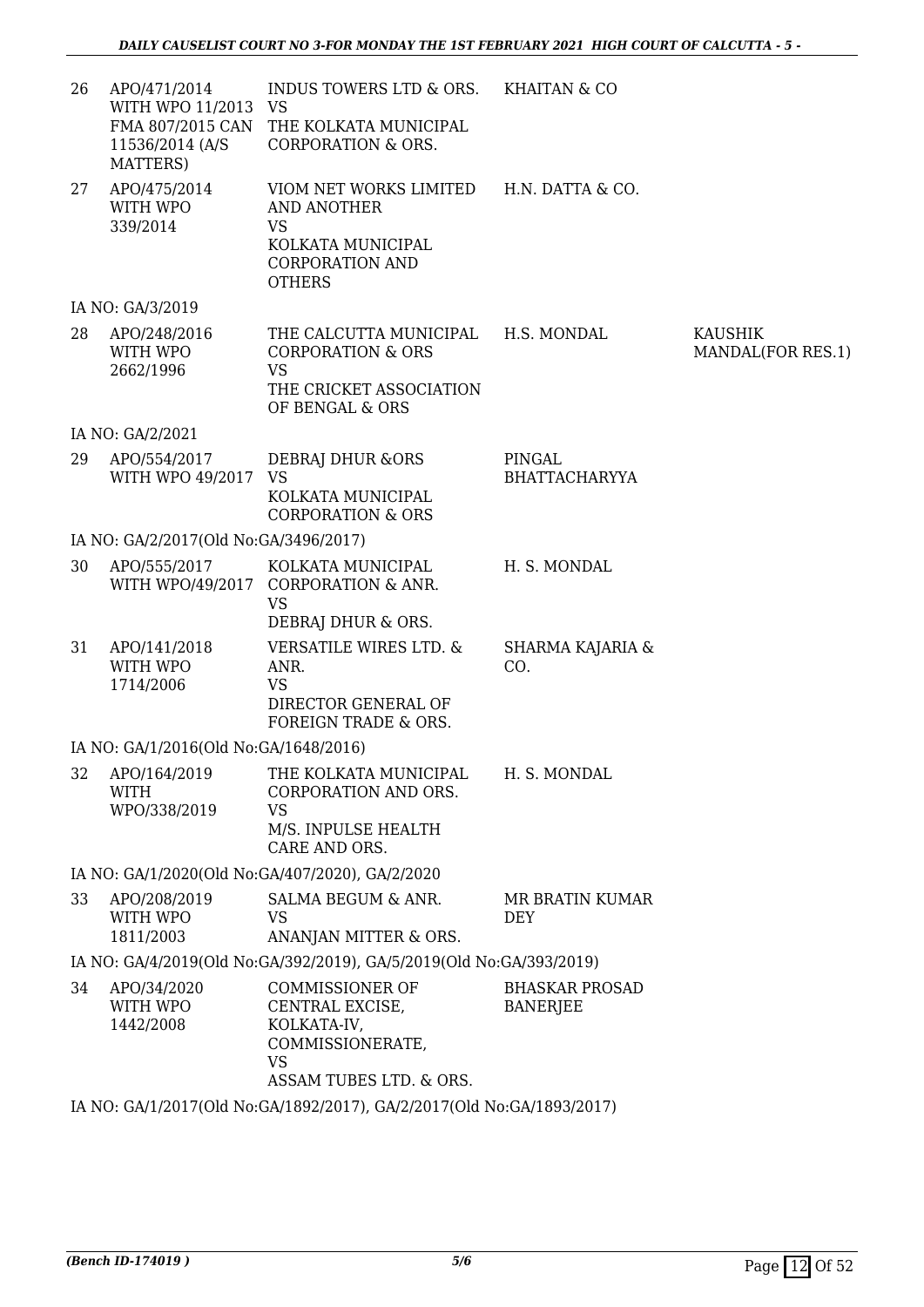| 35 | APO/136/2020 | M/S JAGANNATH         |
|----|--------------|-----------------------|
|    | WITH         | ENTERPRISE AND ANR    |
|    | WPO/340/2018 | VS                    |
|    |              | THE KOLKATA MUNICIPAL |
|    |              | CORPORATION AND ORS   |

MAYUKH MAITRA

IA NO: GA/2/2020

| 36 | APO/138/2020<br>WITH<br>WPO/339/2018 | M/S IMPULSE HEALTH<br>CARE AND ORS<br>VS<br>THE KOLKATA MUNICIPAL | MAYUKH MAITRA |
|----|--------------------------------------|-------------------------------------------------------------------|---------------|
|    |                                      | CORPORATION AND ORS                                               |               |

IA NO: GA/2/2020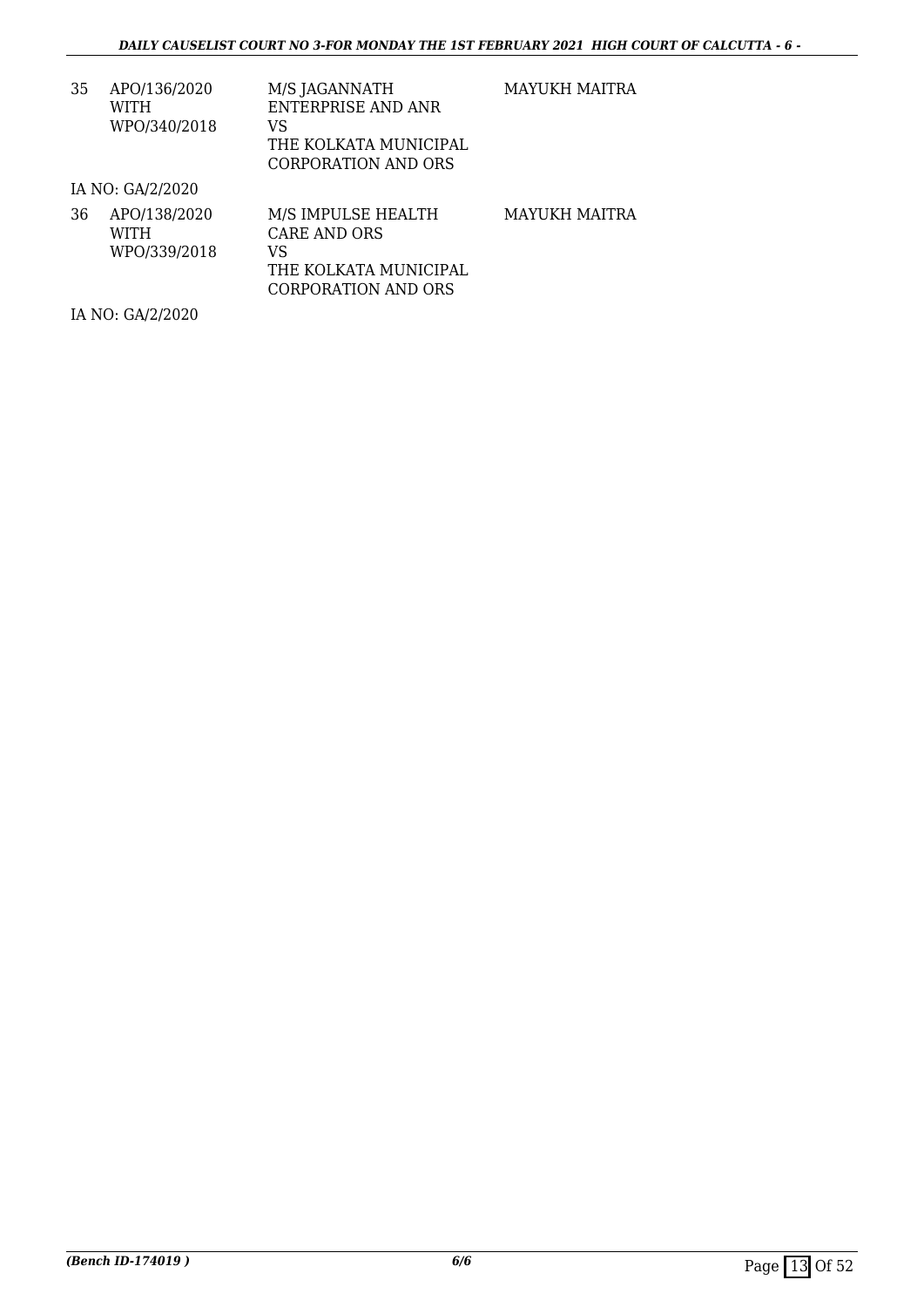

## **Original Side**

**DAILY CAUSELIST For Monday The 1st February 2021**

**COURT NO. 2**

#### **DIVISION BENCH (DB-IV)**

**AT 10:45 AM**

**HON'BLE JUSTICE HARISH TANDON HON'BLE JUSTICE KAUSIK CHANDA (VIA VIDEO CONFERENCE)**

**NOTE:MATTERS WILL BE TAKEN UP THROUGH PHYSICAL HEARING ONLY WHEN BOTH THE PARTIES ARE AGREED.**

#### **TO BE MENTIONED**

1 APOT/13/2021 WITH WPO/22/2020 LIMITED DEVRON EXPORTS PRIVATE

VS THE LIFE INSURANCE CORPORATION OF INDIA AND ANR.

SANDIP AGARWAL AND CO.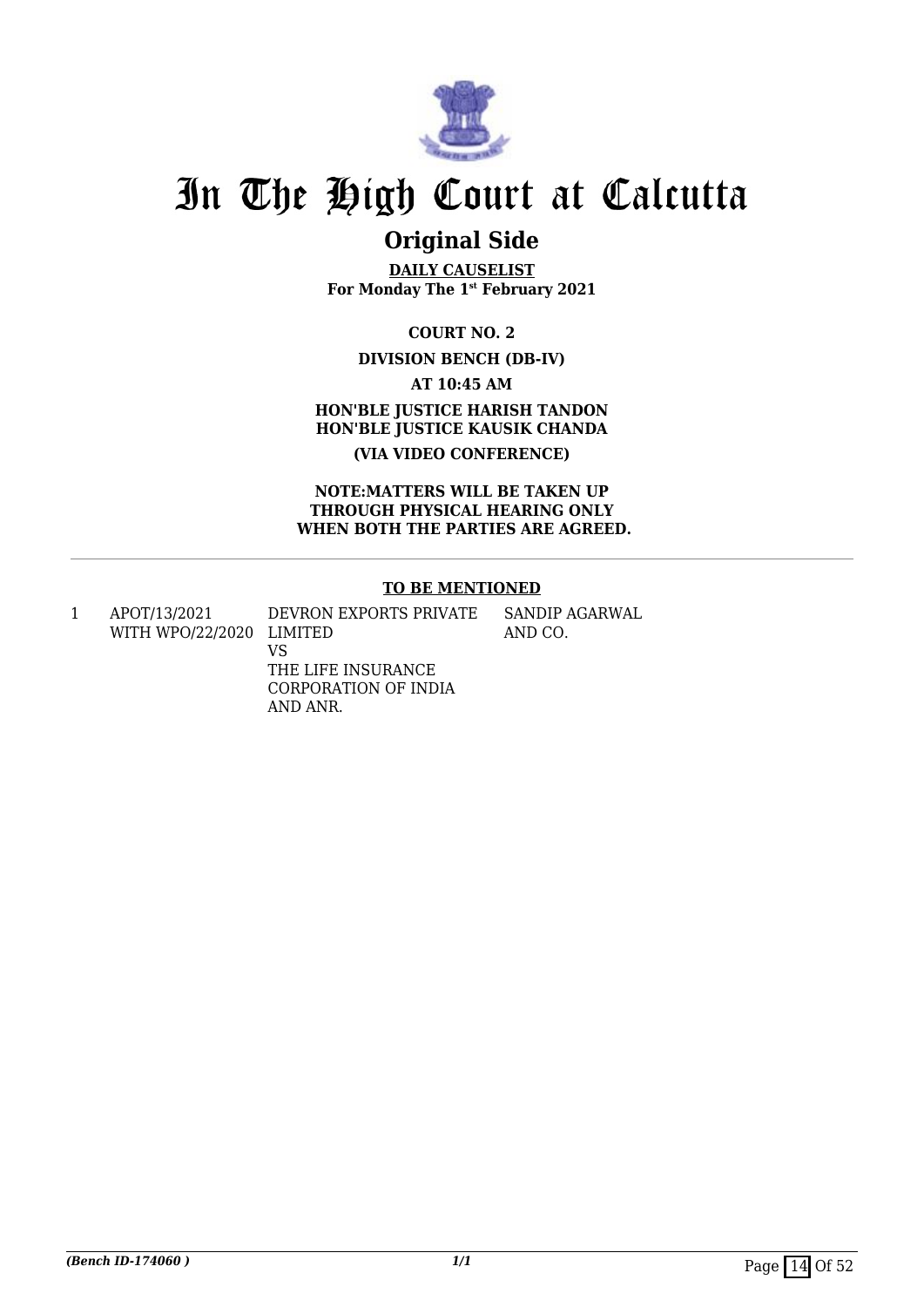

### **Original Side**

**DAILY CAUSELIST For Monday The 1st February 2021**

**COURT NO. 12**

**DIVISION BENCH (DB-V)**

**AT 10:45 AM**

**HON'BLE JUSTICE SOUMEN SEN HON'BLE JUSTICE SAUGATA BHATTACHARYYA (VIA VIDEO CONFERENCE)**

**NOTE:MATTERS WILL BE TAKEN UP THROUGH PHYSICAL HEARING ONLY WHEN BOTH THE PARTIES ARE AGREED.**

**NOTE: ORIGINAL SIDE MATTERS SHALL BE TAKEN UP ON TUESDAY AT THE FIRST SITTING OF THE COURT.**

**NOTE: MENTIONING WILL BE ALLOWED STRICTLY UPON NOTICE TO THE OTHER SIDE.**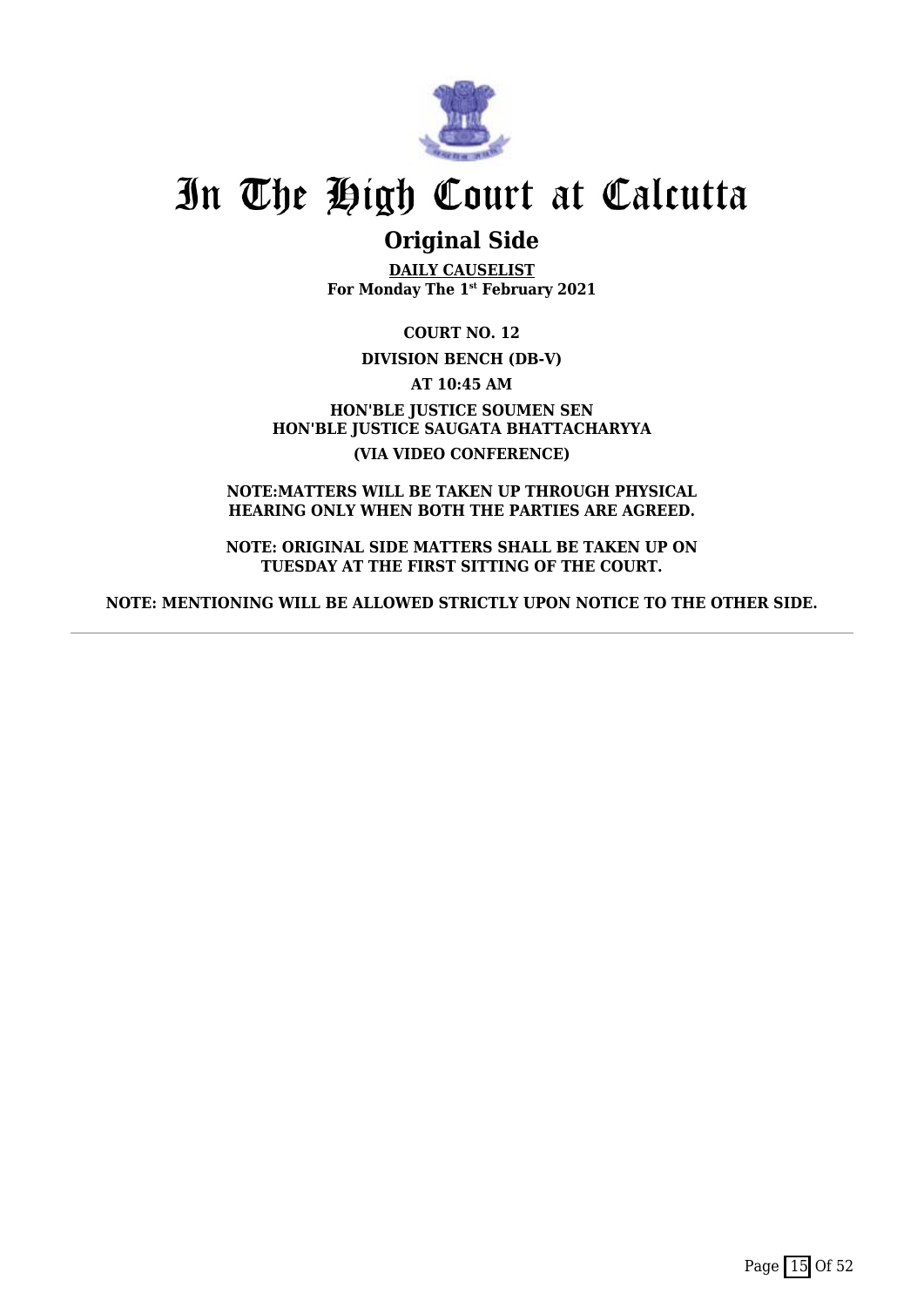

### **Original Side**

**DAILY CAUSELIST For Monday The 1st February 2021**

**COURT NO. 11**

**DIVISION BENCH (DB-VI)**

**AT 2:00 PM**

**HON'BLE JUSTICE SUBRATA TALUKDAR HON'BLE JUSTICE HIRANMAY BHATTACHARYYA (VIA VIDEO CONFERENCE)**

**NOTE:MATTERS WILL BE TAKEN UP THROUGH PHYSICAL HEARING ONLY WHEN BOTH THE PARTIES ARE AGREED.**

**ON TUESDAY AND THURSDAY ORIGINAL SIDE MATTERS WILL BE TAKEN UP AFTER RECESS.**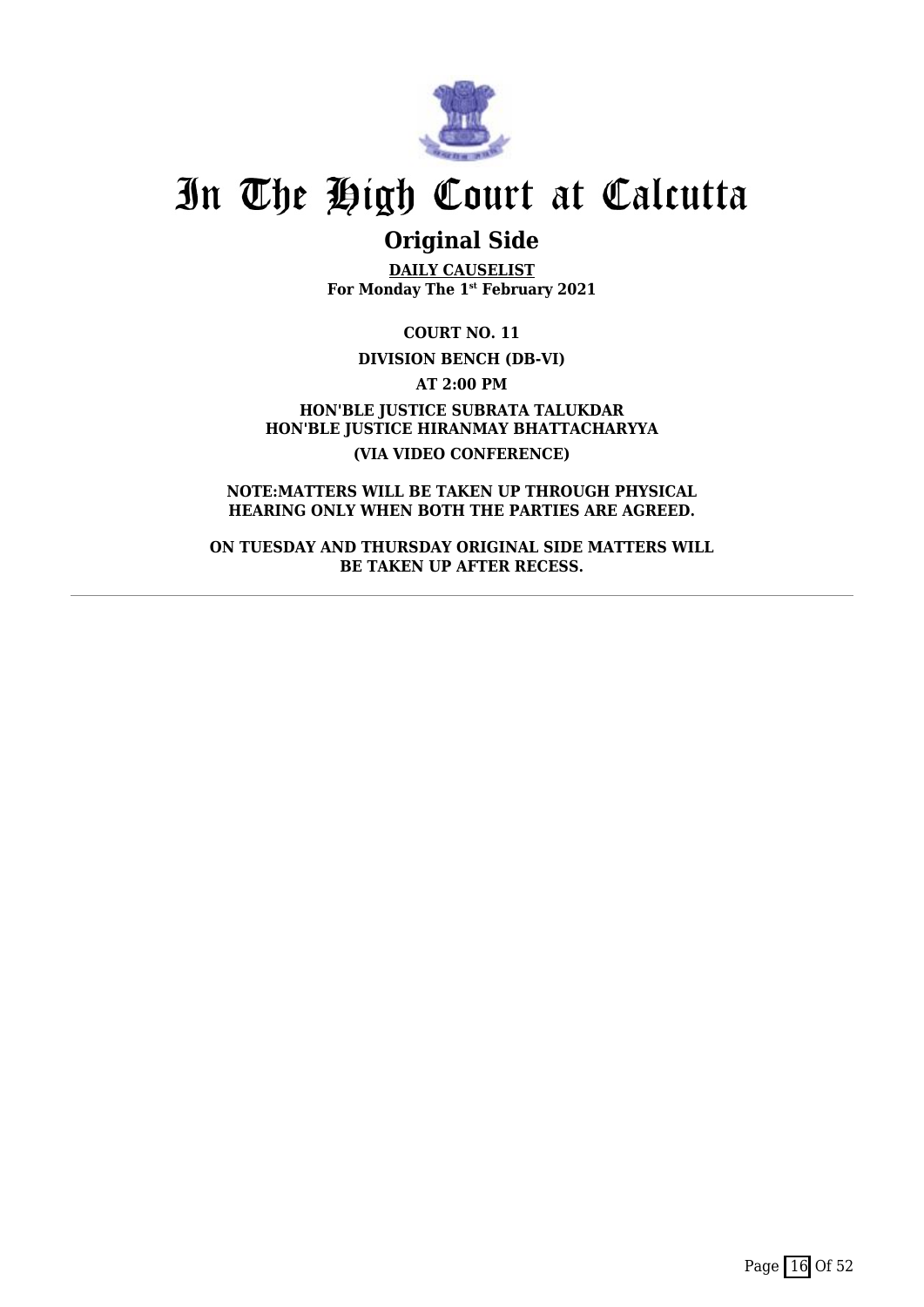

### **Original Side**

**DAILY CAUSELIST For Monday The 1st February 2021**

**COURT NO. 4**

#### **DIVISION BENCH (DB-VIII)**

**AT 3:00 PM**

#### **HON'BLE JUSTICE ARINDAM SINHA HON'BLE JUSTICE SUVRA GHOSH (VIA VIDEO CONFERENCE)**

#### **NOTE:MATTERS WILL BE TAKEN UP THROUGH PHYSICAL HEARING ONLY WHEN BOTH THE PARTIES ARE AGREED.**

#### **TO BE MENTIONED**

| 1 | IA NO. GA/1/2020<br>(Old No:<br>GA/260/2020)                     | TRUSTEES OF BALMER<br>LAWRIE AND CO LTD AND<br>ORS<br><b>Vs</b>                                    | KUSHAGRA SHAH<br>KUSHAGRA SHAH           |
|---|------------------------------------------------------------------|----------------------------------------------------------------------------------------------------|------------------------------------------|
|   | In APOT/4/2020                                                   | <b>BALMER LAWRIE AND CO</b><br>LTD EX OFFICERS FORUM<br><b>AND ORS</b>                             |                                          |
|   |                                                                  | <b>APPEALS FROM ORDERS</b>                                                                         |                                          |
| 2 | APO/202/2019<br>WITH 441/2018                                    | THE BOARD OF TRUSTEES,<br>KOLKATA PORT TRUST AND<br>ORS.<br><b>VS</b><br><b>ABHISHEK KUKHERJEE</b> | <b>ASHOK KUMAR JENA</b>                  |
|   | IA NO: GA/1/2019(Old No:GA/2875/2019)                            |                                                                                                    |                                          |
| 3 | APO/220/2019<br>WITH OCO/1/2020 VS<br>WPO/38/2018                | ATANU CHAKRABORTY<br>HIGH COURT OF CALCUTTA<br><b>AND ORS</b>                                      | RAJAJIT CHATTERJEE                       |
|   | IA NO: GA/1/2019(Old No:GA/2957/2019)                            |                                                                                                    |                                          |
| 4 | IA NO. GA/3/2020<br><b>WITH</b><br>WPO/116/2015<br>In APO/4/2020 | <b>AMIT DASGUPTA</b><br>Vs<br>UNION OF INDIA AND ORS.                                              | <b>SUMITRA DAS</b><br><b>SUMITRA DAS</b> |
| 5 | IA NO. GA/2/2020<br>WITH<br>WPO/116/2015<br>In APO/4/2020        | <b>AMIT DASGUPTA</b><br><b>Vs</b><br>UNION OF INDIA AND ORS.                                       | <b>SUMITRA DAS</b><br><b>SUMITRA DAS</b> |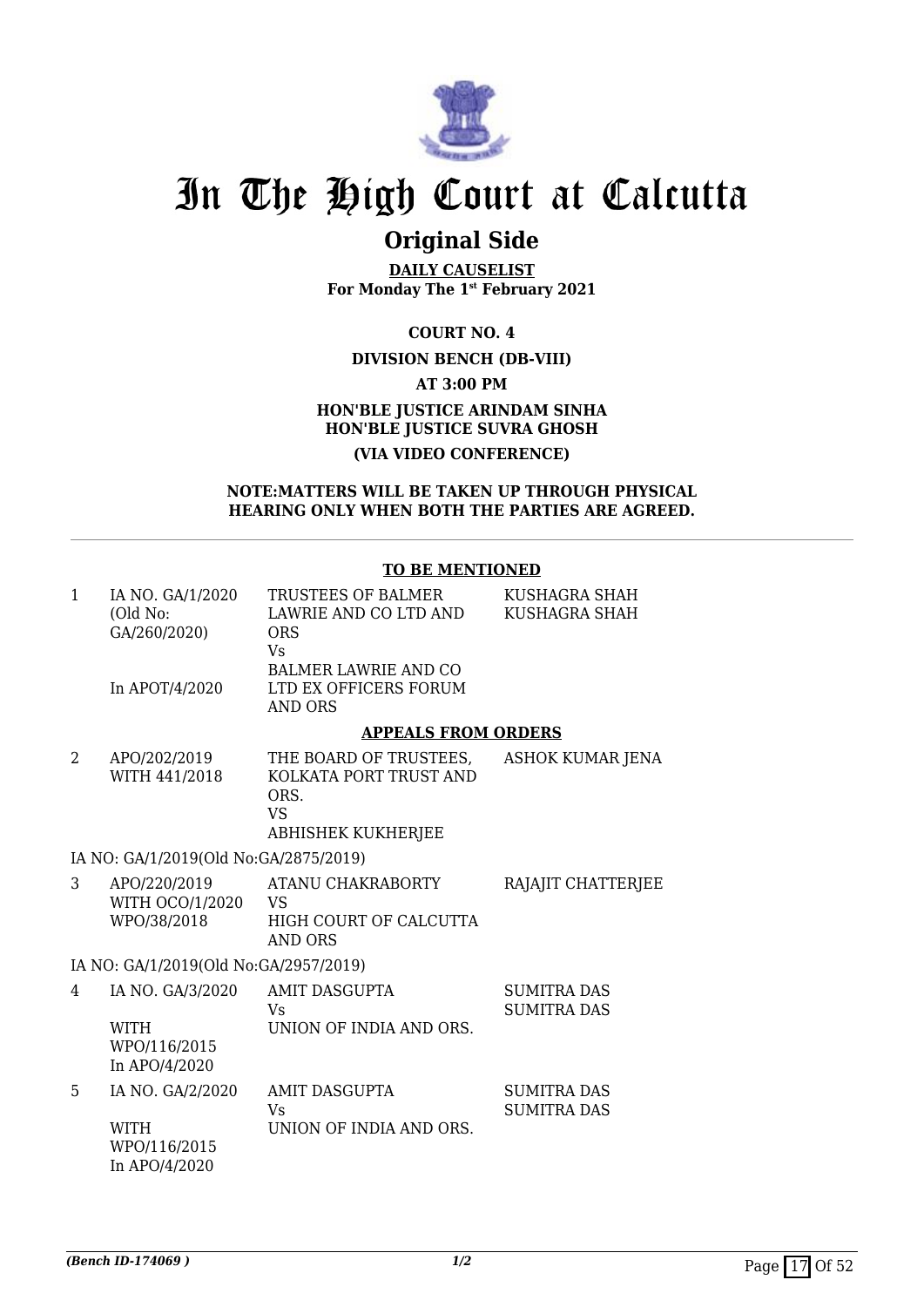| 6  | IA NO. GA/1/2020<br>(Old No:<br>GA/372/2020) | <b>SOUMENDRA RAY</b><br>Vs<br>UNION OF INDIA AND ORS                                                                              | <b>RAMA HALDER</b><br><b>RAMA HALDER</b>                                   |
|----|----------------------------------------------|-----------------------------------------------------------------------------------------------------------------------------------|----------------------------------------------------------------------------|
|    | In APOT/9/2020                               |                                                                                                                                   |                                                                            |
| 7  | APO/54/2020<br><b>WITH</b><br>WPO/395/2019   | YOGITA GAURISARIA<br><b>VS</b><br>HIGH COURT AT CALCUTTA<br><b>AND ORS</b>                                                        | L P MANOT AND CO                                                           |
| 8  | APO/57/2020<br><b>WITH</b><br>WPO/394/2019   | <b>SMITA GAURISARIA</b><br><b>VS</b><br>HIGH COURT AT CALCUTTA<br><b>AND ORS</b>                                                  | L PMANOT AND CO                                                            |
| 9  | APOT/1/2021<br><b>WITH</b><br>WPO/379/2017   | <b>RANA MAZUMDER</b><br><b>VS</b><br>PUNJAB NATIONAL BANK<br>(FORMERLY KNOWN AS<br><b>UNITED BANK OF INDIA)</b><br><b>AND ORS</b> | <b>ARUN</b><br><b>BANDYOPADHYAY</b>                                        |
|    | IA NO: GA/1/2021, GA/2/2021                  |                                                                                                                                   |                                                                            |
| 10 | IA NO. GA/1/2021<br>In APOT/2/2021           | <b>SOMJIT BANERJEE</b><br>Vs<br>UNION OF INDIA AND ORS                                                                            | <b>ANJAN</b><br><b>BHATTACHARYA</b><br><b>ANJAN</b><br><b>BHATTACHARYA</b> |
| 11 | APO/4/2021                                   | TARUN KUMAR MONDAL<br><b>VS</b><br>THE HONBLE HIGH COURT<br>AT CALCUTTA SERVICE<br>THROUGH REGISTRAR<br><b>GENERAL, AND ORS</b>   | SANJAY MUKHERJEE                                                           |
|    | IA NO: GA/1/2021                             |                                                                                                                                   |                                                                            |
| 12 | APO/5/2021                                   | <b>TARUN KUMAR MONDAL</b><br><b>VS</b>                                                                                            | <b>SANJAY MUKHERJEE</b>                                                    |

REGISTRAR GENERAL ,AND

**ORS**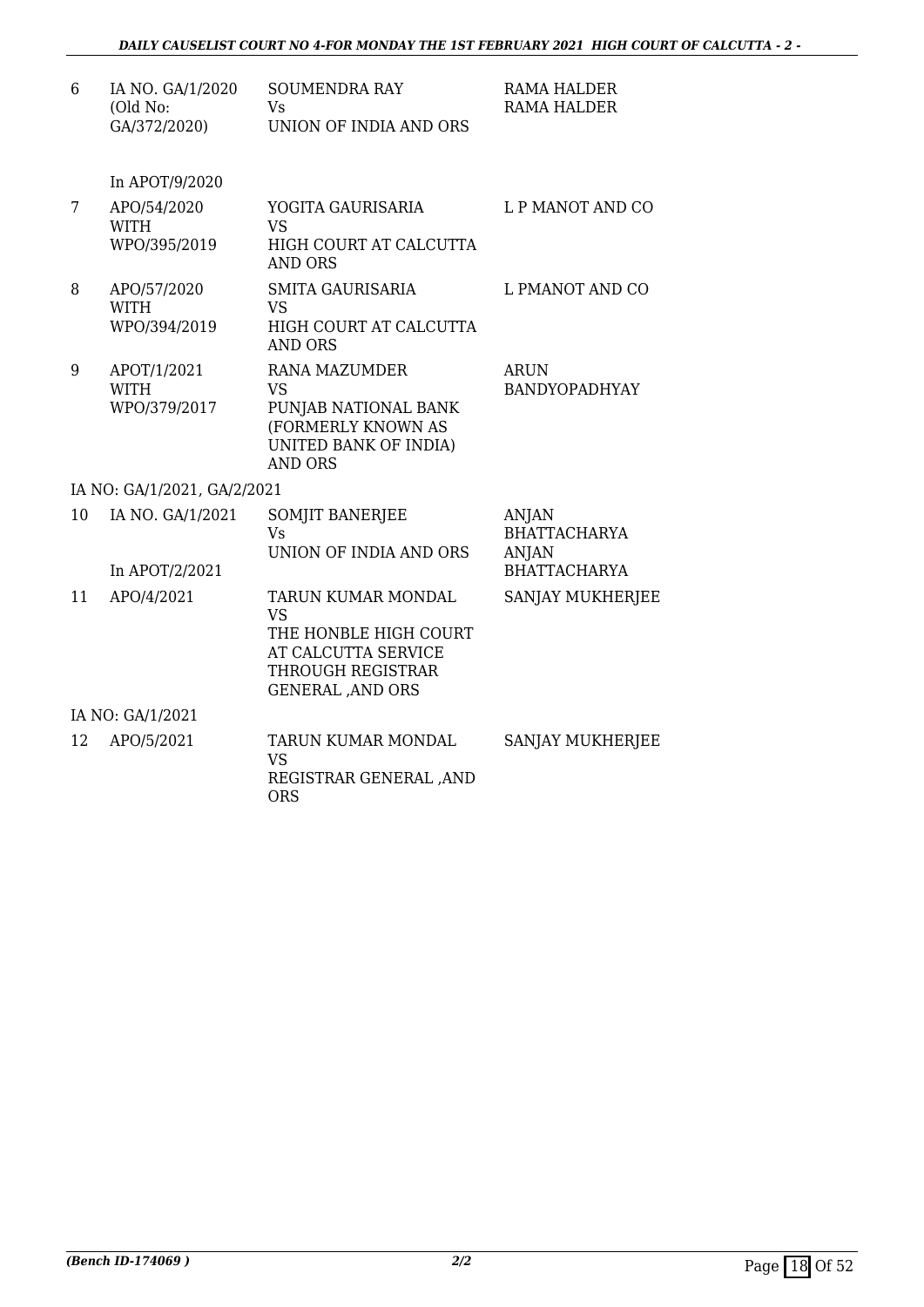

### **Original Side**

**DAILY CAUSELIST For Monday The 1st February 2021**

**COURT NO. 38 SINGLE BENCH (COMMERCIAL BENCH) AT 10:45 AM HON'BLE JUSTICE ARIJIT BANERJEE (VIA VIDEO CONFERENCE)**

#### **NOTE:MATTERS WILL BE TAKEN UP THROUGH PHYSICAL HEARING ONLY WHEN BOTH THE PARTIES ARE AGREED.**

**NOTE : ORIGINAL SIDE MATTERS WILL BE TAKEN UP AT THE FIRST SITTING OF THE COURT.**

**ON AND FROM MONDAY, 1ST FEBRUARY, 2021, AS LONG AS THE DIVISION BENCH COMPRISING HON'BLE THE CHIEF JUSTICE THOTTATHIL B. RADHAKRISHNAN AND HON'BLE JUSTICE ARIJIT BANERJEE DOES NOT SIT - WILL SIT SINGLY AND TAKE UP THE LIST AND DETERMINATION OF HON'BLE JUSTICE ASHIS KUMAR CHAKRABORTY.**

#### **NEW MOTIONS (SECTION 11)**

NILAY SENGUPTA

1 AP/36/2021 KAMARHATTY COMPANY LIMITED VS KESSELS ENGINEERING PVT LTD.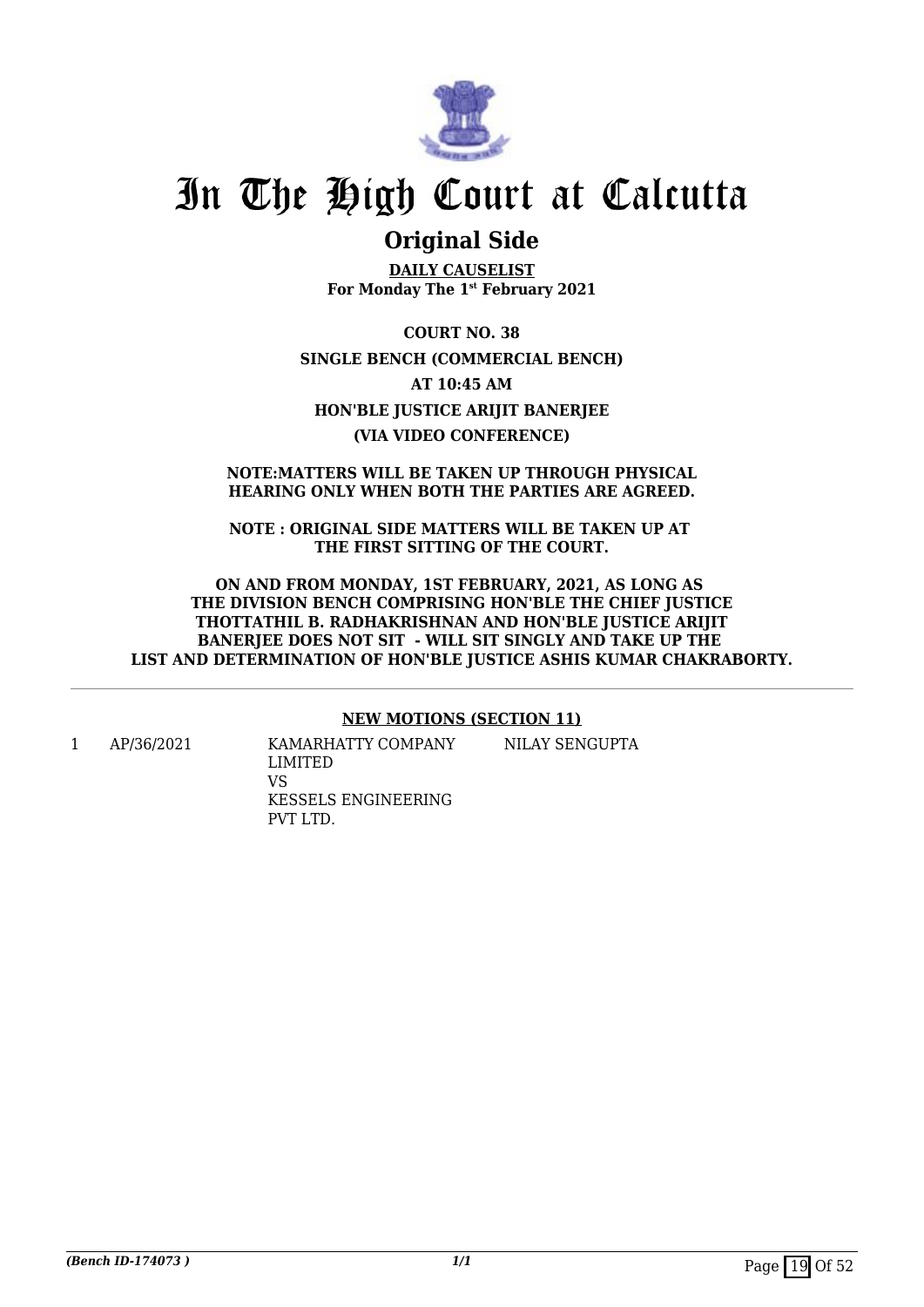

### **Original Side**

**DAILY CAUSELIST For Monday The 1st February 2021**

#### **COURT NO. 38**

#### **SINGLE BENCH ()**

#### **AT 10:45 AM**

#### **HON'BLE JUSTICE ARIJIT BANERJEE**

#### **(VIA VIDEO CONFERENCE)**

#### **NOTE:MATTERS WILL BE TAKEN UP THROUGH PHYSICAL HEARING ONLY WHEN BOTH THE PARTIES ARE AGREED.**

#### **NOTE : ORIGINAL SIDE MATTERS WILL BE TAKEN UP AT THE FIRST SITTING OF THE COURT.**

#### **ON AND FROM MONDAY, 1ST FEBRUARY, 2021, AS LONG AS THE DIVISION BENCH COMPRISING HON'BLE THE CHIEF JUSTICE THOTTATHIL B. RADHAKRISHNAN AND HON'BLE JUSTICE ARIJIT BANERJEE DOES NOT SIT - WILL SIT SINGLY AND TAKE UP THE LIST AND DETERMINATION OF HON'BLE JUSTICE ASHIS KUMAR CHAKRABORTY.**

#### **CONTEMPT MATTERS**

| IA NO. GA/2/2019 | KALPANA MAITY & ORS. |              |
|------------------|----------------------|--------------|
| (Old No:         | Vs.                  | ROBIUL ISLAM |
| GA/2526/2019)    | STATE OF WEST BENGAL |              |

In WPO/864/2004

2 CC/135/2008 KALPANA MAITY & ORS. VS DILIP KUMAR GHATAK & ANR. TAPAN KUMAR MAHAPATRA

#### **NEW MOTIONS(2)**

| IA NO. GA/6/2021                                       | AJAY KUMAR AGARWAL<br>Vs              | I.C. SANCHETI AND<br>CO. | DWIP RAJ BASU<br>DWIP RAJ BASU |
|--------------------------------------------------------|---------------------------------------|--------------------------|--------------------------------|
| [MODIFICATION]<br><b>APPLICATION</b><br>In CS/286/2013 | <b>GREEN CONCRETEX GLOBAL</b><br>LTD. | LC. SANCHETI AND<br>CO.  |                                |

#### **NEW APPLICATIONS**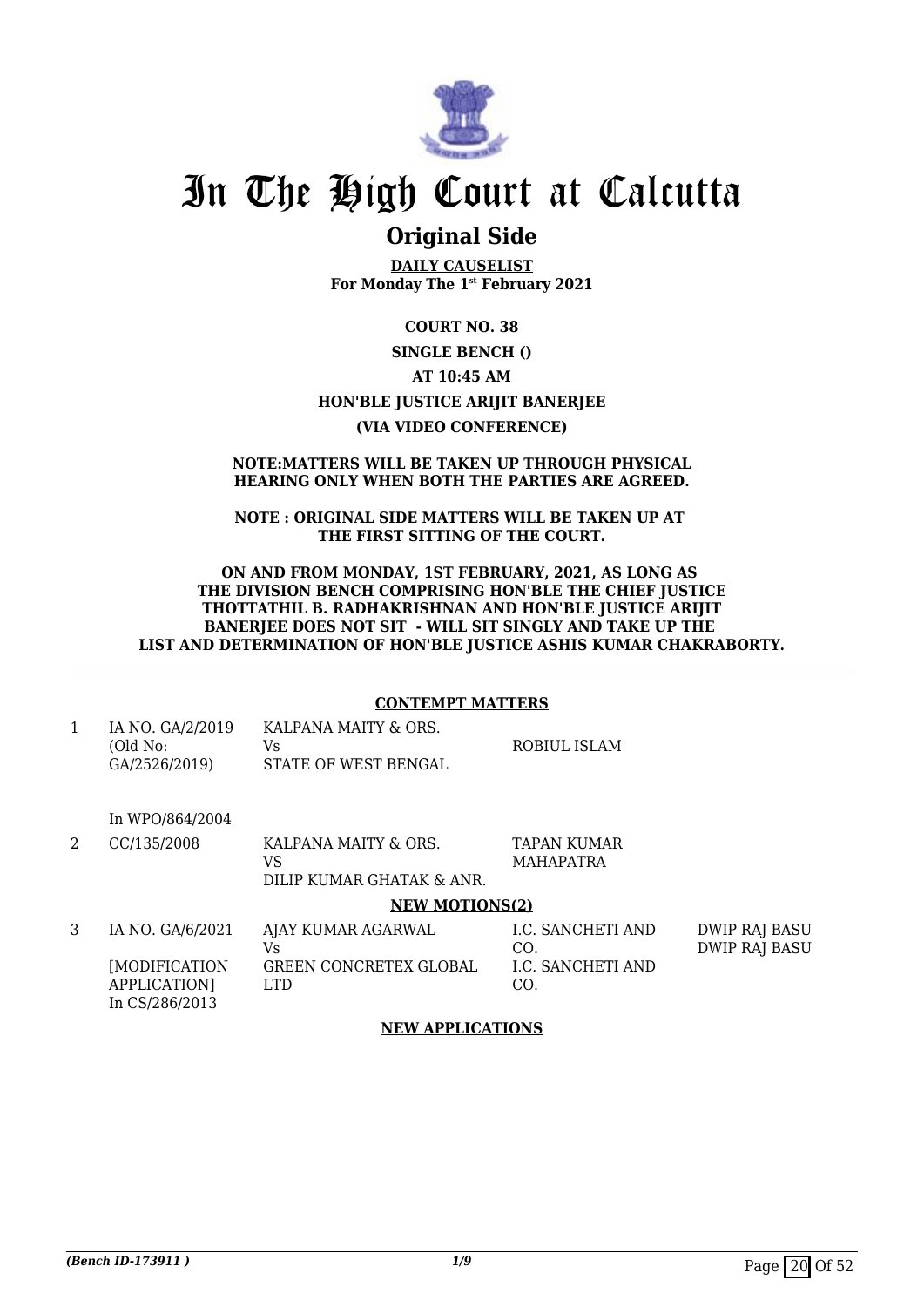| 4  | IA NO. ACO/4/2021                            | M/S. GLOBAL NEST IT<br>SOLUTION PRIVATE LIMITED<br>Vs                                   | <b>SHAKEEL</b><br>MOHAMMED<br>AKHTER, SINHA          |
|----|----------------------------------------------|-----------------------------------------------------------------------------------------|------------------------------------------------------|
|    | In APO/298/2015                              | BALRAJ GARDILLA & ORS.                                                                  | <b>SHAKEEL</b><br>MOHAMMED<br>AKHTER, SINHA &<br>CO. |
|    |                                              | <b>NEW MOTIONS</b>                                                                      |                                                      |
| 5  | IA NO. GA/2/2020                             | OHIO CARDIOLOGY<br><b>ASSOCIATES PRIVATE</b><br>LIMITED                                 | NEPESH MAJHI<br>NEPESH MAJHI                         |
|    | In AP/848/2019                               | Vs<br><b>SHALBY LIMITED</b>                                                             |                                                      |
| 6  | IA NO. GA/1/2020<br>(Old No:<br>GA/576/2020) | DEBENDRA PRASAD GUPTA<br>AND ANR<br>Vs.<br>THE NATIONAL SMALL<br>INDUSTRIES CORPORATION | MAYUKH GUPTA<br><b>MAYUKH GUPTA</b>                  |
|    | In AP/7/2020                                 | LTD.                                                                                    |                                                      |
| 7  | IA NO. GA/1/2021                             | M/S. ROYAL INFRACONSTRU<br>LTD.<br>Vs                                                   | PRAGYA BHOWMICK<br>PRAGYA BHOWMICK                   |
|    | In AP/35/2020                                | <b>EASTERN RAILWAYS</b><br>REPRESENTED BY THE<br><b>GENERAL MANAGER</b>                 |                                                      |
|    |                                              | <b>COMPANY MATTER (NEW)</b>                                                             |                                                      |
| 8  | IA NO. CA/9/2019                             | IN THE MATTER OF BENGAL<br>ENAMEL WORKS LIMITED (IN<br>LIQN.)                           |                                                      |
|    | In CP/336/1982                               | Vs.                                                                                     |                                                      |
| 9  | IA NO. CA/4/2021                             | IN THE MATTER OF : INDIA<br>POWER CORPORATION LTD &<br>DPSC LTD                         | SHARDUL S.SHROFF                                     |
|    | In CP/206/2012                               | Vs                                                                                      |                                                      |
| 10 | IA NO. CA/8/2020                             | RE : AJANTA LEATHER<br>FASHIONS PVT LTD(IN LIQN)<br><b>AND PRABHADEEP</b>               | <b>DEBASISH DE</b>                                   |
|    | In CP/1/2014                                 | CONSTRUCTION PVT LTD<br>Vs<br><b>AUTHORISED OFFICER,</b><br><b>CANARA BANK AND ORS</b>  |                                                      |
| 11 | IA NO. CA/9/2021                             | RE: RESPONSE HOTELS &<br>RESORTS PVT LTD -AND-<br>Vs                                    | MD. ASHRAFUL HUQ                                     |
|    | In CP/533/2015                               | MR. SANJIB KUMAR<br><b>MAJUMDER</b>                                                     |                                                      |
| 12 | IA NO. CA/5/2021                             | RE: SANTIPARA TEA CO LTD -<br>AND-<br>Vs.                                               | <b>NISANATH</b><br>MUKHOPADHYAY                      |
|    | In CP/699/2015                               | M/S SUBIR PAUL                                                                          |                                                      |
| 13 | IA NO. CA/14/2021                            | IN THE MATTER OF: VRAJRAJ<br>ISPAT LTD. - AND-<br>Vs                                    | SANJIB DAWN                                          |
|    | In CP/420/2016                               | KOHINOOR STEEL PVT. LTD.                                                                |                                                      |
|    |                                              | <b>COMPANY MATTER ADJOURNED</b>                                                         |                                                      |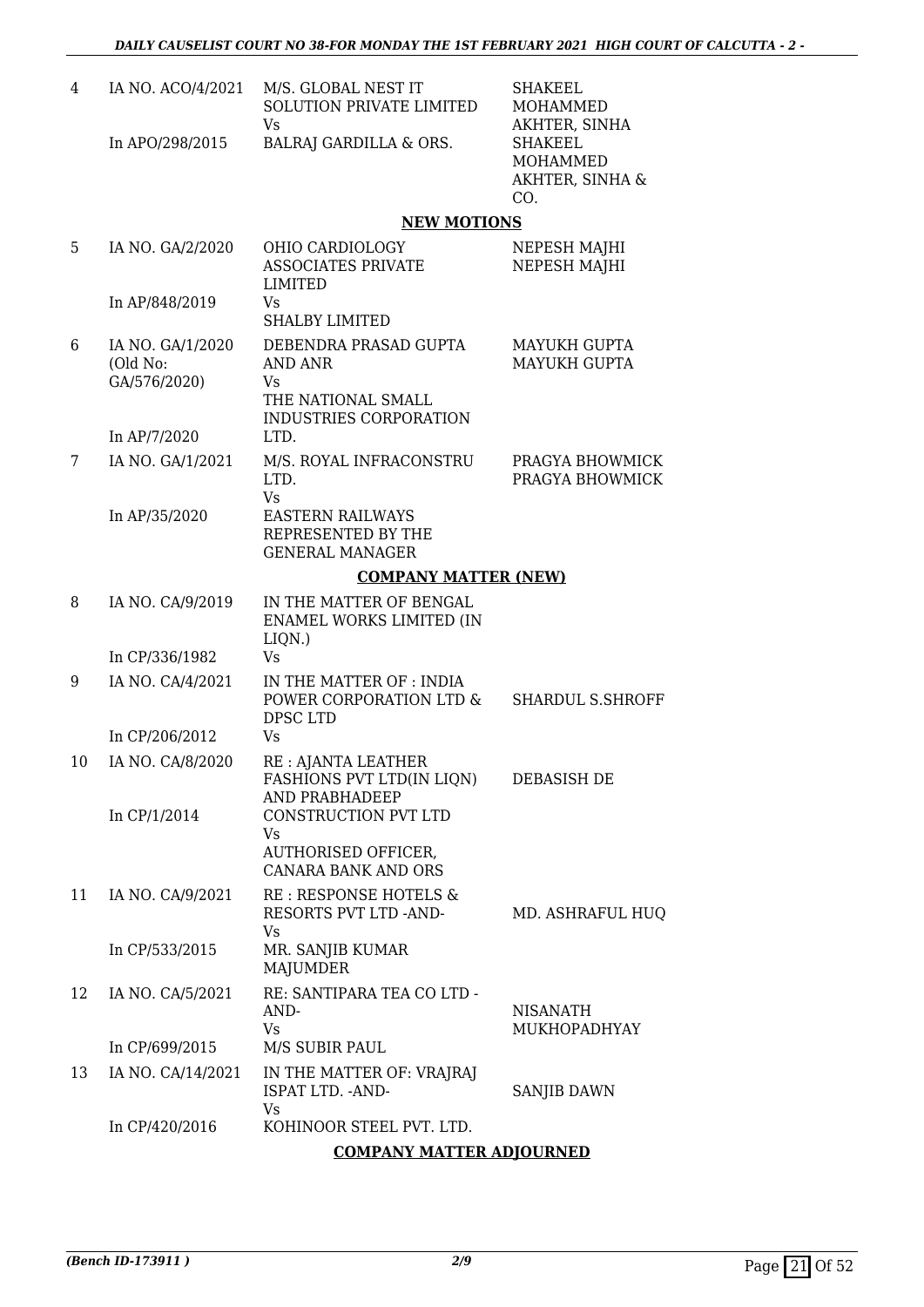| 14 | IA NO. CA/66/2019<br>(Old No:<br>CA/168/2019) | IN THE MATTER OF TATA<br>CONSTRUCTION & PROJECTS<br>LTD. (IN LIQN.<br><b>Vs</b><br>O/L                                                 | H.K.MITTER<br>H.K.MITTER          | DEBASISH DE<br>DEBASISH DE |
|----|-----------------------------------------------|----------------------------------------------------------------------------------------------------------------------------------------|-----------------------------------|----------------------------|
|    | In BIFR/153/1987                              |                                                                                                                                        |                                   |                            |
| 15 | IA NO. CA/61/2019<br>(Old No:<br>CA/199/2019) | IN THE MATTER OF M/S.<br>DUNLOP INDIA LIMITED -AND- FOX & MANDAL<br>Vs<br><b>SALASAR TOWERS PVT LTD -</b><br>VS THE O/L HIGH COURT CAL |                                   |                            |
|    | In CP/233/2008                                |                                                                                                                                        |                                   |                            |
| 16 | IA NO. CA/36/2018<br>(Old No:<br>CA/238/2018) | IN THE MATTER OF M/S.<br>DUNLOP INDIA LIMITED (IN<br>LIQN)<br><b>Vs</b>                                                                | I.C.SANCHETI & CO<br>FOX & MANDAL |                            |
|    | In CP/233/2008                                | -AND- FREIGHT CARRIERS OF<br>INDIA LTD -VS -THE O/L, HIGH<br><b>COUR</b>                                                               |                                   |                            |
| 17 | CP/564/2014                                   | M/S. SHREE BASUKINATH<br>FOOD PROCESSORS LTD.<br><b>VS</b><br>M/S. DHIRAJ AGENCIES PVT.<br>LTD.                                        | RAHUL KARMAKAR                    |                            |
| 18 | CP/151/2016                                   | RE :M/S. ADITI AGRO OIL PVT<br>LTD AND<br><b>VS</b><br>ASSET RECONSTRUCTION                                                            | VIKRAM WADEHRA                    |                            |
|    |                                               | COMPANY (INDIA) LTD                                                                                                                    |                                   |                            |
| 19 | CP/152/2016                                   | RE : M/S ADITI OIL<br>EXTRACTION PVT LTD AND<br><b>VS</b>                                                                              | VIKRAM WADEHRA                    |                            |
|    |                                               | <b>ASSET RECONSTRUCTION</b><br>COMPANY (INDIA) LTD                                                                                     |                                   |                            |
|    |                                               | <b>NEW MOTIONS (SECTION 11)</b>                                                                                                        |                                   |                            |
|    | 20 AP/388/2019                                | KIRAN PATRA AND ANR<br>VS.<br>RATNA DEY AND ORS                                                                                        | SOUMO CHAUDHURY                   |                            |
| 21 | AP/683/2019                                   | BISWADEEP CHAKRABORTY<br><b>VS</b><br>SUJIT KUMAR BAKSHI                                                                               | S. KAKRANIA AND CO.               |                            |
| 22 | AP/32/2020                                    | KRISHNA REALTY                                                                                                                         | <b>SOM NATH NAG</b>               |                            |
|    |                                               | <b>VS</b><br>KASHI NATH ROY                                                                                                            |                                   |                            |
| 23 | AP/76/2020                                    | SUBHRA GHOSH<br><b>VS</b><br>SMT MAYA GHOSH AND ORS                                                                                    | MR ANIRBAN DAS                    |                            |
| 24 | AP/81/2020                                    | MIPL-DRAIPL (JV)<br><b>VS</b>                                                                                                          | <b>SOUVIK MAJI</b>                |                            |
|    |                                               | <b>EASTERN RAILWAY</b>                                                                                                                 |                                   |                            |
| 25 | AP/147/2020                                   | ACE ENGINEERING<br>INFRATECH (I) PVT. LTD.<br>VS                                                                                       | PAWAN KUMAR<br>MAHESHWARI         |                            |
|    |                                               | <b>BHARAT HEAVY ELECTRICALS</b><br>LIMITED                                                                                             |                                   |                            |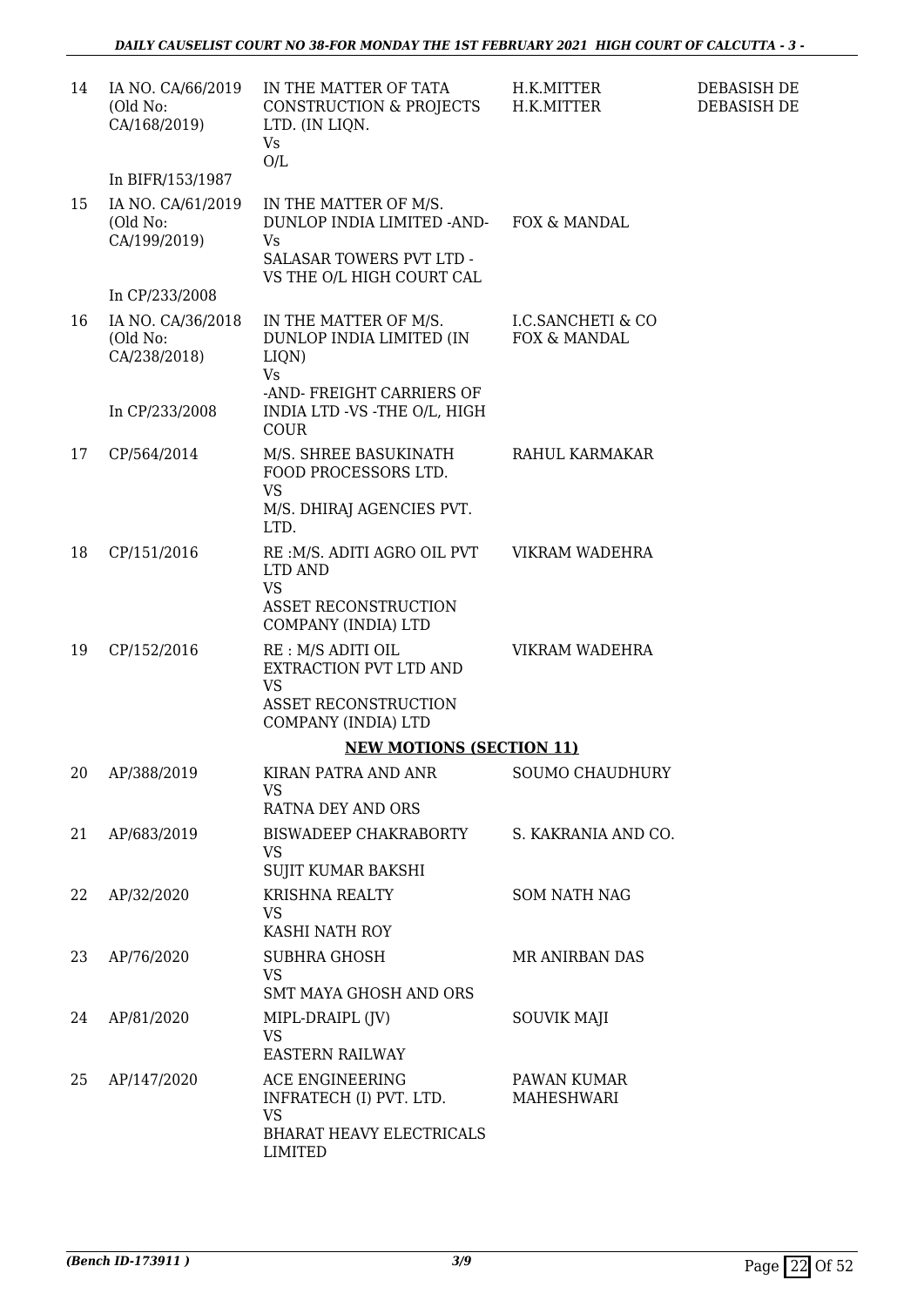| 26 | AP/200/2020                          | M/S. REMCO AND CO.<br><b>VS</b><br>UNION OF INDIA AND ORS.                                                              | RAHUL SARKAR                            |
|----|--------------------------------------|-------------------------------------------------------------------------------------------------------------------------|-----------------------------------------|
|    | IA NO: GA/1/2020(Old No:GA/878/2020) |                                                                                                                         |                                         |
| 27 | AP/220/2020                          | SK. ANWAR HAQUE AND ANR.<br><b>VS</b><br>AMINA BEGUM AND ORS.                                                           | <b>SHUVANIL</b><br><b>CHAKRABORTY</b>   |
| 28 | AP/278/2020                          | M/S. MCNALLY BHARAT<br>ENGINEERING CO. LTD.<br><b>VS</b><br>STEEL AUTHORITY OF INDIA<br>LIMITED                         | <b>SOMDUTTA</b><br><b>BHATTACHARYYA</b> |
| 29 | AP/279/2020                          | UNIVERSAL CONSORTIUM OF<br><b>ENGINEERS PVT LTD</b><br><b>VS</b><br>SRI KANAK MITRA AND ANR                             | MAHESWARI<br><b>SHARMA</b>              |
| 30 | AP/293/2020                          | THE HOOGHLY MILLS<br><b>COMPANY LIMITED</b><br><b>VS</b><br><b>ACUMEN J MARKETING</b><br>PRIVATE LIMITED                | <b>VICTOR MOSES AND</b><br>CO           |
| 31 | AP/294/2020                          | THE HOOGHLY MILLS<br><b>COMPANY LIMITED</b><br><b>VS</b><br><b>ACUMEN J MARKETING</b><br>PRIVATE LIMITED                | <b>VICTOR MOSES AND</b><br>CO           |
| 32 | AP/295/2020                          | <b>HOOGHLY MILLS PROJECTS</b><br><b>LIMITED</b><br><b>VS</b><br><b>ACUMEN J MARKETING</b><br>PRIVATE LIMITED            | <b>VICTOR MOSES AND</b><br>CO           |
| 33 | AP/296/2020                          | <b>HOOGHLY MILLS PROJECTS</b><br><b>LIMITED</b><br><b>VS</b><br><b>ACUMEN J MARKETING</b><br>PRIVATE LIMITED            | <b>VICTOR MOSES AND</b><br>CO           |
| 34 | AP/303/2020                          | KAASHVI ESTATE<br>VS.<br>RAMA NARAYANA EDUCATION<br><b>TRUST</b>                                                        | SANDIP AGARWAL<br>AND CO                |
| 35 | AP/304/2020                          | KAUSHIK MUKHERJEE<br>VS<br>THE STEEL AUTHORITY OF<br><b>INDIA LIMITED AND ANR</b>                                       | SATRAJIT SINHA ROY                      |
| 36 | AP/312/2020                          | RIPLEY AND CO<br>STEVEDORING AND<br>HANDLING PRIVATE LIMITED<br><b>VS</b><br>STEEL AUTHORITY OF INDIA<br><b>LIMITED</b> | TIRTHANKAR DAS                          |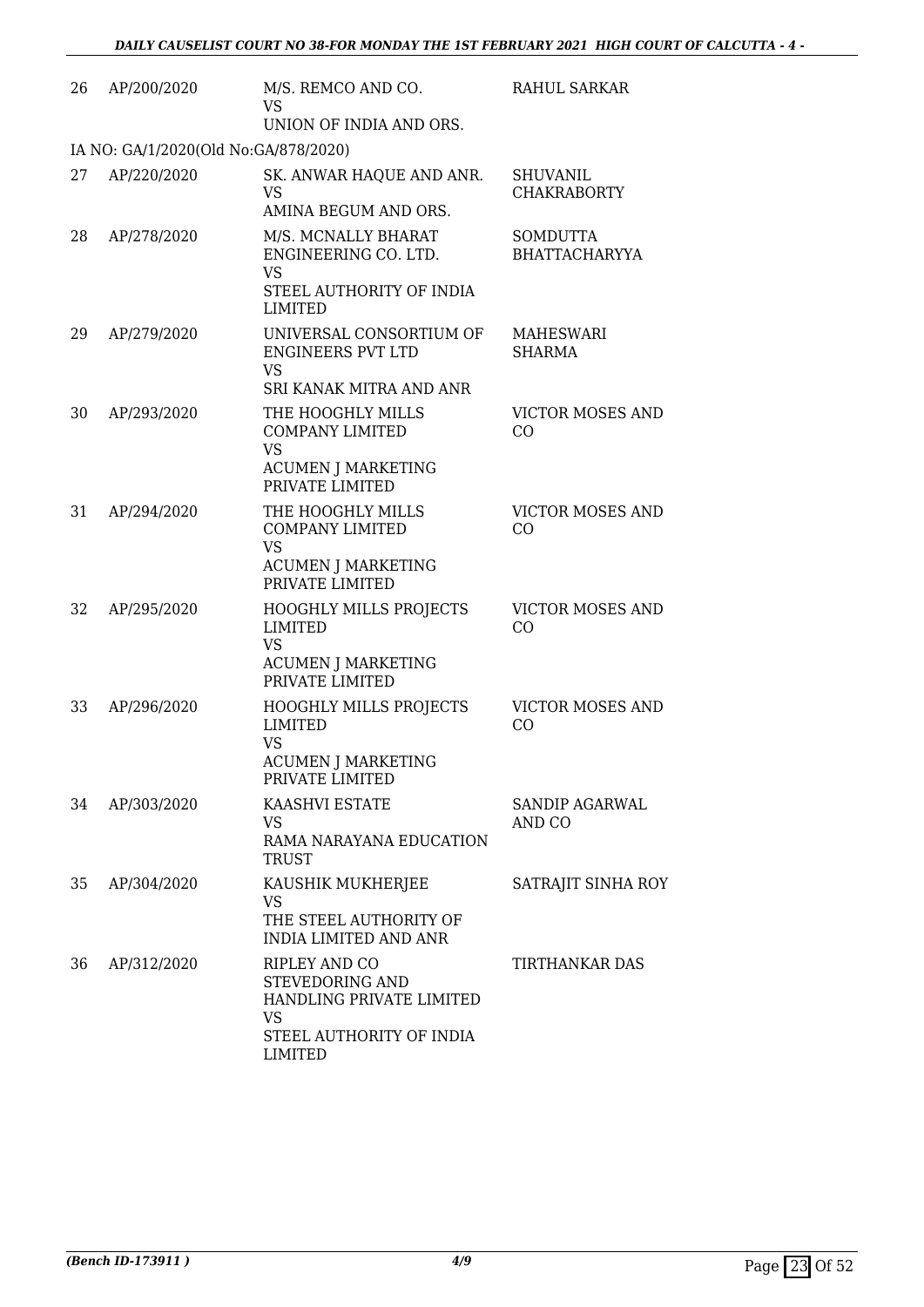| 37 | AP/316/2020 | SHREE LAXMI IRON AND<br>STEEL WORKS PRIVATE<br>LIMITED<br>VS                                    | <b>AVIJIT DEY</b>                        |
|----|-------------|-------------------------------------------------------------------------------------------------|------------------------------------------|
|    |             | THE EASTERN RAILWAY AND<br>ORS.                                                                 |                                          |
| 38 | AP/319/2020 | TARUN KANTI DAS<br>VS.<br>UNION OF INDIA AND ANR.                                               | SOURAV CHATTERJEE                        |
| 39 | AP/321/2020 | G. P. TRONICS PRIVATE<br>LIMITED AND ANR.<br>VS                                                 | SANDERSONS AND<br><b>MORGANS</b>         |
|    |             | SOLIEL RESTAURANT PRIVATE<br>LIMITED                                                            |                                          |
| 40 | AP/326/2020 | M/S. BALAJEE EDUCATION<br>PRIVATE LIMITED<br><b>VS</b><br><b>BISHWAJIT BARNWAL</b>              | <b>SOUMA SIL</b>                         |
| 41 | AP/329/2020 | <b>GILLANDERS ARBUTHNOT</b><br>AND CO. LTD.<br><b>VS</b><br>STEEL AUTHORITY OF INDIA<br>LIMITED | <b>ABHIJIT RAY</b>                       |
| 42 | AP/330/2020 | KRANTI INFRA PROJECTS<br>PRIVATE LIMITED<br><b>VS</b><br>SREI EQUIPMENT FINANCE<br>LIMITED      | RUNA PALIT                               |
| 43 | AP/332/2020 | B. B. R. CONSTRUCTION<br><b>COMPANY</b><br><b>VS</b><br>UNION OF INDIA                          | A. N.<br><b>BHATTACHARYYA</b><br>AND CO. |
| 44 | AP/333/2020 | CIVTECH INDIA PRIVATE<br>LIMITED<br><b>VS</b><br>THE ORIENTAL INSURANCE<br>CO. LTD.             | <b>NAYAN RAKSHIT</b>                     |
| 45 | AP/335/2020 | AIRCARE ENTERPRISES AND<br>ORS.<br><b>VS</b><br>LEVER FOUNDATION, WEST<br>BENGAL AND ANR.       | <b>AVIJIT DEY</b>                        |
| 46 | AP/337/2020 | M/S. EASTMAN CRUSHER CO.<br>$(P)$ LTD.<br><b>VS</b><br>LARSEN AND TOUBRO<br>LIMITED             | <b>GOUTAM KUMAR</b><br>GOON              |
| 47 | AP/345/2020 | GYANESHWAR PRASAD<br><b>AGARWAL</b><br><b>VS</b><br>DISHNET WIRELESS LIMITED                    | FARHAN GHAFFAR                           |
| 48 | AP/348/2020 | DOLLY CHAKRAVORTY<br><b>VS</b><br>SHYAMAL RAY                                                   | SHABANA HASIN                            |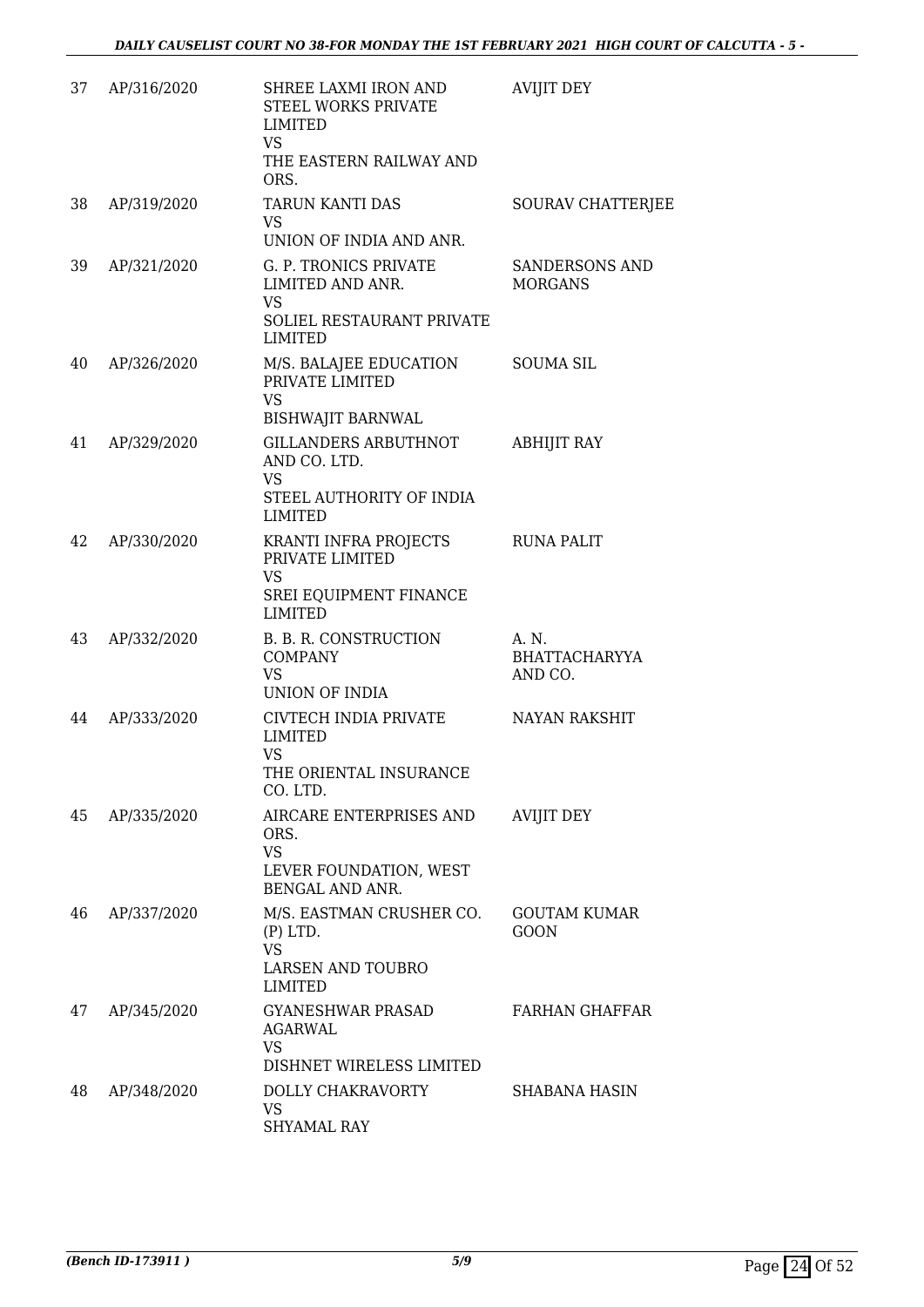| 49 | AP/349/2020 | <b>BHARAT PETROLEUM</b><br><b>CORPORATION LTD</b><br>VS                                                              | <b>SUMAN DEY</b>                     |
|----|-------------|----------------------------------------------------------------------------------------------------------------------|--------------------------------------|
|    |             | MAHESH SHAH                                                                                                          |                                      |
| 50 | AP/356/2020 | <b>GOURI SARKAR</b><br><b>VS</b>                                                                                     | CHIRANJIB SINHA                      |
|    |             | INDIAN OIL CORPORATION<br><b>LIMITED</b>                                                                             |                                      |
| 51 | AP/363/2020 | MCNROE CONSUMER<br>PRODUCTS PRIVATE LIMITED<br><b>VS</b><br><b>ALLURE CONSUMER</b><br>PRODUCTS PRIVATE LIMITED       | <b>SOBHAN KUMAR</b><br><b>PATHAK</b> |
| 52 | AP/365/2020 | NAUSHAD ALAM<br>VS.<br>PARTHA CHAKRABORTY                                                                            | <b>MAINAK SWARNOKAR</b>              |
| 53 | AP/366/2020 | NAUSHAD ALAM<br>VS<br>PARTHA CHAKRABORTY                                                                             | MAINAK SWARNOKAR                     |
| 54 | AP/370/2020 | BRAITHWAITE AND COMPANY<br><b>LTD</b><br><b>VS</b><br>LUCKY EXPORTS AND ORS                                          | AJY GAGGGAR                          |
| 55 | AP/371/2020 | RREPL-KIPL (JV)<br><b>VS</b>                                                                                         | RIJU GHOSH                           |
|    |             | EASTERN COALFIELDS LTD                                                                                               |                                      |
| 56 | AP/374/2020 | M/S HINDUSTHAN BUILDERS<br><b>VS</b><br><b>IRCON INTERNATIONAL</b><br><b>LIMITED</b>                                 | SOMNATH SAHA                         |
| 57 | AP/375/2020 | <b>KRISHANU SAHA</b><br>VS<br>SUDIP SATYAPRIYA<br><b>CHAKRABORTY</b>                                                 | PRASANTA KUMAR<br><b>BAGCHI</b>      |
| 58 | AP/376/2020 | M/S. ELGI EQUIPMENTS LTD.<br>VS<br>M/S. HIRANMAYE ENERGY<br>LTD.                                                     | DIPANJAN DATTA                       |
| 59 | AP/378/2020 | INDWELL CONSTRUCTIONS<br>PVT. LIMITED<br><b>VS</b><br><b>BHARAT HEAVY ELECTRICALS</b><br>LIMITED (BHEL)              | PAL CHOUDHURI<br>AND CO.             |
| 60 | AP/386/2020 | WELLSIDE INFRASTRUCTURE<br>PRIVATE LIMITED<br>VS<br><b>INOX LEISURE LIMITED AND</b><br><b>ORS</b>                    | <b>MAYANK KAKRANIA</b>               |
| 61 | AP/392/2020 | CIVCON CONSTRUCTION PVT.<br>LTD.<br><b>VS</b><br>THE WEST BENGAL SMALL<br>INDUSTRIES DEVELOPMENT<br>CORPORATION LTD. | PIYALI DUTTA                         |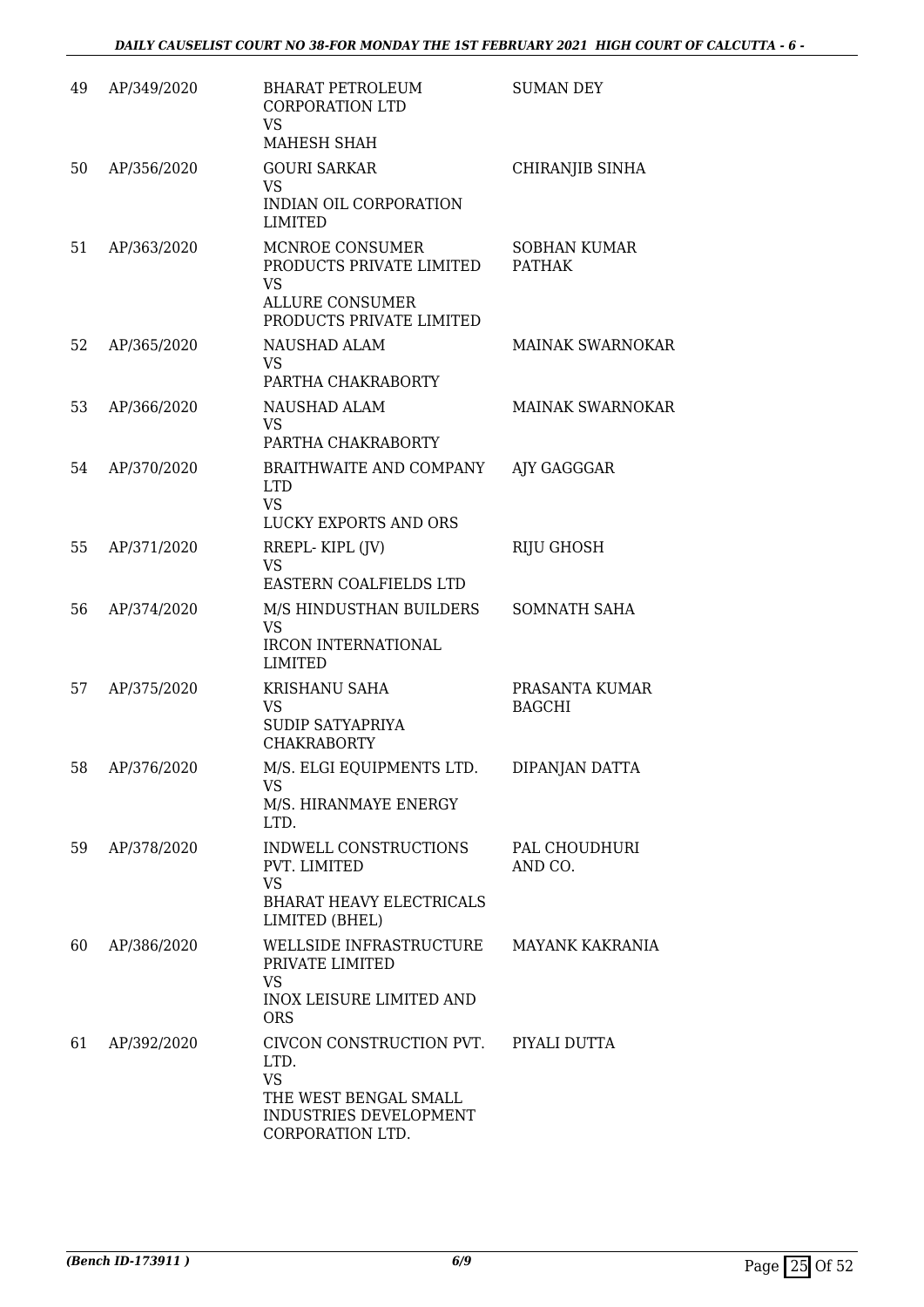| 62 | AP/398/2020 | RANJIT GHOSH<br>VS<br>SOMDEEP GHOSH AND ANR                                                                            | <b>FARHAN GHAFFAR</b>           |
|----|-------------|------------------------------------------------------------------------------------------------------------------------|---------------------------------|
| 63 | AP/403/2020 | <b>SMPL INFRA LIMITED</b><br><b>VS</b><br>EAST INDIA UDYOG LIMITED                                                     | S KAKRANIA AND CO               |
| 64 | AP/404/2020 | <b>SPML INFRA LTD</b><br><b>VS</b><br>EAST INDIA UDYOG LTD                                                             | S KAKRANIA AND CO               |
| 65 | AP/406/2020 | <b>SPML INFRA LTD</b><br><b>VS</b><br>EAST INDIA UDYOG LTD                                                             | S KAKRANIA AND CO               |
| 66 | AP/407/2020 | <b>SMPL INFRA LIMITED</b><br><b>VS</b><br>EAST INDIA LIMITED                                                           | S KAKRANIA AND CO               |
| 67 | AP/408/2020 | <b>SPML INFRA LTD</b><br><b>VS</b><br>EAST INDIA UDYOG LIMITED                                                         | S KAKRANIA AND CO               |
| 68 | AP/412/2020 | SRI HIMSEKHAR DUTTA<br><b>VS</b><br><b>SMT. MOUMITA SARKAR</b>                                                         | <b>DEBASISH</b><br>MUKHOPADHYAY |
| 69 | AP/413/2020 | CIVON CONSTRUCTION PVT<br><b>LTD</b><br><b>VS</b>                                                                      | <b>TAPAS SINGHA ROY</b>         |
|    |             | <b>IRCON INTERNATIONAL</b><br>LIMITED                                                                                  |                                 |
| 70 | AP/414/2020 | JAYANTI CINEMA PRIVATE<br><b>LIMITED</b><br>VS<br><b>GSA RETAIL LIMITED</b><br>(FORMERLY RDB REGENT<br>RETAIL LIMITED) | <b>VICTOR MOSES AND</b><br>CO.  |
| 71 | AP/418/2020 | D.M.P. NIRMAN PRIVATE<br>LIMITED AND ANR.<br>VS <b>Sample</b><br>INDIAN INSTITUTE OF<br>MANAGEMENT AND ANR.            | SOURAV CHATTERJEE               |
| 72 | AP/424/2020 | SAKET INFRADEVELOPERS<br>PRIVATE LIMITED<br>VS<br>CENTARAL INSTITUTE OF<br><b>ROAD TRANSPORT</b>                       | AMRITA PANJA<br><b>MOULICK</b>  |
| 73 | AP/1/2021   | LABVANTAGE SOLUTIONS<br>PRIVATE LIMITED<br><b>VS</b><br><b>BWA SERVICES PRIVATE</b><br>LIMITED                         | SHAKEEL<br>MOHAMMED AKHTER      |
| 74 | AP/3/2021   | M/S.PREM CHANDRA SINGH<br><b>VS</b><br><b>UNION OF INDIA</b>                                                           | <b>BIJON MAJUMDAR</b>           |
| 75 | AP/4/2021   | M/S. PREM CHANDRA SINGH<br>VS<br>Union of India                                                                        | <b>BIJON MAJUMDAR</b>           |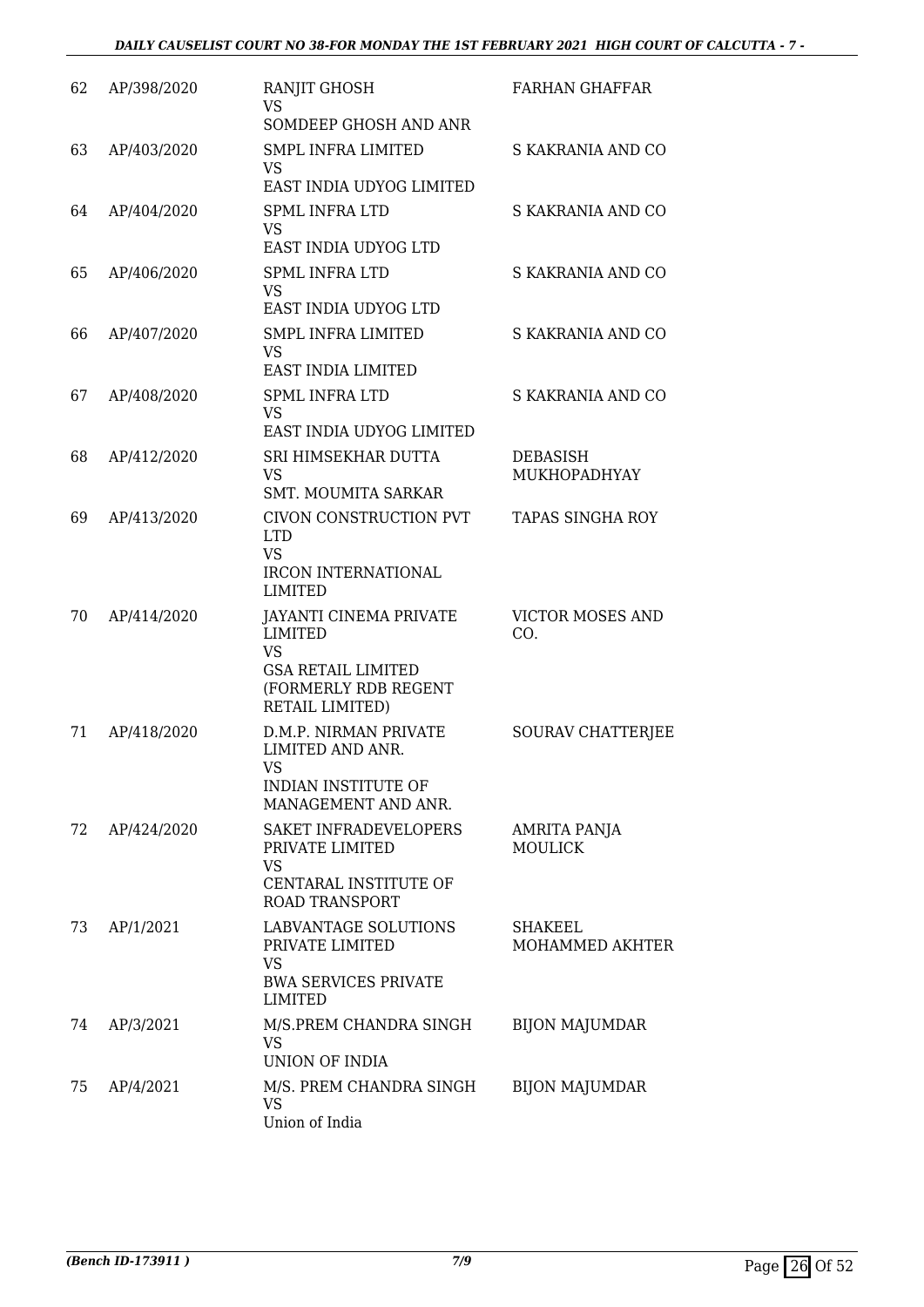| 76 | AP/5/2021  | CKJ INVESTMENTS PVT LTD<br><b>VS</b><br>EMKAY GLOBAL FINANCIAL<br><b>SERVICES LTD</b>                          | PRADIP KUMAR<br>SARAWAGI                  |
|----|------------|----------------------------------------------------------------------------------------------------------------|-------------------------------------------|
| 77 | AP/6/2021  | SRI KRISHNA AND CO.<br>VS<br>SIMPLEX INFRASTRUCTURE<br>LTD.                                                    | <b>MANDEEP KAUR</b>                       |
| 78 | AP/7/2021  | SRI NAWAL KISHORE GUPTA<br><b>VS</b><br><b>SRI TILAK DEWAN</b>                                                 | <b>MISS PARNA ROY</b><br><b>CHOUDHURY</b> |
| 79 | AP/10/2021 | PECON SOFTWARE LIMITED<br><b>VS</b><br>WEST BENGAL STATE<br>ELECTRICITY DISTRIBUTION<br><b>COMPANY LIMITED</b> | OM NARAYAN RAI                            |
| 80 | AP/11/2021 | M/S. B. B. M. ENTERPRISES<br><b>VS</b><br>THE STATE OF WEST BENGAL<br>AND ORS.                                 | <b>SUPRATIK BASU</b>                      |
| 81 | AP/14/2021 | PAHARPUR COOLING TOWERS<br><b>LTD</b><br><b>VS</b><br><b>BHARAT HEAVY ELECTRICALS</b><br><b>LTD</b>            | <b>S JALAN AND CO</b>                     |
| 82 | AP/19/2021 | <b>NETAI MAITY</b><br><b>VS</b><br><b>NEMAI MAITY</b>                                                          | PARTHA PRATIM<br>MUKHOPADHYAY             |
| 83 | AP/20/2021 | M/S. MAP MINES AND<br>MINERALS LIMITED<br><b>VS</b><br>CORE MINERAL AND ANR                                    | <b>VICTOR MOSES AND</b><br>CO             |
| 84 | AP/31/2021 | JOY INFRAPROJECT PRIVATE<br>LIMITED<br><b>VS</b><br>DEBAPRASAD<br>MUKHOPADHYAY                                 | <b>SANKAR KUMAR</b><br><b>SAMANTA</b>     |
| 85 | AP/39/2021 | M/S BBTA RCPL (JV)<br>VS<br>PRAKASH CHANDRA<br><b>MOHANTY</b>                                                  | ANIRBAN MAJUMDAR                          |
| 86 | AP/40/2021 | M/S MANGALAM EXPRESS<br>CARGO PVT LTD<br><b>VS</b>                                                             | RITESH KUMAR<br><b>GANGULY</b>            |
| 87 | AP/44/2021 | Union of India<br>M/S. TIMBCON<br><b>VS</b><br>KOLKATA PORT TRUST                                              | <b>SOUMEN DAS</b>                         |
| 88 | AP/45/2021 | JADOB ELECTRIC COMPANY<br>VS<br>METRO RAILWAY, KOLKATA                                                         | <b>MANISH SHUKLA</b>                      |
| 89 | AP/46/2021 | ADITYA KUMAR CHATTERJEE<br>VS<br>M/S. RAVI RANJAN<br>DEVELOPERS PVT LTD                                        | <b>EMON</b><br><b>BHATTACHARYA</b>        |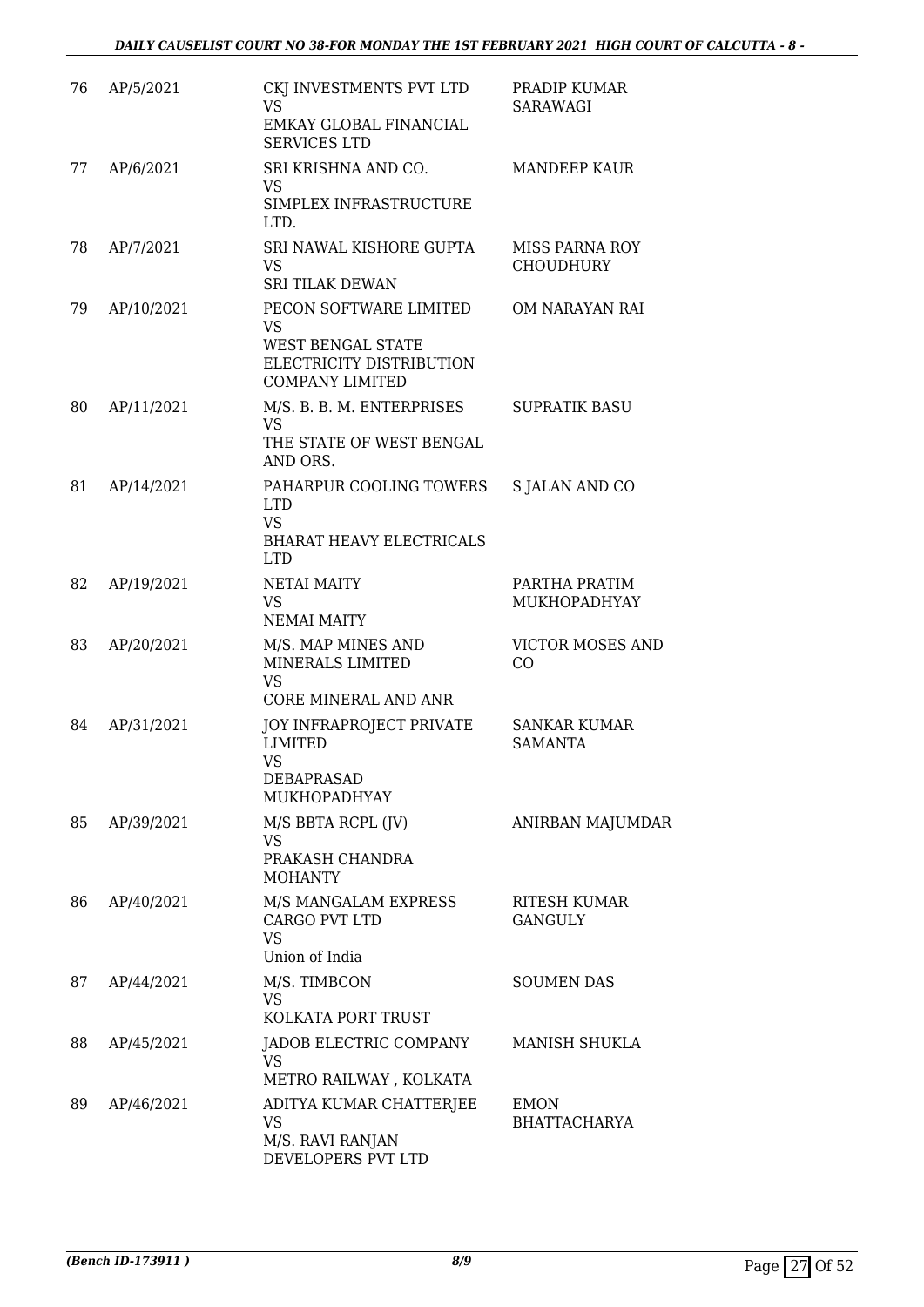| 90 | AP/47/2021  | M/S. SHYAMAL<br>MUKHOPADHYAY<br><b>VS</b><br>UNION OF INDIA AND ORS.                                                                | SOURAV CHATTERJEE        |                      |
|----|-------------|-------------------------------------------------------------------------------------------------------------------------------------|--------------------------|----------------------|
| 91 | AP/48/2021  | M/S ROYAL INFRACONSTRU<br><b>LTD</b><br><b>VS</b><br>BRAITHWAITE AND COMPANY<br><b>LIMITED</b>                                      | PRAGYA BHOWMICK          |                      |
| 92 | AP/53/2021  | C. S. CONSTRUCTION-GANGES MANDEEP KAUR<br>(JV)<br><b>VS</b><br><b>CHIEF</b><br>ENGINEER/CONSTRUCTION-III<br>OF EAST                 |                          |                      |
|    |             | <b>ADJOURNED MOTION (SECTION-11)</b>                                                                                                |                          |                      |
| 93 | AP/361/2019 | RELIANCE COMMERCIAL<br><b>FINANCE LIMITED</b><br><b>VS</b><br><b>AXIS BANK LIMITED</b>                                              | ABM ASSOCIATES           | <b>AMRIN KHATOON</b> |
| 94 | AP/251/2020 | <b>BLA PROJECTS PRIVATE</b><br><b>LIMITED</b><br><b>VS</b><br><b>WEST BENGAL POWER</b><br>DEVELOPMENT<br><b>CORPORATION LIMITED</b> | DEBDEEP SINHA            |                      |
| 95 | AP/283/2020 | INDWELL CONSTRUCTIONS<br>PVT. LIMITED<br><b>VS</b><br><b>BHARAT HEAVY ELECTRICALS</b><br>LIMITED (BHEL)                             | PAL CHOUDHURI<br>AND CO. |                      |
| 96 | AP/318/2020 | LAXMI PAT SURANA<br><b>VS</b><br><b>FUTURE ENTERPRISES</b><br><b>LIMITED AND ANR</b>                                                | <b>ARINDAM PAUL</b>      |                      |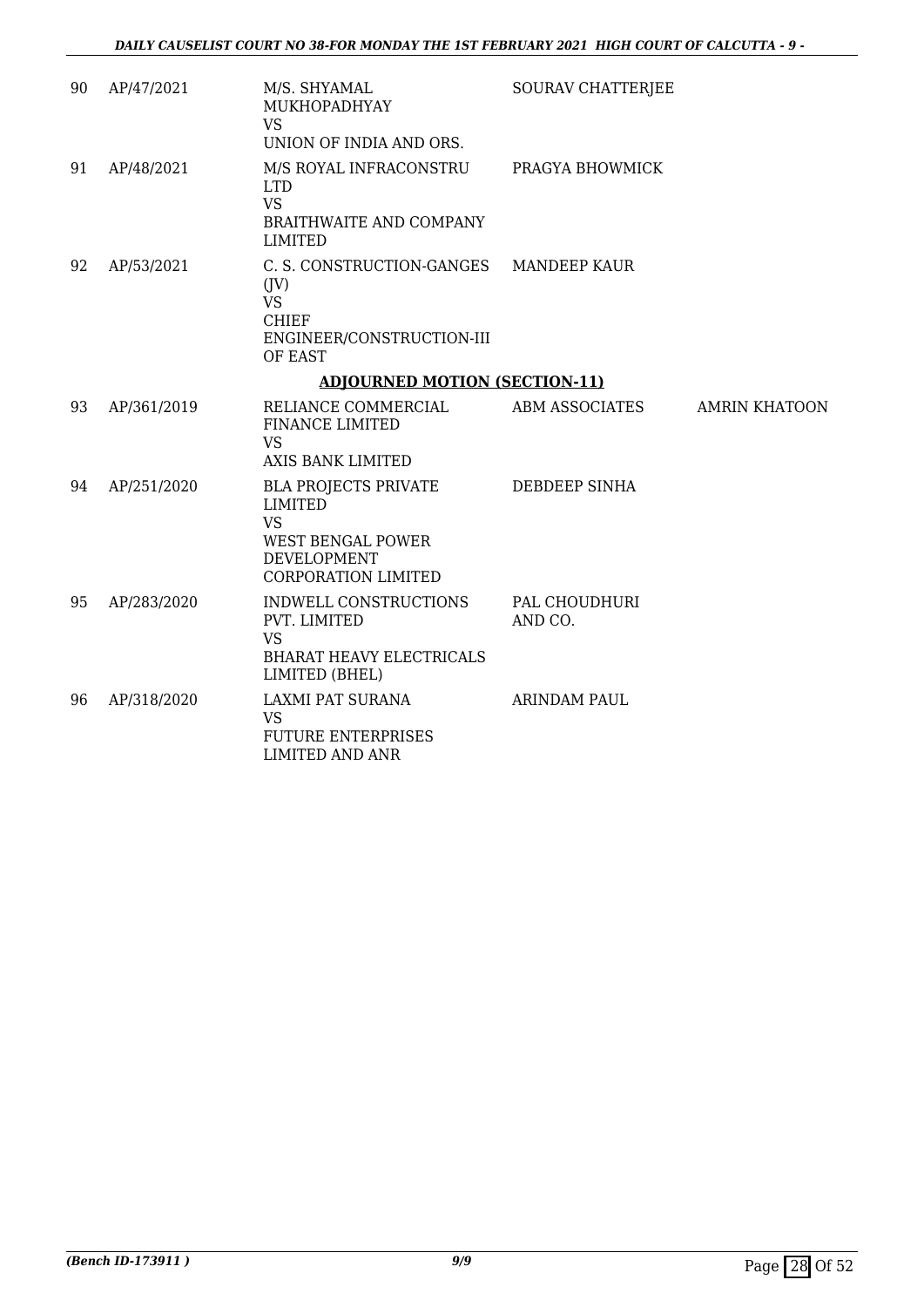

### **Original Side**

**DAILY CAUSELIST For Monday The 1st February 2021**

**COURT NO. 36 SINGLE BENCH (SB-I,COMMERCIAL BENCH) AT 10:45 AM HON'BLE JUSTICE DEBANGSU BASAK (VIA VIDEO CONFERENCE)**

#### **NOTE:MATTERS WILL BE TAKEN UP THROUGH PHYSICAL HEARING ONLY WHEN BOTH THE PARTIES ARE AGREED.**

#### **PRESENTATION OF PLAINT**

| $\mathbf{1}$ | CS/22/2021                                         | MICKY METALS LTD<br>VS.<br>KARTIC CHANDRA SINHA                                             | <b>VICTOR MOSES AND</b><br>CO.                 |  |  |
|--------------|----------------------------------------------------|---------------------------------------------------------------------------------------------|------------------------------------------------|--|--|
| 2            | CS/24/2021                                         | JECO AGROVET PVT LTD<br>VS.<br><b>ARAMBAGH HATCHERIES</b><br><b>LTD</b>                     | <b>KHAITAN AND CO</b>                          |  |  |
|              | IA NO: GA/1/2021                                   |                                                                                             |                                                |  |  |
|              |                                                    | <b>NEW MOTION (UNDER COMMERCIAL DIVISION)</b>                                               |                                                |  |  |
| 3            | IA NO. GA/1/2021                                   | GRAND TOBACCO PRIVATE<br>LIMITED<br><b>Vs</b>                                               | <b>ABHIJIT SARKAR</b><br><b>ABHIJIT SARKAR</b> |  |  |
|              | In CS/4/2021                                       | ABDUL RASHID SHAIKH<br>TOBACCO, A LIMITED<br><b>LIABILITY PARTNERSHIP</b><br><b>AND ORS</b> |                                                |  |  |
| 4            | AP/32/2021                                         | <b>GAUTAM GHOSH</b><br>VS.<br>KOTAK MAHINDRA PRIME<br><b>LTD</b>                            | <b>SUBHAMOY PATRA</b>                          |  |  |
| 5            | AP/42/2021                                         | TATA CAPITAL FINANCIAL<br><b>SERVICES LIMITED</b><br><b>VS</b><br>SHILPA BAIDYA AND ANR.    | <b>AVISHEK GUHA</b>                            |  |  |
| 6            | AP/51/2021                                         | SANJAY YADAV<br><b>VS</b><br><b>HDB FINANCIAL SERVICES</b><br><b>LTD</b>                    | <b>RAJIV KUMAR</b>                             |  |  |
|              | NEW CHAMBER APPLICATION(UNDER COMMERCIAL DIVISION) |                                                                                             |                                                |  |  |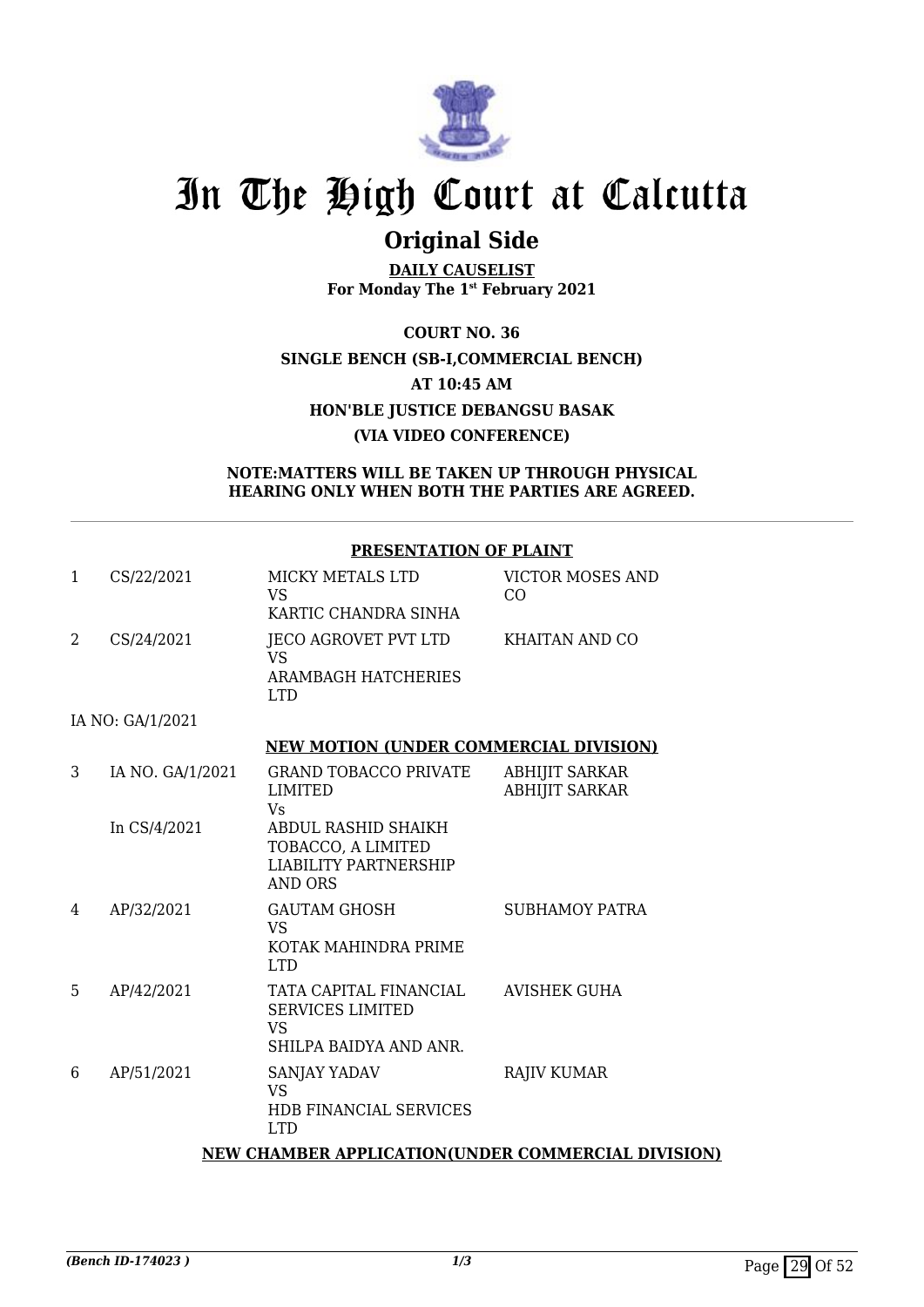| 7  | IA NO. GA/7/2021                              | DREDGING AND<br>DESILTATION COMPANY<br>PRIVATE LIMITED                                      | <b>SINGHANIA</b><br>SINGHANIA & CO                  | MD. DILAWAR KHAN<br>(FOR DEF.3) |
|----|-----------------------------------------------|---------------------------------------------------------------------------------------------|-----------------------------------------------------|---------------------------------|
|    | In CS/242/2018                                | Vs<br>MACKINTOSH BURN AND<br><b>NORHTERN EXPRESS</b><br><b>CONSORTIUM AND ORS</b>           |                                                     |                                 |
|    |                                               | <b>ADJOURNED MOTION (UNDER COMMERCIAL DIVISION)</b>                                         |                                                     |                                 |
|    |                                               | (AT 2:00 P.M.)                                                                              |                                                     |                                 |
| 8  | IA NO. GA/1/2019<br>(Old No:<br>GA/1712/2019) | PAN SEED PVT. LTD.<br>Vs<br>M/S. KISHAN GREEN FIELD<br><b>AGRITECH AND ORS.</b>             | SOURAV JANA<br><b>SOURAV JANA</b>                   |                                 |
|    | In CS/136/2019                                |                                                                                             |                                                     |                                 |
| 9  | IA NO. GA/1/2019<br>(Old No:<br>GA/2693/2019) | SOUTH CITY PROJECTS<br>(KOLKATA) LTD.<br><b>Vs</b><br><b>IDEAL REAL ESTATES PVT</b><br>LTD. | AJAY GAGGAR<br><b>AJAY GAGGAR</b>                   |                                 |
|    | In CS/255/2019                                |                                                                                             |                                                     |                                 |
| 10 | IA NO. GA/1/2020                              | BHAGATPUR TEA COMPANY<br><b>LIMITED</b><br><b>Vs</b>                                        | S. P. TEWARY<br>S. P. TEWARY                        |                                 |
|    | In CS/266/2019                                | SAVITRI ENTERPRISES AND<br>ORS.                                                             |                                                     |                                 |
| 11 | IA NO. GA/3/2020                              | <b>BRH WEALTH KREATORS</b><br><b>LIMITED</b><br><b>Vs</b>                                   | M/S. L.P.AGARWALLA<br>AND CO.<br>M/S. L.P.AGARWALLA |                                 |
|    | In CS/54/2020                                 | HDFC BANK LIMITED                                                                           | AND CO.                                             |                                 |
| 12 | IA NO. GA/2/2020                              | <b>BRH WEALTH KREATORS</b><br><b>LIMITED</b><br>Vs                                          | M/S. L.P.AGARWALLA<br>AND CO.<br>M/S. L.P.AGARWALLA |                                 |
|    | In CS/54/2020                                 | HDFC BANK LIMITED                                                                           | AND CO.                                             |                                 |
| 13 | IA NO. GA/2/2020                              | <b>INSTITUTE FOR INDIAN</b><br><b>LABOUR</b><br><b>Vs</b>                                   | FOX AND MANDAL<br>FOX AND MANDAL                    |                                 |
|    | In CS/80/2020                                 | TERAI TEA COMPANY<br><b>LIMITED</b>                                                         |                                                     |                                 |
| 14 | IA NO. GA/1/2020                              | <b>INSTITUTE FOR INDIAN</b><br><b>LABOUR</b><br><b>Vs</b>                                   | FOX AND MANDAL<br>FOX AND MANDAL                    |                                 |
|    | In CS/80/2020                                 | TERAI TEA COMPANY<br><b>LIMITED</b>                                                         |                                                     |                                 |
| 15 | IA NO. GA/1/2020                              | <b>LADYMOON TOWERS</b><br>PRIVATE LIMITED<br><b>Vs</b>                                      | <b>SWATI AGARWAL</b><br><b>SWATI AGARWAL</b>        |                                 |
|    | In CS/99/2020                                 | MAHENDRA INVESTMENT<br><b>ADVISORS PRIVATE</b><br><b>LIMITED</b>                            |                                                     |                                 |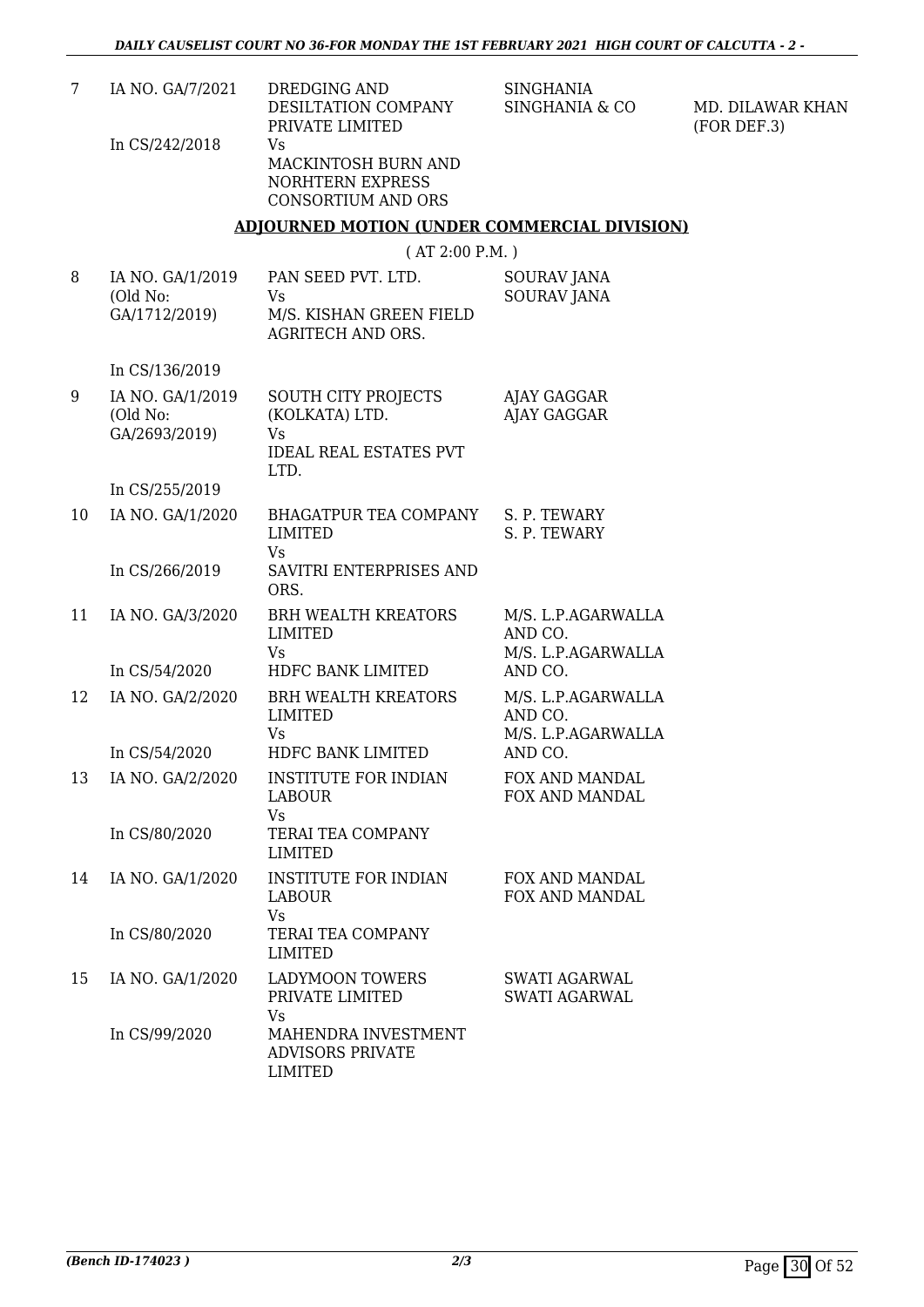| 16 | IA NO. GA/1/2020 | JUPITER RUBBER PRIVATE<br><b>LIMITED</b><br>Vs.                                                                      | DEBDEEP SINHA<br>DEBDEEP SINHA |
|----|------------------|----------------------------------------------------------------------------------------------------------------------|--------------------------------|
|    | In CS/137/2020   | <b>BERRY COTTS PRIVATE</b><br><b>LIMITED</b>                                                                         |                                |
| 17 | AP/184/2020      | SREI EQUIPMENT FINANCE SINHA AND CO.<br><b>LIMITED</b><br>VS<br><b>SEIRRA INFRAVENTURE</b><br>PRIVATE LIMITED        |                                |
| 18 | AP/186/2020      | SREI EQUIPMENT FINANCE SINHA AND CO.<br><b>LIMITED</b><br><b>VS</b><br><b>SEIRRA INFRAVENTURE</b><br>PRIVATE LIMITED |                                |
| 19 | AP/187/2020      | SREI EQUIPMENT FINANCE<br><b>LIMITED</b><br>VS<br><b>SEIRRA INFRAVENTURE</b><br>PRIVATE LIMITED                      | SINHA AND CO.                  |
| 20 | AP/188/2020      | SREI EQUIPMENT FINANCE SINHA AND CO.<br><b>LIMITED</b><br>VS<br>SEIRRA INFRAVENTURE<br>PRIVATE LIMITED               |                                |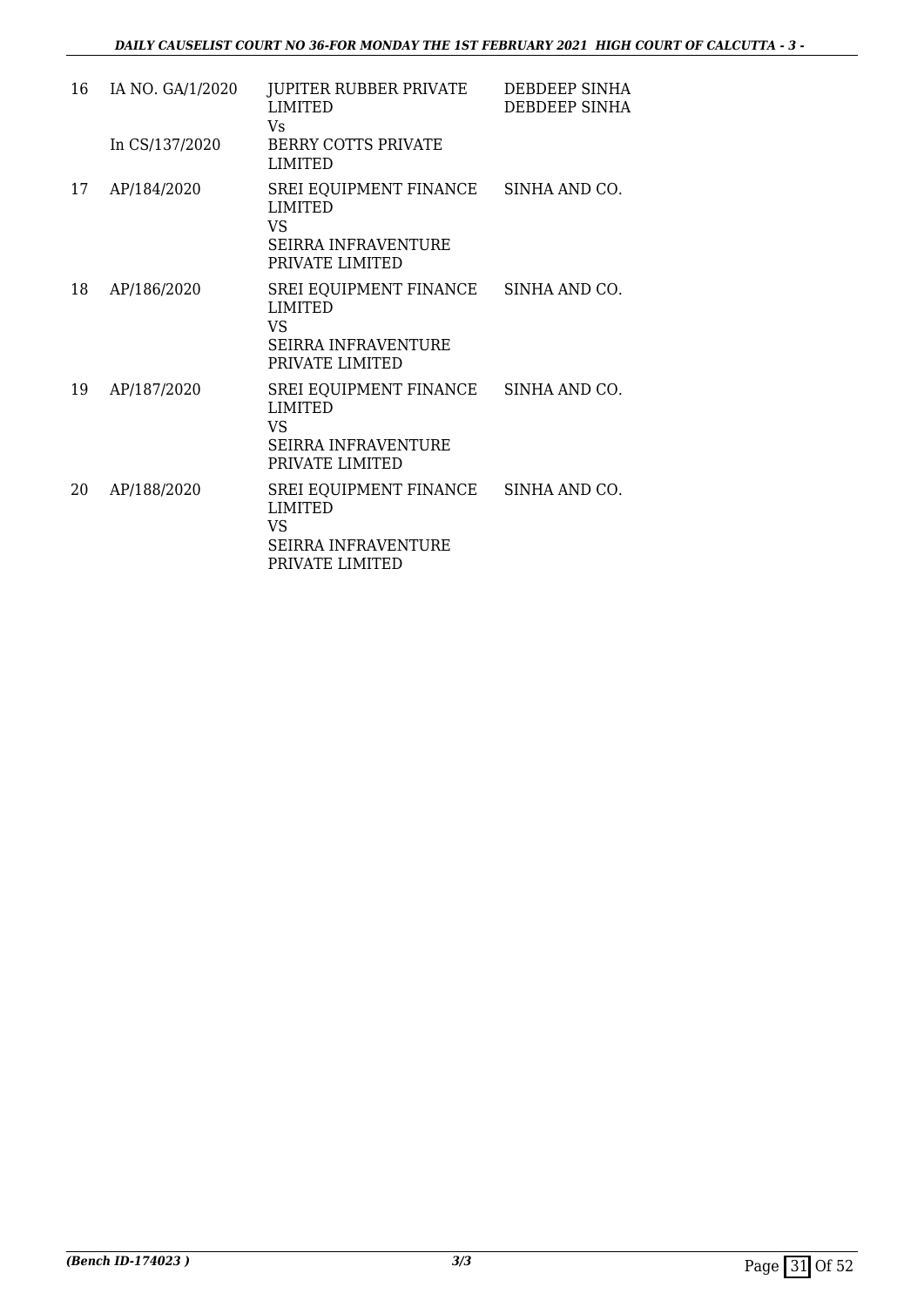

### **Original Side**

**DAILY CAUSELIST For Monday The 1st February 2021**

**COURT NO. 36**

**SINGLE BENCH (SB-I)**

#### **AT 10:45 AM**

#### **HON'BLE JUSTICE DEBANGSU BASAK**

#### **(VIA VIDEO CONFERENCE)**

#### **NOTE:MATTERS WILL BE TAKEN UP THROUGH PHYSICAL HEARING ONLY WHEN BOTH THE PARTIES ARE AGREED.**

|   | <b>TO BE MENTIONED</b>                |                                                                                      |                                                        |                                                          |  |  |
|---|---------------------------------------|--------------------------------------------------------------------------------------|--------------------------------------------------------|----------------------------------------------------------|--|--|
| 1 | EC/502/2019<br>[FOR<br>WITHDRAWAL]    | MAGMA FINCORP LIMITED<br><b>VS</b><br>TARUN DAS AND ANR.                             | SINHA AND CO.                                          |                                                          |  |  |
|   |                                       |                                                                                      | PRESENTATION OF PLAINT                                 |                                                          |  |  |
| 2 | CS/150/2020                           | KRISHNA KUMAR BHATTER<br><b>VS</b><br>SUDHA KANKARIA                                 | ASIF SOHAIL TARAFDAR                                   |                                                          |  |  |
|   | IA NO: GA/1/2021                      |                                                                                      |                                                        |                                                          |  |  |
| 3 | CS/25/2021                            | VARSHA JOBANPUTRA AND<br>ANR.<br><b>VS</b><br>MAHENDRA THAKKAR AND<br>ORS.           | <b>ARINDAM PAUL</b>                                    |                                                          |  |  |
|   |                                       |                                                                                      | <b>NEW MOTIONS</b>                                     |                                                          |  |  |
| 4 | IA NO. GA/14/2021                     | PASHUPATI DUTTA<br><b>Vs</b><br>KALPANA DUTTA & ORS.                                 | A.K.CHATTERJEE,<br><b>B.N.RUDRA</b><br>A.K.CHATTERJEE, | N.CHOWDHURY, SHYAMALGANGUL<br>N.CHOWDHURY, SHYAMALGANGUL |  |  |
|   | In CS/521/1992                        |                                                                                      | <b>B.N.RUDRA</b>                                       |                                                          |  |  |
| 5 | IA NO. GA/2/2020                      | <b>SUMITRA SHAW</b><br><b>Vs</b><br><b>AMIT KUMAR SHAW</b>                           | CHATTERJEE, SIL AND CO.<br>CHATTERJEE, SIL AND CO.     |                                                          |  |  |
|   | In CS/37/2020                         |                                                                                      |                                                        |                                                          |  |  |
| 6 | IA NO. GA/1/2020                      | KANCHAN DEVI KOCHAR<br><b>Vs</b><br>JAIDEEP HALWASIYA                                | CHOUDHURY AND CO.<br>CHOUDHURY AND CO.                 |                                                          |  |  |
|   | In CS/71/2020                         |                                                                                      |                                                        |                                                          |  |  |
| 7 | AP/223/2020                           | <b>MOHAN MOTOR BUSINESS</b><br>PVT LTD AND ORS<br><b>VS</b><br>MAGMA FINCORP LIMITED | <b>SAYANTAN BOSE</b>                                   |                                                          |  |  |
|   | IA NO: GA/1/2020(Old No:GA/1064/2020) |                                                                                      |                                                        |                                                          |  |  |
| 8 | AP/274/2020                           | KRISHANU SAHA<br><b>VS</b><br><b>SUDIP SATYAPRIYA</b><br><b>CHAKRABORTY</b>          | PRASANTA KUMAR BAGCHI                                  |                                                          |  |  |

#### **NEW CHAMBER APPLICATIONS**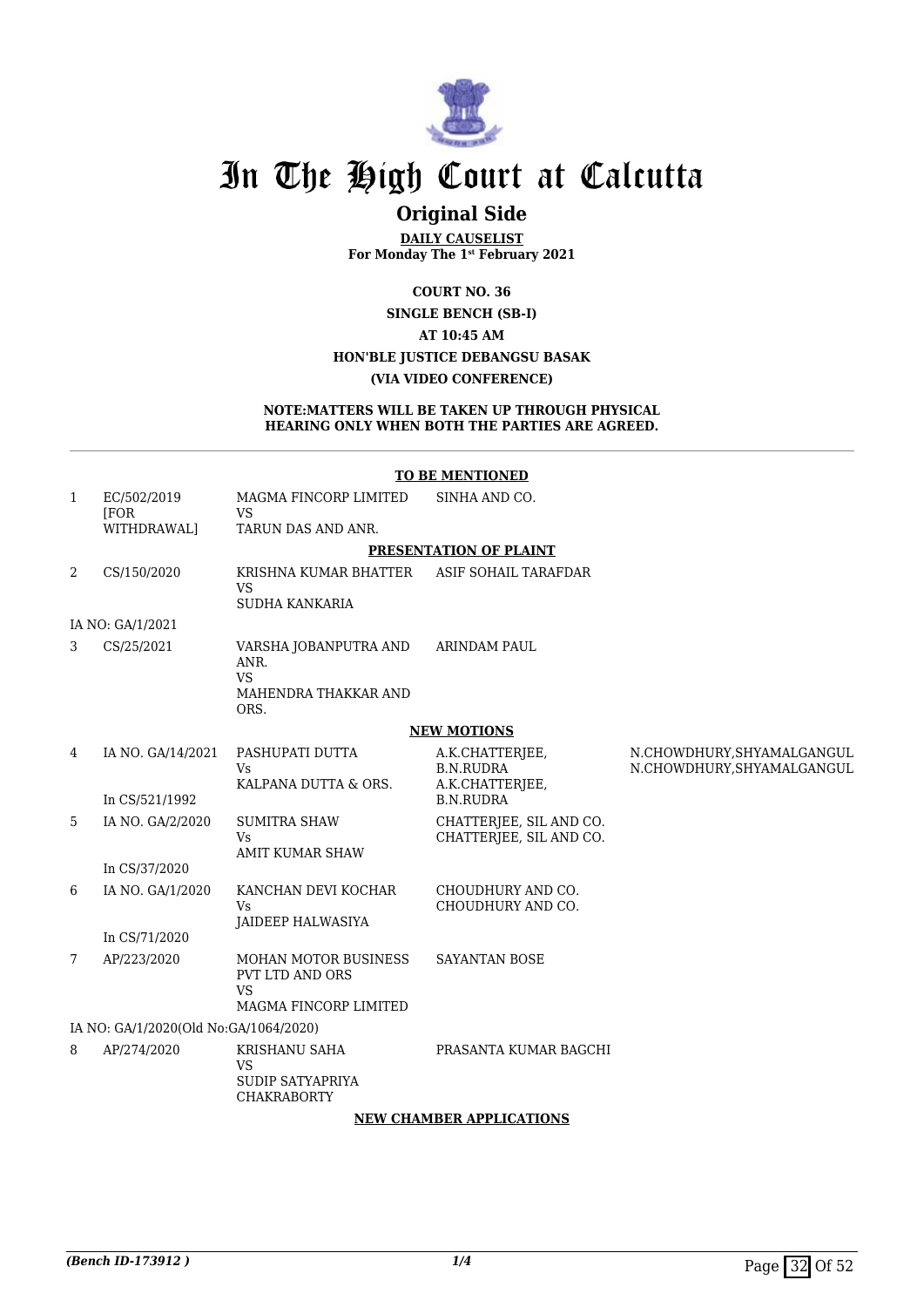| 9  | IA NO. GA/2/2020                               | TALAT AHMED & ORS.<br>Vs<br>PRABHADEEP                                     | <b>SINHA</b><br>SINHA & CO                                                   | SANDIP KR. DATTA(RES.4,5)<br>SANDIP KR. DATTA(RES.4,5)     |
|----|------------------------------------------------|----------------------------------------------------------------------------|------------------------------------------------------------------------------|------------------------------------------------------------|
|    | In EC/243/2017                                 | CONSTRUCTION PV T LTD &<br>ORS.                                            |                                                                              |                                                            |
| 10 | IA NO. GA/2/2021                               | E. D. ENTERPRISES<br>PRIVATE LIMITED                                       | <b>SHIVANGI THARD</b><br><b>SHIVANGI THARD</b>                               |                                                            |
|    | In CS/136/2020                                 | Vs<br>KAISER BEGUM AND ANR.                                                |                                                                              |                                                            |
|    |                                                |                                                                            | <b>ADJOURNED MOTION</b>                                                      |                                                            |
|    |                                                |                                                                            | (AT 2:00 P.M.)                                                               |                                                            |
| 11 | IA NO. GA/7/2018<br>(Old No:<br>GA/3197/2018)  | JAIDEV MULLICK & ORS.<br>Vs<br>RADHANATH MULLICK &<br>ORS.                 | <b>BISWAJIT KONAR</b><br>P.C.DASS, R.DUBE, R.DUTTA,<br><b>BISWAJIT KONAR</b> | ITI DUTTA, B.C.MITRA, FOX AND<br>MANDAL FOR DEF 7(A), 7(B) |
|    | In CS/2729/1968                                |                                                                            |                                                                              |                                                            |
| 12 | IA NO. GA/12/2020<br>(Old No:<br>GA/429/2020)  | MONOJ ROY & ORS<br>Vs.<br>SMT. CHARUSILA TRUST<br><b>ESTATES</b>           | P.N. MITTER<br>P.N. MITTER & CO.                                             | A.BASU<br>A.BASU                                           |
|    | In ACR/2214/1987                               |                                                                            |                                                                              |                                                            |
| 13 | IA NO. GA/10/2019<br>(Old No:<br>GA/1782/2019) | <b>MONOJ ROY &amp; ORS</b><br>Vs<br>SMT. CHARUSILA TRUST<br><b>ESTATES</b> | P.N. MITTER<br>P.N. MITTER & CO.                                             | A.BASU<br>A.BASU                                           |
|    | In ACR/2214/1987                               |                                                                            |                                                                              |                                                            |
| 14 | IA NO. GA/16/2018<br>(Old No:<br>GA/3209/2018) | RADHESHYAM BHARTIA<br><b>Vs</b><br>MANJU BHARTIA & ORS.                    | SANJAY KUMAR BAID<br>M/S JALAN & CO.                                         | JHARNA GHOSH, D. MITRA,<br>PRAMOD KUMAR KEDIA              |
|    |                                                |                                                                            |                                                                              |                                                            |
| 15 | In CS/100038/1995<br>IA NO. GA/22/2017         | KAL ELECTRONICS &                                                          | KHAITAN & CO                                                                 |                                                            |
|    | (Old No:<br>GA/956/2017)                       | CONSULTANCY (P) LTD.<br>Vs.<br><b>HINDUSTAN</b>                            | MUKHERJEE & BISWAS                                                           | KHAITAN & CO.                                              |
|    | In CS/149/2001                                 | DEVELOPMENT<br>CORPN.LTD. & ORS                                            |                                                                              |                                                            |
| 16 | IA NO. GA/1/2013<br>(Old No:<br>GA/1207/2013)  | PHONOGRAPHIC<br>PERFORMANCE LTD<br>Vs<br>TV TODAY NETWORK LTD              | AWANI KUMAR ROY<br>AWANI KUMAR ROY                                           |                                                            |
|    | In CS/135/2013                                 |                                                                            |                                                                              |                                                            |
| 17 | IA NO. GA/5/2015<br>(Old No:<br>GA/3799/2015)  | M/S. SPOXY<br><b>CONSTRUCTIONS PVT LTD</b><br>Vs<br>ARUNA ASOPA AND ORS    | PRADEEP KUMAR<br>NILAY SENGUPTA                                              |                                                            |
|    | In CS/197/2014                                 |                                                                            |                                                                              |                                                            |
| 18 | IA NO. GA/10/2020<br>(Old No:<br>GA/468/2020)  | M/S. SPOXY<br>CONSTRUCTIONS PVT LTD<br>Vs<br>ARUNA ASOPA AND ORS           | NILAY SENGUPTA<br>NILAY SENGUPTA                                             |                                                            |
|    | In CS/197/2014                                 |                                                                            |                                                                              |                                                            |
| 19 | IA NO. GA/4/2015<br>(Old No:<br>GA/2028/2015)  | M/S. SPOXY<br>CONSTRUCTIONS PVT LTD<br>Vs.<br>ARUNA ASOPA AND ORS          | NILAY SENGUPTA<br>NILAY SENGUPTA                                             |                                                            |
|    | In CS/197/2014                                 |                                                                            |                                                                              |                                                            |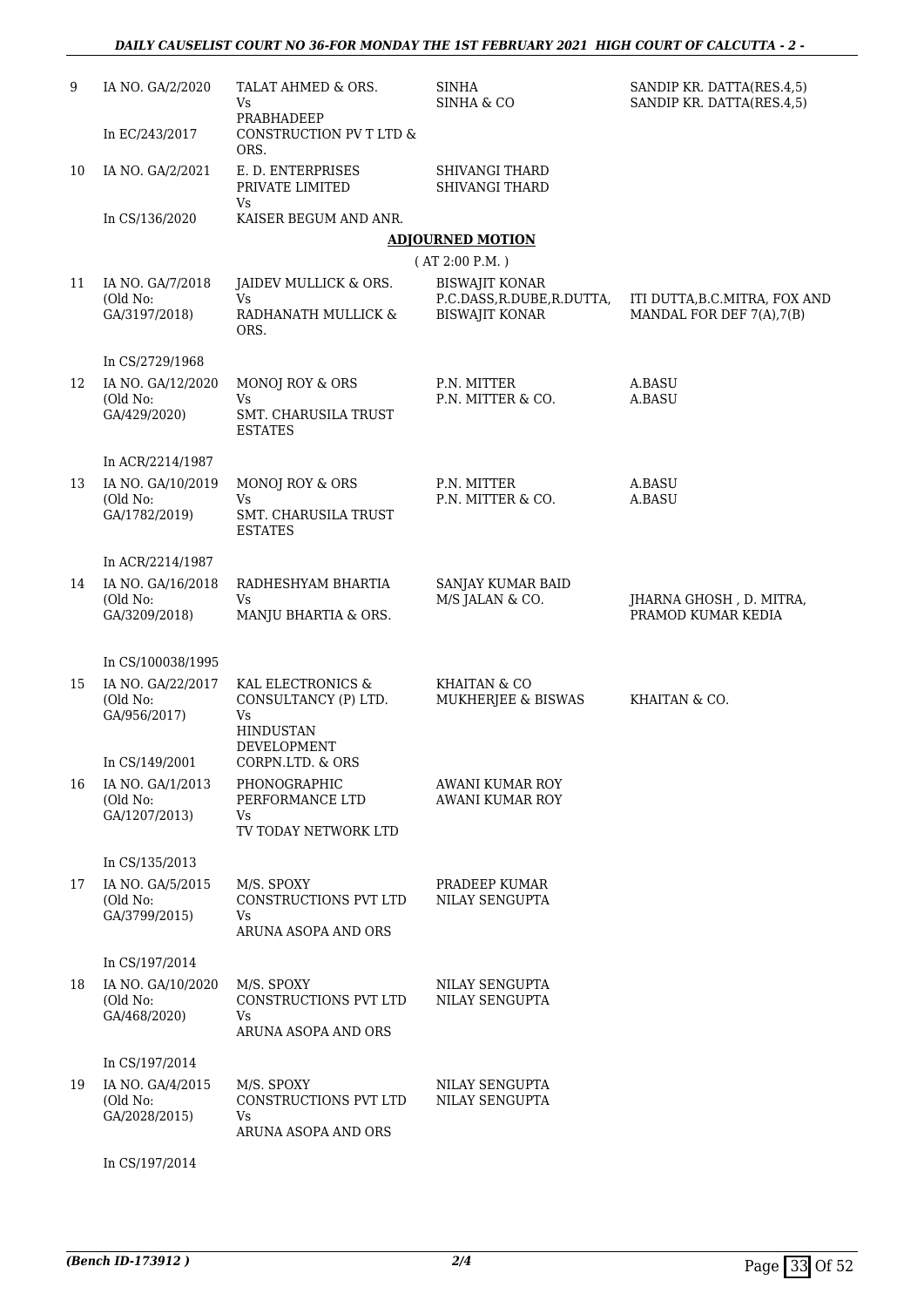#### *DAILY CAUSELIST COURT NO 36-FOR MONDAY THE 1ST FEBRUARY 2021 HIGH COURT OF CALCUTTA - 3 -*

| 20 | IA NO. GA/17/2020<br>(Old No:<br>GA/1194/2020)<br>In CS/199/2015 | <b>BALARAM DEVELOPERS</b><br>PVT. LTD. & ANR.<br>Vs<br>MANIKLAL CHOWDHURY<br>AND ORS.  | <b>DWIP RAJ BASU</b><br><b>DWIP RAJ BASU</b>          | SINTHIA BALA (For 12 to 18 AND<br>23 to 24)<br>SINTHIA BALA (For 12 to 18 AND<br>23 to 24)                                                     |
|----|------------------------------------------------------------------|----------------------------------------------------------------------------------------|-------------------------------------------------------|------------------------------------------------------------------------------------------------------------------------------------------------|
| 21 | IA NO. GA/1/2019<br>(Old No:<br>GA/519/2019)                     | CIC SOCIETY<br>Vs<br>SUJATA GUPTA WINFIELD<br>AND ORS.                                 | A K GANDHI<br>A K GANDHI                              | AWANI KR. RAY(FOR RES.2,3,5,7                                                                                                                  |
|    | In EC/1016/2015                                                  |                                                                                        |                                                       |                                                                                                                                                |
| 22 | IA NO. GA/2/2020<br>(Old No:<br>GA/1013/2020)                    | <b>GODREJ PROJECTS</b><br>DEVELOPMENT LTD<br>Vs<br><b>SIMOCO</b><br>TELECOMMUNICATIONS | <b>CHOUDHURY</b><br>CHOUDHURY'S LAW<br><b>OFFICES</b> |                                                                                                                                                |
|    | In AP/25/2016                                                    | (SOUTH ASIA) LTD AND ANR                                                               |                                                       |                                                                                                                                                |
| 23 | IA NO. GA/4/2018<br>(Old No:<br>GA/1746/2018)                    | GOPI DAS MIMANI & ORS.<br>Vs<br>MONIKA DAW & ORS.                                      | T. C. RAY & CO.<br>T. C. RAY & CO.                    | AMIT KR. RAIDANI(DEF.7)                                                                                                                        |
|    | In CS/244/2016                                                   |                                                                                        |                                                       |                                                                                                                                                |
| 24 | IA NO. GA/3/2017<br>(Old No:<br>GA/3759/2017)                    | IN THE GOODS OF:<br>PRANATI GHOSAL,<br>DECEASED -AND-<br>Vs                            | VICTOR MOSES & CO.<br>RANJIT KUMAR BASU               |                                                                                                                                                |
|    | [S.A.]<br>In TS/22/2017                                          | NIRMALYA KUMAR GHOSAL<br>-VS- PRAKRITI MALHOTRA                                        |                                                       |                                                                                                                                                |
| 25 | IA NO. GA/6/2018<br>(Old No:<br>GA/1271/2018)                    | IN THE GOODS OF:<br>PRANATI GHOSAL,<br>DECEASED -AND-<br>Vs                            | SINHA & CO.<br>RANJIT KUMAR BASU                      |                                                                                                                                                |
|    | [S.A.]<br>In TS/22/2017                                          | NIRMALYA KUMAR GHOSAL<br>-VS- PRAKRITI MALHOTRA                                        |                                                       |                                                                                                                                                |
| 26 | IA NO. GA/1/2018<br>(Old No:<br>GA/2940/2018)                    | <b>SPX FLOW TECHNOLOGY</b><br>SINGAPORE PTE LTD<br>Vs.<br><b>SANJAY JAIN</b>           | FOX & MANDAL<br>FOX & MANDAL                          |                                                                                                                                                |
|    | In RVWO/33/2018                                                  |                                                                                        |                                                       |                                                                                                                                                |
| 27 | IA NO. GA/1/2018<br>(Old No:<br>GA/1518/2018)                    | SHAMBHU NATH &<br>BROTHERS & ORS.<br>Vs<br>PARAS NATH SHARRAF                          | <b>SOURAV JANA</b><br>SOURAV JANA                     | PARASHAR BAIDYA                                                                                                                                |
|    |                                                                  |                                                                                        |                                                       |                                                                                                                                                |
|    | In CS/114/2018                                                   |                                                                                        |                                                       |                                                                                                                                                |
| 28 | IA NO. GA/1/2018<br>(Old No:                                     | ABHISHEK BANERJEE<br><b>Vs</b>                                                         | <b>SANJAY BASU</b><br><b>SANJAY BASU</b>              | NIKUNJ BERLIA                                                                                                                                  |
|    | GA/3286/2018)                                                    | KAILASH VIJAYVARGIYA                                                                   |                                                       |                                                                                                                                                |
|    | In CS/243/2018                                                   |                                                                                        |                                                       |                                                                                                                                                |
| 29 | IA NO. GA/4/2020<br>(Old No:<br>GA/273/2020)                     | MANMATHA NAH GHOSH &<br>ANR<br><b>Vs</b><br>RAMKRISHNA DAS AND amp<br><b>ORS</b>       | <b>VICTOR MOSES</b><br>VICTOR MOSES & CO              | SOUMITRA GANGULY FOR RES 4<br>IN GA 3520 OF 2018, KOUSHIK<br>BHATTA FOR DEF 1,2,3<br>SOUMITRA GANGULY FOR RES 4<br>IN GA 3520 OF 2018, KOUSHIK |
|    | In CS/252/2018                                                   |                                                                                        |                                                       | BHATTA FOR DEF 1,2,3                                                                                                                           |
| 30 | AID/1/2019                                                       | CROCS INC.<br><b>VS</b><br>THE CONTROLLER OF<br>PATENTS AND DESIGNS<br>AND ORS         | <b>TANMOY ROY</b>                                     | HARSH SHUKLA (FOR RES.3)                                                                                                                       |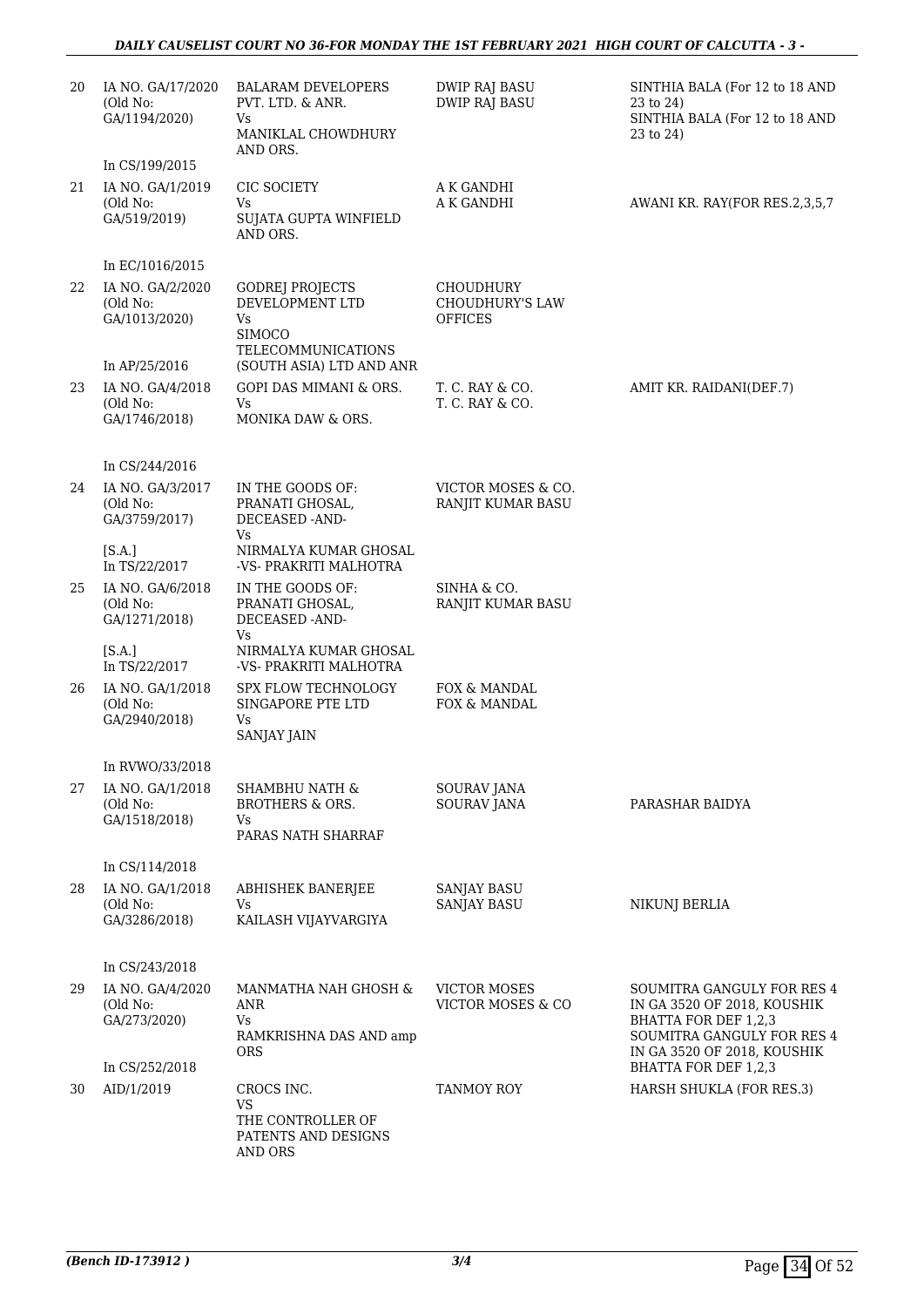| 31 | AID/2/2019                                    | UST GLOBAL (SINGAPORE)<br>PTE LTD<br>VS<br>THE CONTROLLER OF<br>PATENTS AND DESIGNS<br>AND ANR | YASH VARDHAN DEORA                       |
|----|-----------------------------------------------|------------------------------------------------------------------------------------------------|------------------------------------------|
| 32 | IA NO. GA/1/2019<br>(Old No:<br>GA/2548/2019) | <b>SPX FLOW TECHNOLOGY</b><br>SINGAPORE PTE LTD<br>Vs<br><b>SANJAY JAIN</b>                    | RAJASHREE KUNDALIA<br>RAJASHREE KUNDALIA |

In EC/324/2019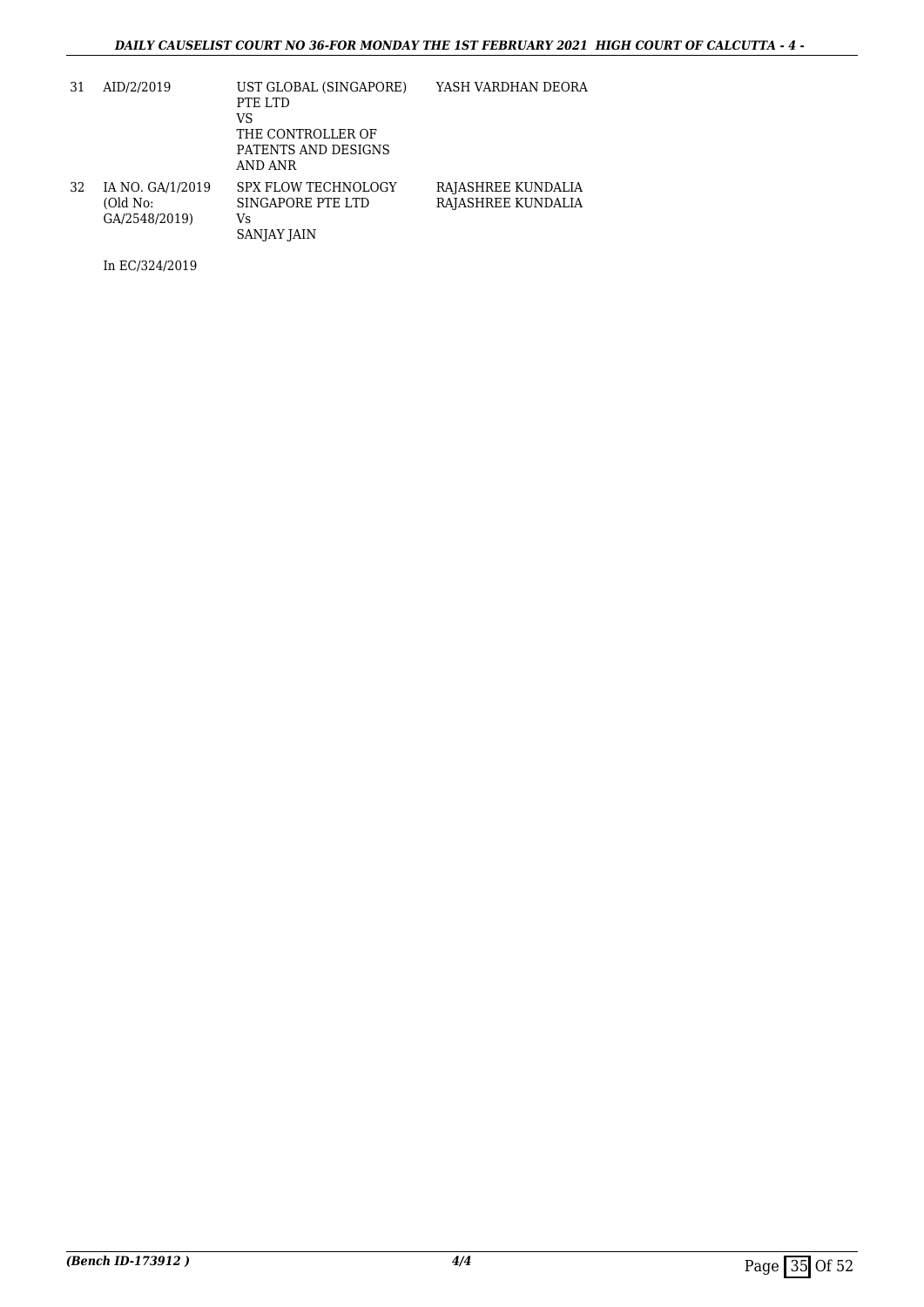

### **Original Side**

**DAILY CAUSELIST For Monday The 1st February 2021**

**COURT NO. 13 SINGLE BENCH (SB-IV ) AT 10:45 AM HON'BLE JUSTICE RAJASEKHAR MANTHA (VIA VIDEO CONFERENCE)**

**MATTERS WILL BE TAKEN UP THROUGH PHYSICAL HEARING ONLY WHEN BOTH THE PARTIES ARE AGREED.**

**ON TUESDAY AND FRIDAY ORIGINAL SIDE MATTERS WILL BE TAKEN UP FROM 2:00 P.M.**

**--------------------------------------------------------------------------------------------------------------**

**ON AND FROM MONDAY, THE 11TH JANUARY, 2021 MATTERS (MOTION AND HEARING ) UNDER ARTICLE 226 OF THE CONSTITUTION RELATING TO SERVICE UNDER GROUP - VI AND APPLICATIONS CONNECTED THERETO;**

**MATTERS(MOTION AND HEARING) UNDER ARTICLE 226 OF THE CONSTITUTION RELATING TO ALL SERVICE MATTERS RELATING TO PANCHAYATS AND CO-OPERATIVE SOCIETIES UNDER GROUP - V AND APPLICATIONS CONNECTED THERETO;**

**HEARING OF WRIT PETITIONS IRRESPECTIVE OF CLASSIFICATIONS AND APPLICATIONS CONNECTED THERETO.**

**ORIGINAL SIDE MENTIONING WILL BE ALLOWED UPON BEING LISTED AS "TO BE MENTIONED" OF EVERY TUESDAY & FRIDAY AT 2:00 P.M. ONLY IN THE VIRTUAL MODE AS PER NOTIFICATION NO. 4286-RG, DATED 27.11.2020 FOLLOWING THE PRESCRIBED PROCEDURE.**

**ALL THE LISTED MATTERS WILL BE TAKEN UP SERIALLY, UNLESS OTHERWISE FIXED. ------------------------------------------------------------------------------------------------------------------------------**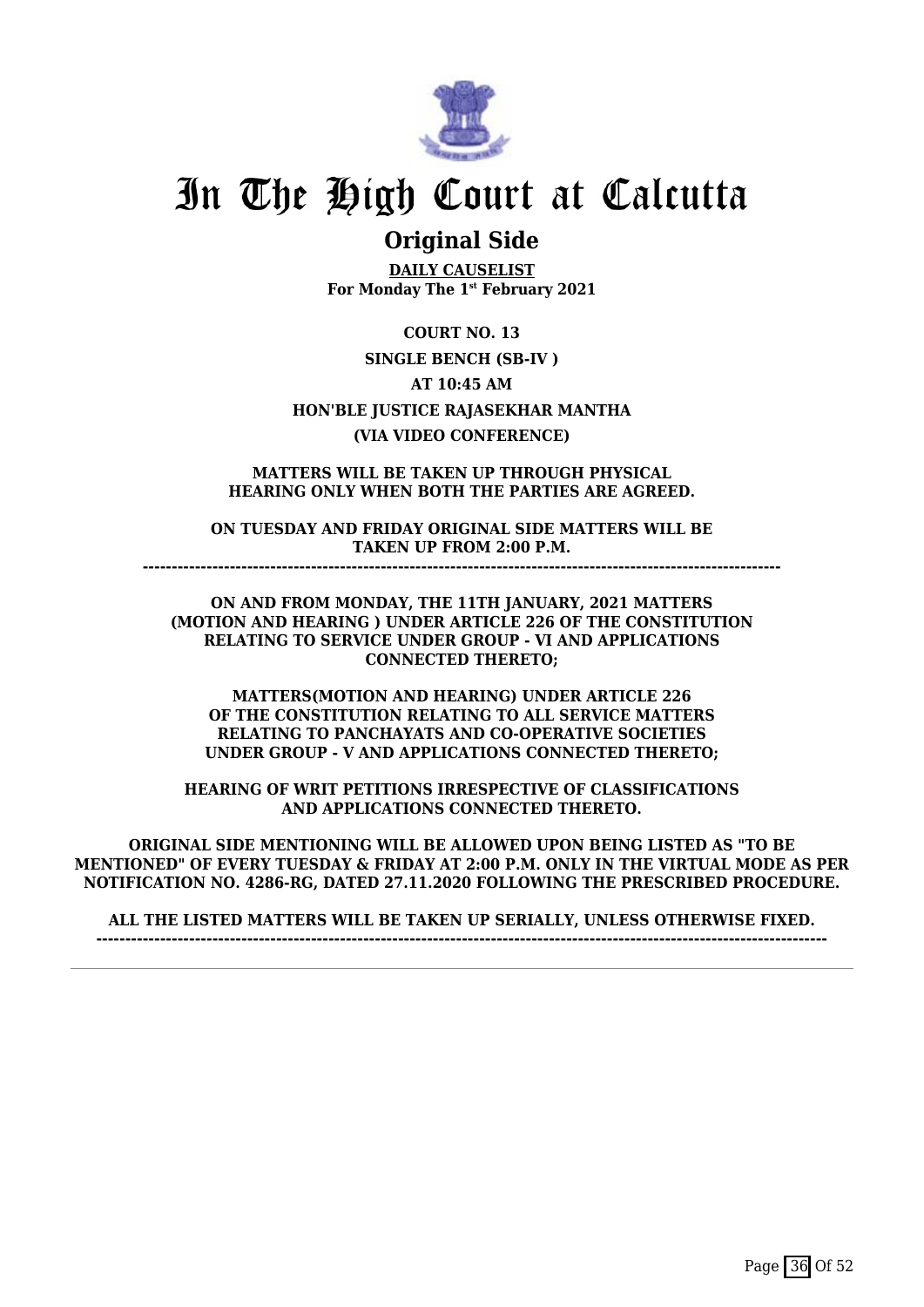

### **Original Side**

**DAILY CAUSELIST For Monday The 1st February 2021**

**COURT NO. 8 SINGLE BENCH (SB-V) AT 10:45 AM HON'BLE JUSTICE SABYASACHI BHATTACHARYYA (VIA VIDEO CONFERENCE)**

**NOTE:MATTERS WILL BE TAKEN UP THROUGH PHYSICAL HEARING ONLY WHEN BOTH THE PARTIES ARE AGREED;**

**NOTE: (I) ORIGINAL SIDE MATTERS WILL BE TAKEN UP FROM 10:45 A.M. UPTO RECESS ONLY ON TUESDAYS AND THURSDAYS;**

**(II) APPELLATE SIDE MATTERS WILL BE TAKEN UP FROM 2:00 P.M. ONWARD OR IMMEDIATELY AFTER COMPLETION OF ORIGINAL SIDE MATTERS, WHICHEVER IS EARLIER, ON TUESDAYS AND THURSDAYS;**

**(III) ON MONDAYS, WEDNESDAYS AND FRIDAYS, APPELLATE SIDE MATTERS WILL BE TAKEN UP THROUGHOUT THE DAY.**

**(IV) MENTIONING WILL BE ALLOWED ONLY AT THE FIRST SITTING OF COURT ON THE FIRST WORKING DAY OF EVERY WEEK.**

> **V) FROM MONDAY (18/01/2021) ---------------------------------------------**

**LEARNED ADVOCATES APPEARING IN MATTERS PERTAINING TO**

**-----------------------------------------------------------------------------------------------**

**DIN (COMPANIES ACT, 2013) ARE REQUESTED TO HAND OVER --------------------------------------------------------------------------------------------**

**THE DETAILS (NUMBER/ITEM NO. .... ETC.) TO THE COURT OFFICER**

**---------------------------------------------------------------------------------------------------**

**FOR BEING CLUBBED TOGETHER FOR HEARING. -----------------------------------------------------------------------**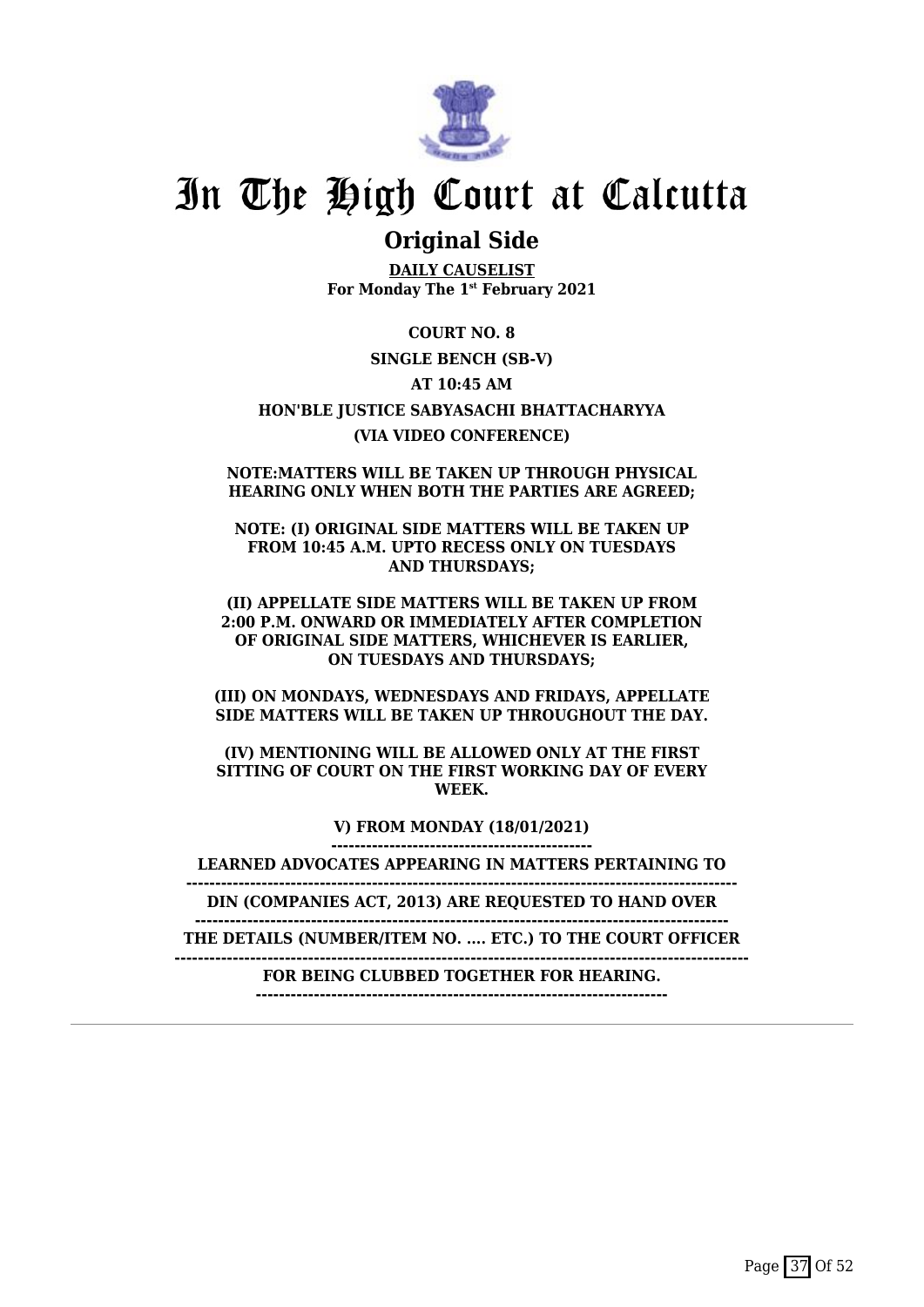

### **Original Side**

**DAILY CAUSELIST For Monday The 1st February 2021**

**COURT NO. 39 SINGLE BENCH (SB-VI, COMMERCIAL BENCH) AT 10:45 AM HON'BLE JUSTICE MOUSHUMI BHATTACHARYA VIA VIDEO CONFERENCE)**

**NOTE: MATTERS WILL BE TAKEN UP THROUGH PHYSICAL HEARING ONLY WHEN BOTH THE PARTIES ARE AGREED.**

**NOTE : MATTERS UNDER THE COMMERCIAL DIVISION WILL BE TAKEN UP FIRST.**

#### **WITNESS ACTION (UNDER COMMERCIAL DIVISION)**

1 CS/140/2013 UCO BANK VS WEST BENGAL INFRASTRUCTURE DEVELOPMENT FINANCE CORP. LTD & SANDERSONS & MORGANS 2 CS/169/2013 WEST BENGAL INFRASTRUCTURE DEVELOPMENT FINANCE CORP. LTD VS UCO BANK FOX AND MANDAL

IA NO: GA/3/2013(Old No:GA/2390/2013), GA/5/2013(Old No:GA/2558/2013), GA/7/2018(Old No:GA/446/2018)

#### **NEW MOTION (UNDER COMMERCIAL DIVISION)**

| IA NO. GA/2/2021 | WEST BENGAL MINERAL | FOX AND MANDAL |
|------------------|---------------------|----------------|
|                  | DEVELOPMENT AND     | FOX AND MANDAL |
|                  | TRADING CORPORATION |                |
| In AP/618/2019   | LTD.                |                |
|                  | Vs                  |                |
|                  | TRANS DAMODAR COAL  |                |
|                  | MINING PVT LTD      |                |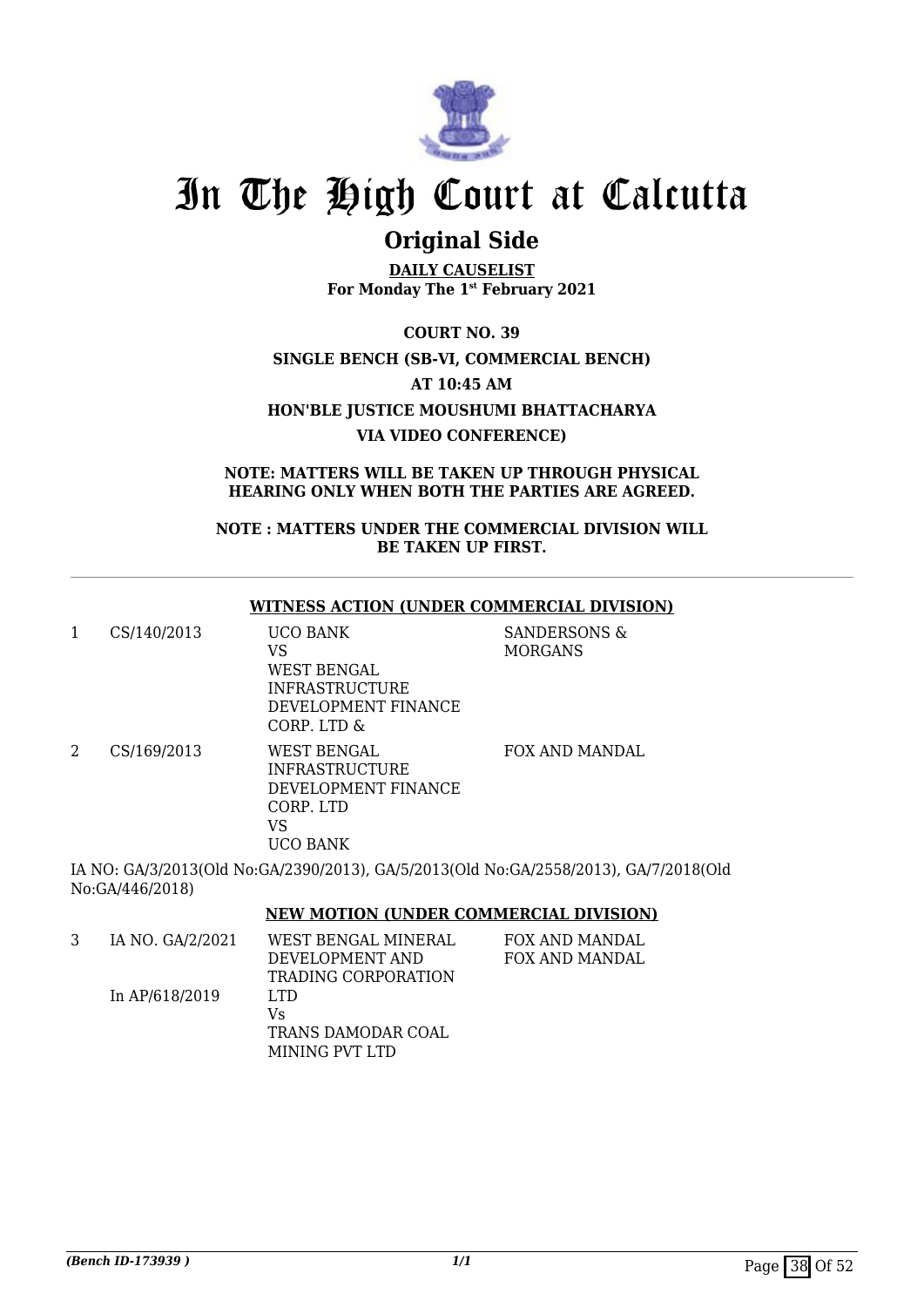

### **Original Side**

**DAILY CAUSELIST For Monday The 1st February 2021**

**COURT NO. 39**

#### **SINGLE BENCH (SB-VI)**

#### **AT 10:45 AM**

**HON'BLE JUSTICE MOUSHUMI BHATTACHARYA**

#### **(VIA VIDEO CONFERENCE)**

#### **NOTE: MATTERS WILL BE TAKEN UP THROUGH PHYSICAL HEARING ONLY WHEN BOTH THE PARTIES ARE AGREED.**

#### **NOTE : 1) MATTERS UNDER THE COMMERCIAL DIVISION WILL BE TAKEN UP FIRST.**

**2) SUITS AND SPECIALLY- ASSIGNED MATTERS WILL BE TAKEN UP EVERY DAY TILL 1:00 P.M. AFTER COMPLETION OF COMMERCIAL DIVISION MATTERS.**

**3) ARBITRATION MATTERS WILL BE TAKEN UP FROM 2:00 P.M. TO 4:00 P.M. EVERY DAY.**

**4) THE LIST WILL BE CALLED ON SERIALLY ONCE THE MATTERS INDICATED IN NOTE NO. 2 ARE COMPLETED.**

#### **WITNESS ACTION**

| CS/162/2016                                                                                                                                                                                                                                                                                                       | KARNANI PROPERTIES LTD | CHOUDHURY & CO | DEBAPRIYA GUPTA |
|-------------------------------------------------------------------------------------------------------------------------------------------------------------------------------------------------------------------------------------------------------------------------------------------------------------------|------------------------|----------------|-----------------|
| [S.A.]                                                                                                                                                                                                                                                                                                            | NASEEM AHMED KHAN      |                |                 |
| $\ddot{ }$ $\ddot{ }$ $\ddot{ }$ $\ddot{ }$ $\ddot{ }$ $\ddot{ }$ $\ddot{ }$ $\ddot{ }$ $\ddot{ }$ $\ddot{ }$ $\ddot{ }$ $\ddot{ }$ $\ddot{ }$ $\ddot{ }$ $\ddot{ }$ $\ddot{ }$ $\ddot{ }$ $\ddot{ }$ $\ddot{ }$ $\ddot{ }$ $\ddot{ }$ $\ddot{ }$ $\ddot{ }$ $\ddot{ }$ $\ddot{ }$ $\ddot{ }$ $\ddot{ }$ $\ddot{$ |                        |                |                 |

IA NO: GA/3/2019, GA/4/2019, GA/5/2019

#### **NEW MOTIONS**

|   | IA NO. GA/50/2021 | SMT. SAILI GHOSE & ORS.<br>Vs<br>DEBAPRIYO SEN & ORS. | A BERA.                         | P K DROBA. |
|---|-------------------|-------------------------------------------------------|---------------------------------|------------|
|   | In CS/1147/1947   |                                                       |                                 |            |
| 3 | IA NO. GA/4/2021  | ORIENTAL CARBON &<br>CHEMICALS LTD.<br>Vs             | <b>KHAITAN</b><br>KHAITAN & CO. |            |
|   | In CS/211/2008    | STATE BANK OF BIKANER &<br>JAIPUR & ORS.              |                                 |            |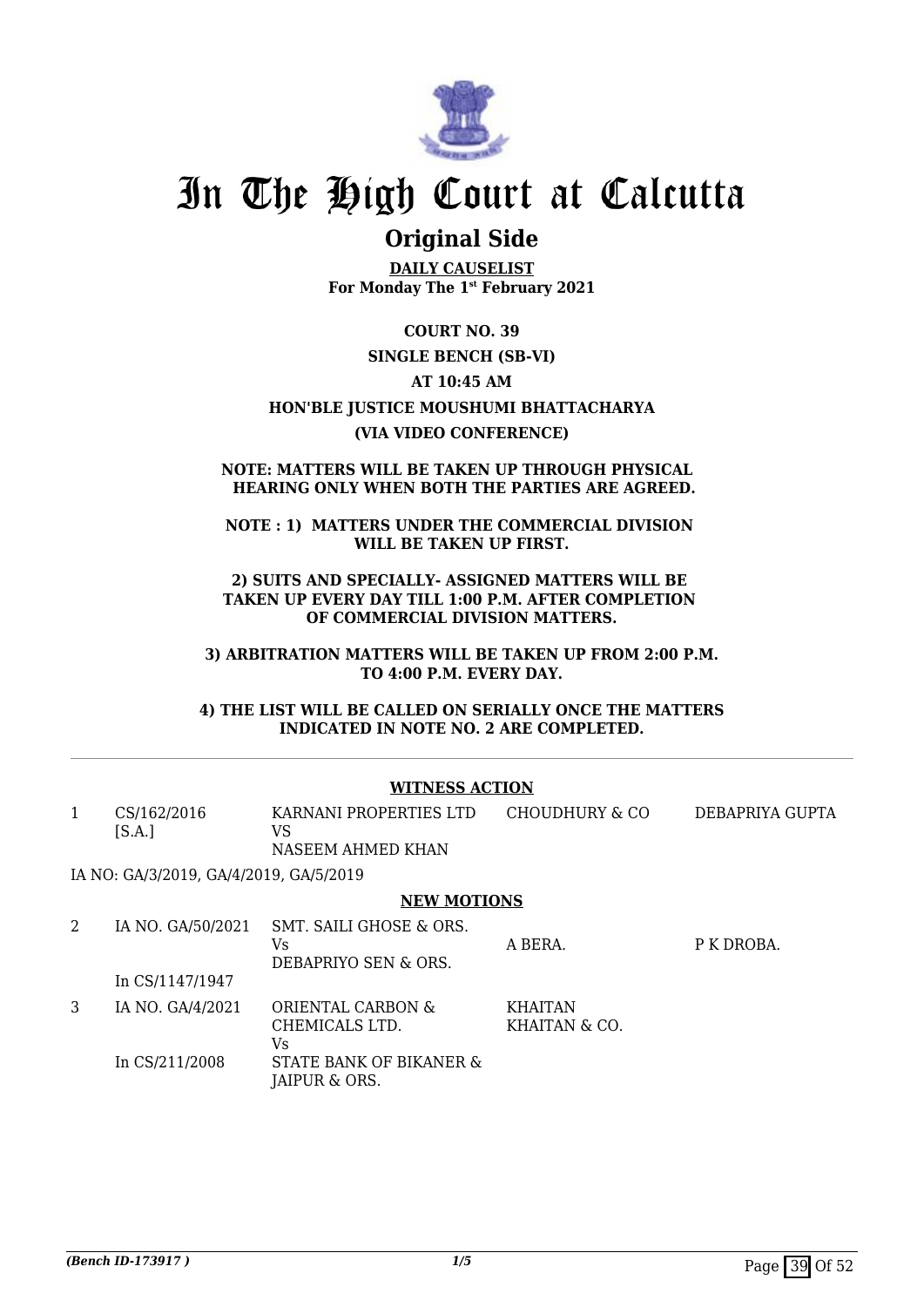| 4  | IA NO. GA/7/2021                              | NARENDRA KUMAR BERLIA<br>Vs                                                            | ARNAB SARDAR<br><b>ARNAB SARDAR</b>                   | A. K. DEY<br>A. K. DEY &                  |
|----|-----------------------------------------------|----------------------------------------------------------------------------------------|-------------------------------------------------------|-------------------------------------------|
|    | In CS/79/2011                                 | OM PRAKASH BERLIA &<br>ORS.                                                            |                                                       | <b>ASSOCIATES</b>                         |
|    |                                               | <b>FOR ARGUMENTS</b>                                                                   |                                                       |                                           |
| 5  | CS/321/2004                                   | NEMAI CHANDRA GHOSH<br><b>VS</b><br>C. E. S. C. LTD.                                   | <b>MOHAMMAD</b><br><b>SHEHABUDDIN</b>                 |                                           |
|    |                                               | IA NO: GA/1/2014(Old No:GA/1124/2014), GA/4/2019                                       |                                                       |                                           |
|    |                                               | <b>ADJOURNED MOTION</b>                                                                |                                                       |                                           |
| 6  | IA NO. GA/6/2019<br>(Old No:<br>GA/1518/2019) | CALCUTTA STOCK<br>EXCHANGE LIMITED.<br><b>Vs</b><br>RATAN LAL PODDAR                   | <b>SINHA</b><br>SINHA & CO.                           |                                           |
|    |                                               |                                                                                        |                                                       |                                           |
|    | In CS/263/2001                                | <b>NEW CHAMBER APPLICATIONS</b>                                                        |                                                       |                                           |
| 7  |                                               | <b>BALGOPAL MERCHANTS</b>                                                              |                                                       |                                           |
|    | IA NO. GA/1/2020                              | PVT. LTD.<br><b>Vs</b>                                                                 | USHA DOSHI<br><b>USHA DOSHI</b>                       |                                           |
|    | In CS/146/2018                                | MEENAKSHI FILAMENTS<br>PVT. LTD.                                                       |                                                       |                                           |
| 8  | IA NO. GA/1/2020                              | WIND POWER VINIMAY PVT.<br><b>LTD</b><br><b>Vs</b>                                     | <b>USHA DOSHI</b><br><b>USHA DOSHI</b>                |                                           |
|    | In CS/147/2018                                | RITIKA GRIHA NIRMAN PVT.<br>LTD.                                                       |                                                       |                                           |
|    |                                               | <b>CHAMBER APPLICATIONS FOR FINAL DISPOSAL</b>                                         |                                                       |                                           |
| 9  | IA NO. GA/6/2020<br>(Old No:<br>GA/258/2020)  | <b>BIMAL KUMAR</b><br>PARASRAMKA & ORS.<br>Vs                                          | <b>SHROFF AND</b><br><b>ASSOCIATES</b><br>G. S. GUPTA |                                           |
|    | [S.A.]<br>In CS/95/2011                       | RAJENDRA PRASAD<br><b>AGARWALLA &amp; OTHERS</b>                                       |                                                       |                                           |
| 10 | CS/74/2018                                    | SHIVANI PROPERTIES PVT<br><b>LTD</b><br><b>VS</b>                                      | ANURAG BAGARIA                                        | PURUSATTAM<br><b>BASAK</b>                |
|    |                                               | RAMA SHANKAR PANDEY<br>AND ORS.                                                        |                                                       |                                           |
|    | IA NO: GA/1/2020(Old No:GA/513/2020)          |                                                                                        |                                                       |                                           |
|    |                                               | <b>COURT APPLICATIONS UNDER ART.226</b>                                                |                                                       |                                           |
| 11 | WPO/313/2020<br>[S.A.]                        | <b>SHIW KUMAR DALMIA</b><br><b>VS</b><br>THE KOLKATA MUNICIPAL<br>CORPORATION AND ORS. | M/S. CHATTERJEE,<br>SIL AND CO.                       |                                           |
|    |                                               | <b>COMPANY MATTER (NEW)</b>                                                            |                                                       |                                           |
| 12 | IA NO. CA/33/2020<br>[S.A.]<br>In CP/245/1985 | IN THE MATTER.OF-<br>BENGAL PAPER MILLS<br>CO.LTD.<br>Vs                               | A.C.KAR                                               | <b>SANDERSONS &amp;</b><br><b>MORGANS</b> |
|    |                                               | SANJAY JHUNJHUNWALA -<br>$VS - O/L$                                                    |                                                       |                                           |
|    |                                               | <b>APPLICATION FOR RULE IN CONTEMPT</b>                                                |                                                       |                                           |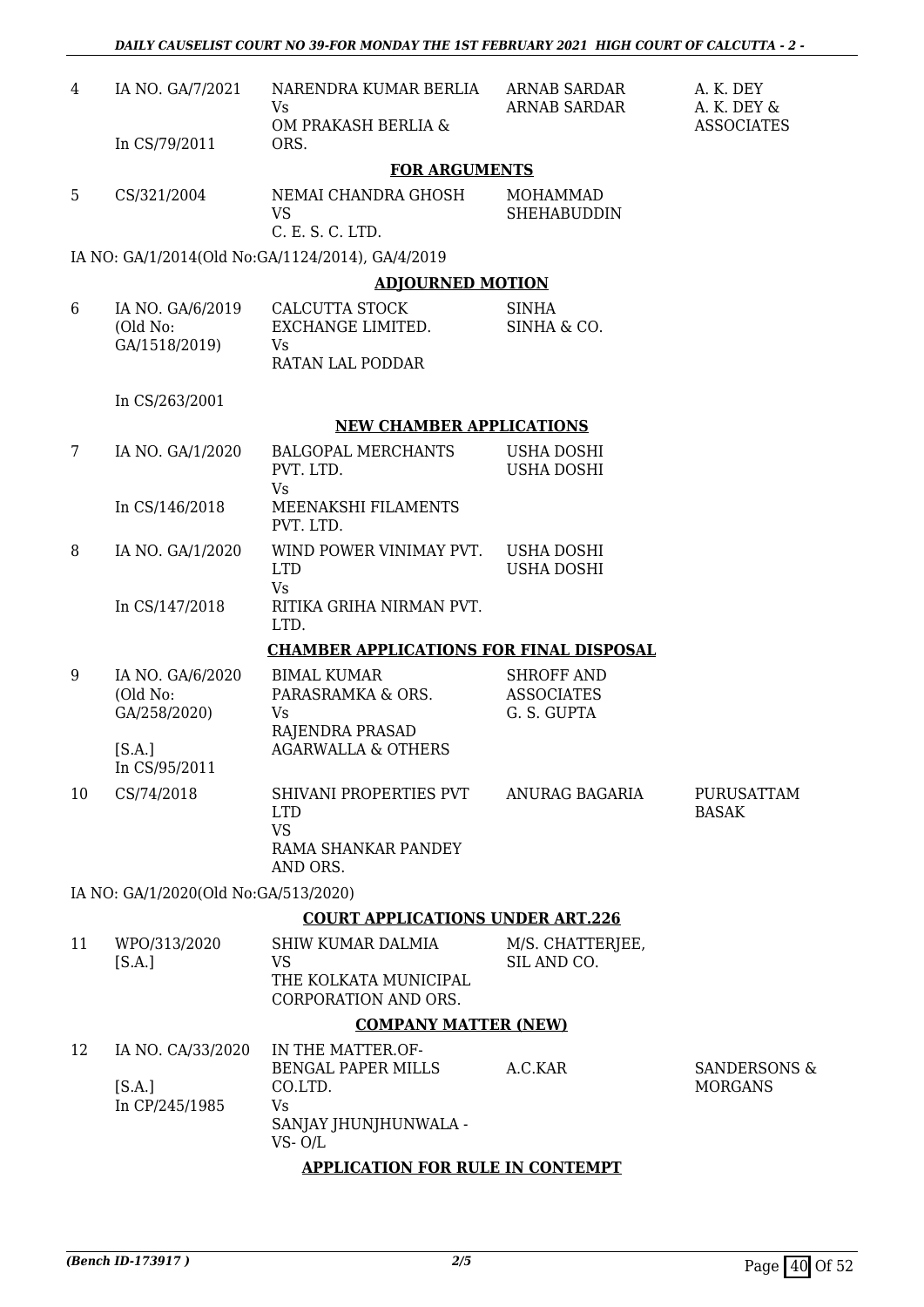| 13 | CC/43/2020                                   | TIRUPATI VESSEL PRIVATE<br>LIMITED<br><b>VS</b><br>ANKUSH RAJHANS AND<br>ORS.                                               | <b>RUNA PALIT</b>                  |                                       |
|----|----------------------------------------------|-----------------------------------------------------------------------------------------------------------------------------|------------------------------------|---------------------------------------|
| 14 | CC/44/2020                                   | TIRUPATI VESSEL PRIVATE<br><b>LIMITED</b><br><b>VS</b><br>PRAKASH CHANDRA YADAV<br>AND ANR.                                 | <b>RUNA PALIT</b>                  |                                       |
| 15 | CC/3/2021                                    | TRIPTI RANJAN ROY<br><b>VS</b><br>RAJANVIR SINGH KAPUR,<br>MANAGING DIRECTOR OF<br>W.B.TRANSPORT CORP. LTD                  | DEBDUTTA BASU                      |                                       |
|    |                                              | <b>NEW MOTIONS(2)</b>                                                                                                       |                                    |                                       |
| 16 | IA NO. GA/3/2020                             | ORIENTAL INSURANCE<br><b>COMPANY LIMITED</b><br>Vs                                                                          | ABHIJIT<br>GANGOPADHYAY<br>ABHIJIT | DWIP RAJ BASU<br><b>DWIP RAJ BASU</b> |
|    | In AP/392/2012                               | M/S SARADA RANI<br><b>ENTERPRISES</b>                                                                                       | <b>GANGOPADHYAY</b>                |                                       |
| 17 | AP/377/2020                                  | SMT. MADHABI MONDAL<br>AND ANR.<br><b>VS</b><br>CHOLAMANDALAM<br><b>INVESTMENT AND</b><br>FINANCE COMPANY<br><b>LIMITED</b> | MUKHERJE<br><b>ASSOCIATES</b>      |                                       |
| 18 | AP/380/2020                                  | SK MD ARIF HOSSAIN AND<br><b>ANR</b><br><b>VS</b><br><b>SHRIRAM TRANSPORT</b><br><b>FINANCE CO LTD</b>                      | RAJKUMAR SAIN                      |                                       |
| 19 | AP/43/2021                                   | JAGAT SINGH CHOPRA AND<br><b>ANR</b><br><b>VS</b><br>RAJ SINGH CHOPRA                                                       | <b>ANIRBAN</b><br>PRAMANICK        |                                       |
|    | IA NO: GA/1/2021                             |                                                                                                                             |                                    |                                       |
|    |                                              | <b>ARBITRATION MOTION (ADJ.) SEC. 34</b>                                                                                    |                                    |                                       |
| 20 | AP/227/2013                                  | MITESH MEHTA ALSO<br>KNOWN AS MITESH<br>KISHORE MEHTA<br><b>VS</b><br>SAREGAMA INDIA LIMITED                                | MD. JALALUDDIN                     |                                       |
| 21 | IA NO. GA/1/2020<br>(Old No:<br>GA/653/2020) | COAL INDIA LIMITED<br>Vs<br><b>HYDERABAD INDUSTRIES</b><br>LTD.                                                             | PARTHA BASU<br>PARTHA BASU         |                                       |
|    | In AP/99/2009                                |                                                                                                                             |                                    |                                       |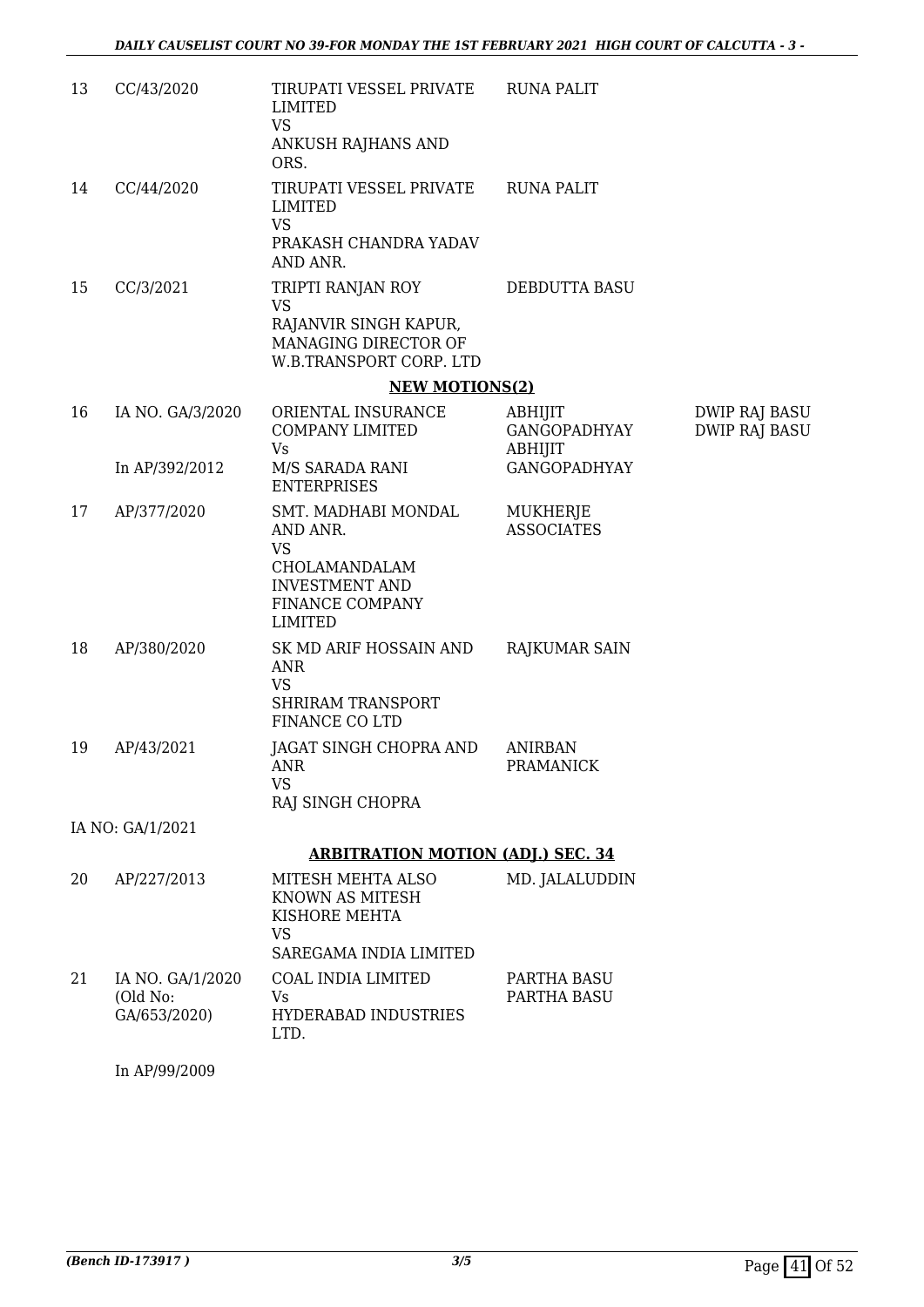| 22 | AP/928/2011                           | STATE OF WEST BENGAL<br><b>VS</b><br>M/S CHAKRABORTY &<br><b>COMPANY</b>                                                                      | PARITOSH SINHA                             | JAYANTA KR. PAIN     |
|----|---------------------------------------|-----------------------------------------------------------------------------------------------------------------------------------------------|--------------------------------------------|----------------------|
|    | IA NO: GA/1/2018(Old No:GA/3399/2018) |                                                                                                                                               |                                            |                      |
| 23 | AP/381/2013                           | VASAVI INFRASTRUCTURE<br>PROJECTS LIMITED<br><b>VS</b><br>THE KOLKATA MUNICIPAL<br>CORPORATION                                                | V. BHATIA &<br><b>ASSOCIATES</b>           |                      |
| 24 | AP/1735/2015                          | M/S. SATELLITE ELECTRIC<br><b>COMPANY</b><br><b>VS</b>                                                                                        | <b>SOURAV MONDAL</b>                       |                      |
|    |                                       | THE BOARD OF TRUSTEES<br>FOR THE PORT OF KOLKATA                                                                                              |                                            |                      |
| 25 | AP/147/2016                           | MARMAGOA STEELS LTD.<br><b>VS</b><br>MSTC LTD.                                                                                                | A. N.<br><b>BHATTACHARYYA &amp;</b><br>CO. | DEY & ASSOCIATES     |
| 26 | AP/309/2016                           | NATIONAL BUILDINGS<br>CONSTRUCTION<br><b>CORPORATION LIMITED</b><br><b>VS</b><br><b>AVINASH RAJ</b><br>CONSTRUCTION PRIVATE<br><b>LIMITED</b> | NAVOJIT MUKHERJEE                          |                      |
| 27 | AP/698/2016<br>[S.A.]                 | <b>FUTURE MARKET</b><br>NETWORKS LTD<br><b>VS</b>                                                                                             | ARNAB DUTTA                                |                      |
|    |                                       | LAXMI PAT SURANA & ANR.                                                                                                                       |                                            |                      |
|    | wt28 AP/700/2016                      | FUTURE ENTERPRISES LTD<br><b>VS</b><br>LAXMI PAT SURANA & ORS.                                                                                | FOX & MANDAL                               |                      |
|    | wt29 AP/822/2016                      | LAXMI PAT SURANA<br><b>VS</b><br>PANTALOON RETAIL INDIA<br>LTD. & ORS.                                                                        | G.S. GUPTA                                 |                      |
| 30 | AP/1121/2016                          | UNION OF INDIA & ANR.<br><b>VS</b><br>PAM DEVELOPMENT PVT.<br>LTD.                                                                            | APARNA BANERJEE                            |                      |
|    | IA NO: GA/2/2019                      |                                                                                                                                               |                                            |                      |
| 31 | AP/313/2017                           | OIL AND NATURAL GAS<br><b>CORPORATION LIMITED &amp;</b><br>ANR.<br><b>VS</b><br>PAHAL SWAYAM SEVI<br>SANSTHA & ORS.                           | ANS ASSOCIATES                             |                      |
| 32 | AP/352/2017                           | STATE OF WEST BENGAL &<br><b>ORS</b><br><b>VS</b><br>M/S. B.B.M. ENTERPRISES                                                                  | MR. PARITOSH SINHA                         | <b>SUPRATIK BASU</b> |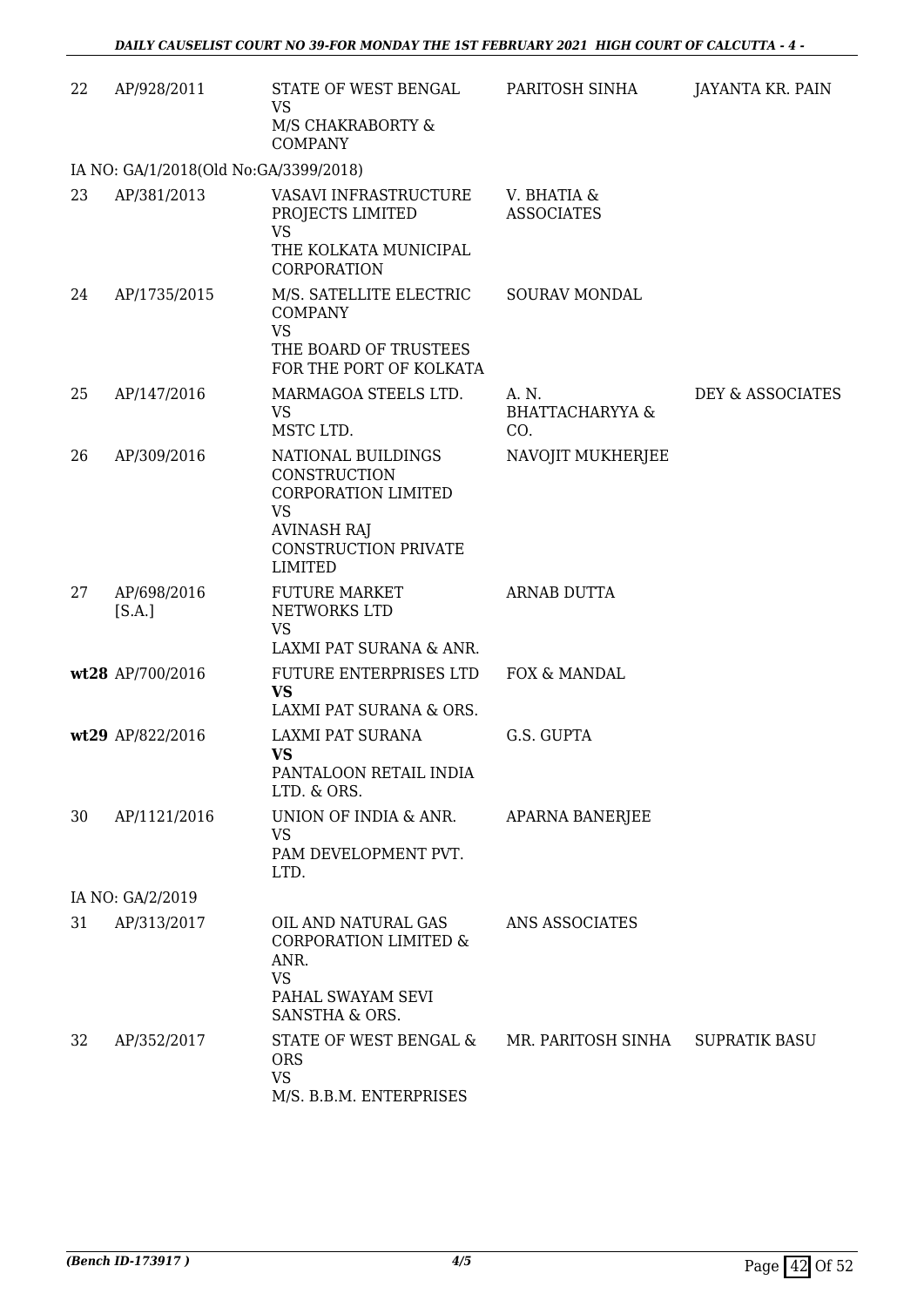| 33 | AP/377/2017                           | THE ORIENTAL INSURANCE<br>CO. LTD<br><b>VS</b><br><b>MADHYA BHARAT PAPERS</b><br><b>LTD</b>                      | RAJESH SINGH              | R. GINODIA & CO. |
|----|---------------------------------------|------------------------------------------------------------------------------------------------------------------|---------------------------|------------------|
| 34 | AP/702/2017                           | UNITED INDIA ASSURANCE<br><b>COMPANY LIMITED</b><br>VS<br>A.I. CHAMPDANY<br><b>INDUSTRIES LIMITED</b>            | SOUMENDRA NATH<br>GANGULY | ABHIJIT GUHA RAY |
|    | IA NO: GA/1/2017(Old No:GA/2853/2017) |                                                                                                                  |                           |                  |
| 35 | AP/708/2017                           | THE ORIENTAL INSURANCE<br><b>COMPANY LIMITED</b><br>VS<br><b>GLOSTER LIMITED</b>                                 | <b>SANJAY PAUL</b>        |                  |
| 36 | AP/99/2018                            | UNION OF INDIA,<br>THROUGH THE GENERAL<br>MANAGER, METRO<br>RAILWAY,<br><b>VS</b><br>M/S PERFECT<br>CONSTRUCTION | APARNA BANERJEE           | CHANDAN DUTTA    |
| 37 | AP/195/2018                           | M/S CAPITAL CEMENT<br><b>AGENCY</b><br><b>VS</b><br>UNION OF INDIA                                               | H.N.DATTA & CO            |                  |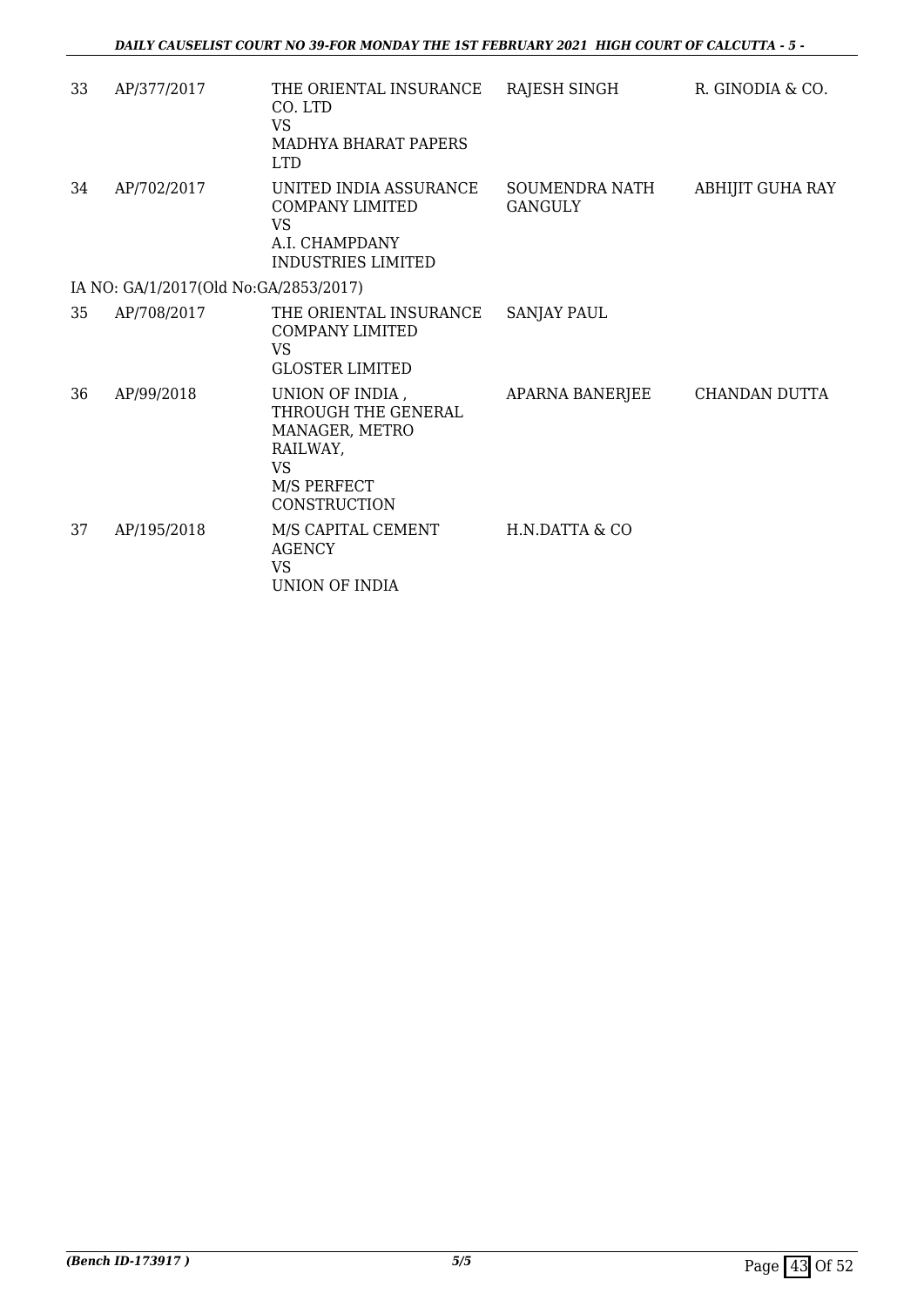

### **Original Side**

**DAILY CAUSELIST For Monday The 1st February 2021**

**COURT NO. 26 SINGLE BENCH (SB-VII) AT 3:00 PM HON'BLE JUSTICE SHEKHAR B. SARAF (VIA VIDEO CONFERENCE)**

#### **NOTE:MATTERS WILL BE TAKEN UP THROUGH PHYSICAL HEARING ONLY WHEN BOTH THE PARTIES ARE AGREED.**

#### **NOTE : 1) EVERYDAY ORIGINAL SIDE MATTERS WILL BE TAKEN UP IMMEDIATELY AFTER THE COMPLETION OF THE APPELLATE SIDE MATTERS OR AT 3:00 P.M. WHICHEVER IS EARLIER.**

#### **2) ORIGINAL SIDE MENTIONING WILL BE ALLOWED IMMEDIATELY BEFORE THE ORIGINAL SIDE MATTERS ARE TAKEN UP.**

**3) MENTIONING FOR INCLUSION IN THE LIST SHALL BE ENTERTAINED ONLY UPON PROPER NOTICE.**

#### **COURT APPLICATIONS UNDER ART.226**

| 1 | WPO/428/2019                                 | MINAKSHI<br>BANDYOPADHYAY PANDE<br>VS<br>THE STATE OF WEST<br>BENGAL AND ORS | <b>ANJAN</b><br><b>BHATTACHARYA</b> | <b>SOUNAK</b><br><b>BHATTACHARYA</b><br>(FOR RES.9) |
|---|----------------------------------------------|------------------------------------------------------------------------------|-------------------------------------|-----------------------------------------------------|
| 2 | WPO/119/2020                                 | SUSMITA GAYEN<br>VS<br>THE STATE OF WEST<br><b>BENGAL AND ORS</b>            | ANJAN<br><b>BHATTACHARYA</b>        |                                                     |
|   |                                              | <b>NEW APPLICATIONS</b>                                                      |                                     |                                                     |
| 3 | IA NO. GA/1/2020<br>(Old No:<br>GA/642/2020) | KAMAL MAHESHWARI<br>Vs<br>STATE OF WEST BENGAL &                             | <b>SANTI DAS</b>                    |                                                     |

In WPO/553/2018

ORS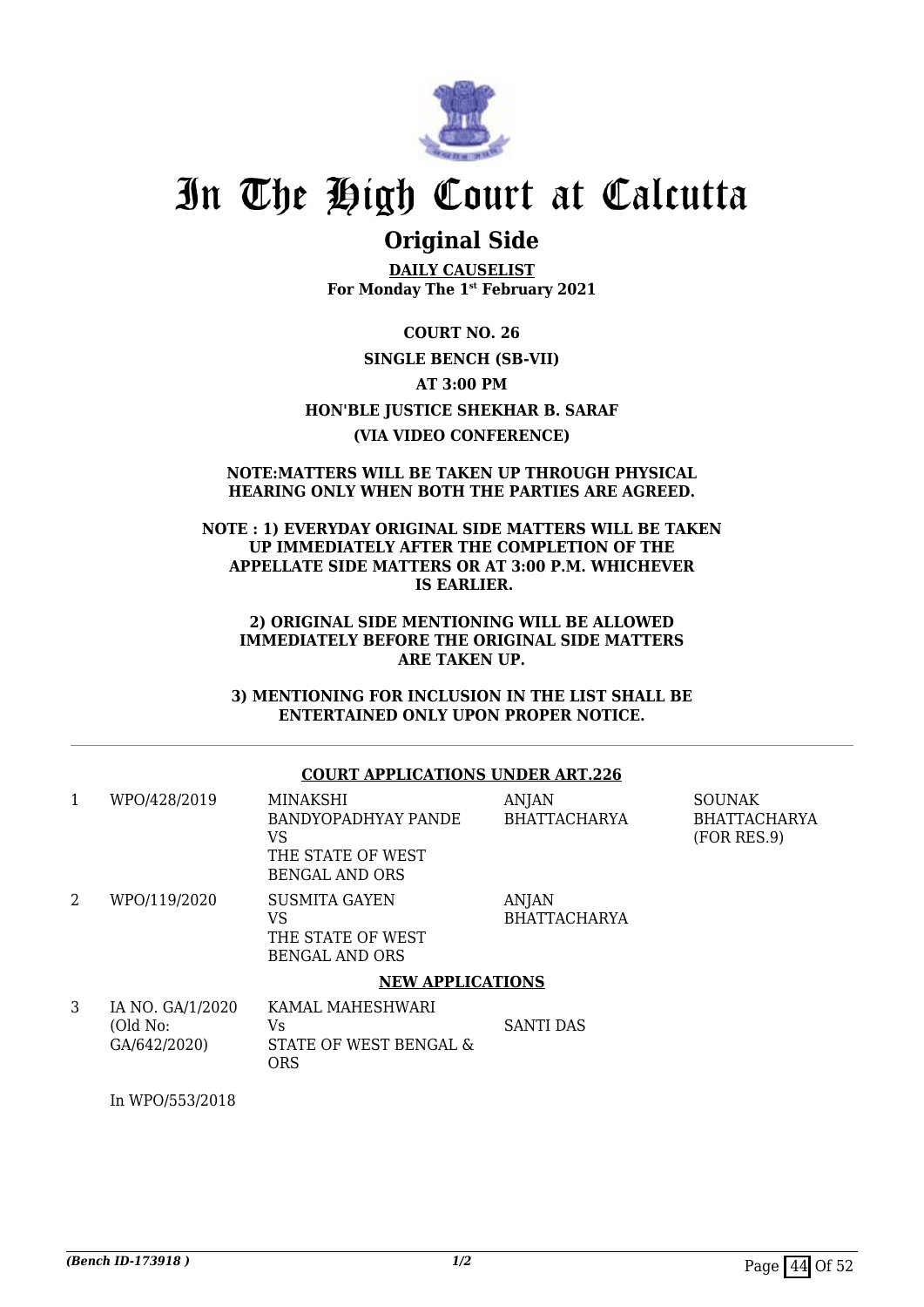| 4 | IA NO. GA/2/2020<br>(Old No:<br>GA/643/2020) | KAMAL MAHESHWARI<br>Vs<br>STATE OF WEST BENGAL &<br>ORS | SANTI DAS |
|---|----------------------------------------------|---------------------------------------------------------|-----------|
|   | In WPO/553/2018                              |                                                         |           |

| 5 | IA NO. GA/1/2020 | DEEPA BASU<br>Vs  | SAKTI PADA JANA |
|---|------------------|-------------------|-----------------|
|   |                  | THE STATE OF WEST | SAKTI PADA JANA |
|   | In WPO/306/2020  | BENGAL AND ORS    |                 |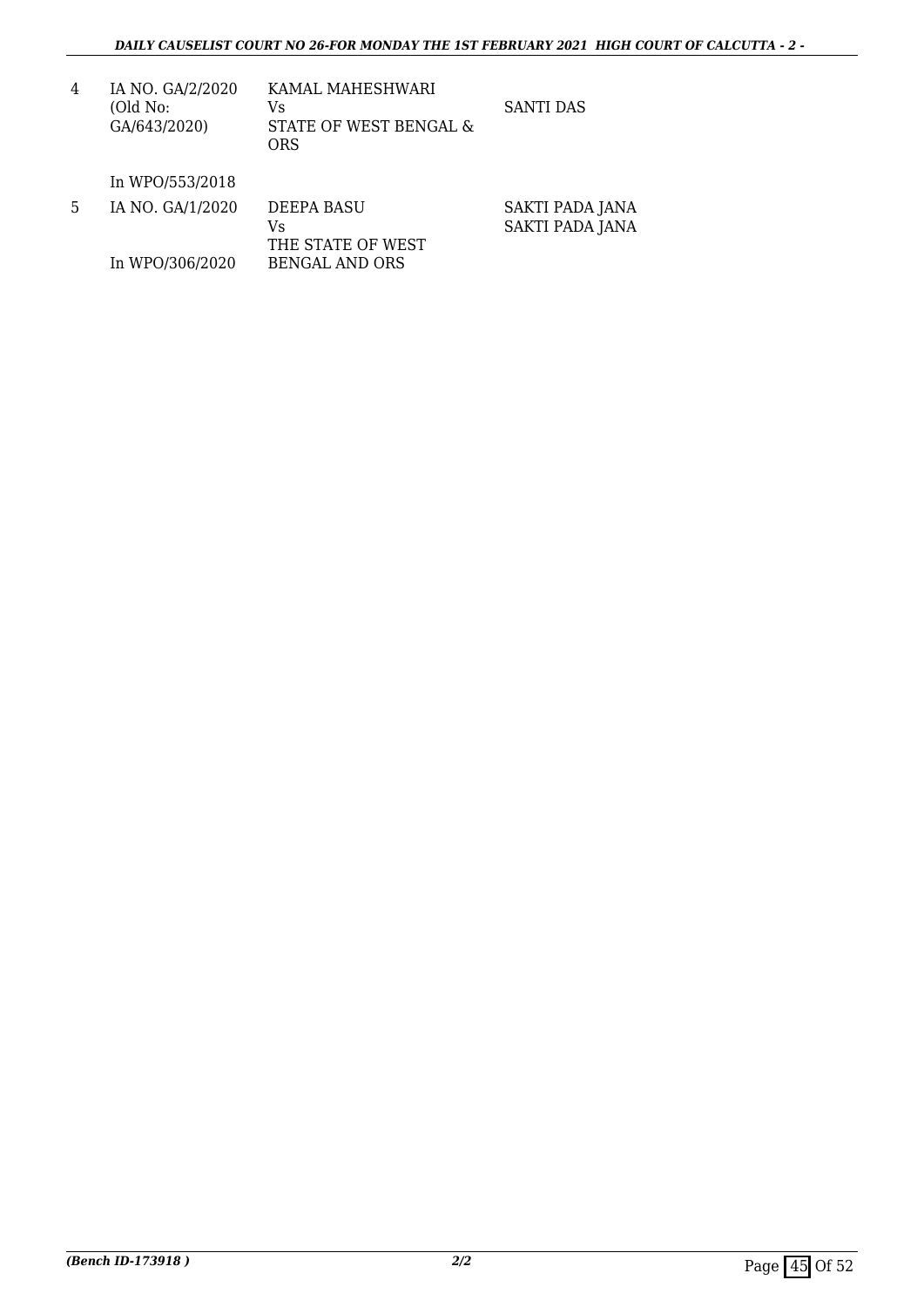

### **Original Side**

**DAILY CAUSELIST For Monday The 1st February 2021**

**COURT NO. 15 SINGLE BENCH (SB-VIII) AT 10:45 AM HON'BLE JUSTICE RAJARSHI BHARADWAJ (VIA VIDEO CONFERENCE)**

**NOTE:MATTERS WILL BE TAKEN UP THROUGH PHYSICAL HEARING ONLY WHEN BOTH THE PARTIES ARE AGREED.**

**NOTE: ON FRIDAY (05/02/2021) ORIGINAL SIDE MATTERS WILL BE TAKEN UP AT 10:45 A.M.**

**AFTER COMPLETION OF ORIGINAL SIDE MATTERS, APPELLATE SIDE MATTERS WILL BE TAKEN UP.**

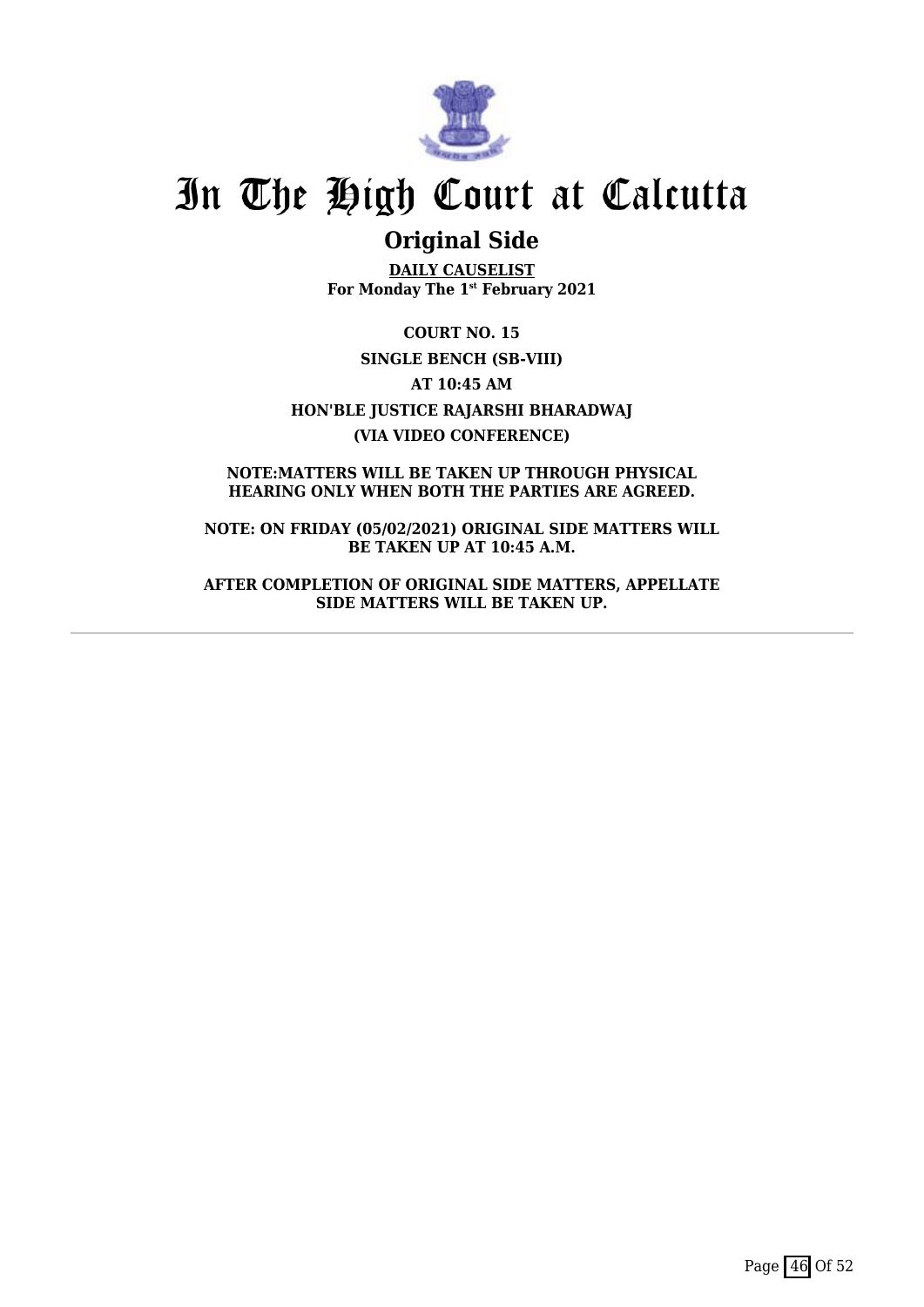

### **Original Side**

**DAILY CAUSELIST For Monday The 1st February 2021**

**COURT NO. 10 SINGLE BENCH (SB-X) AT 10:45 AM HON'BLE JUSTICE RAVI KRISHAN KAPUR (VIA VIDEO CONFERENCE)**

#### **NOTE:MATTERS WILL BE TAKEN UP THROUGH PHYSICAL HEARING ONLY WHEN BOTH THE PARTIES ARE AGREED.**

**NOTE: (I) ORIGINAL SIDE MENTIONING EVERY WEDNESDAY AND THURSDAY AT 10:45 A.M.**

**(II) ORIGINAL SIDE MATTERS WILL BE TAKEN UP EVERY WEDNESDAY AND THURSDAY AT 10:45 A.M. BEFORE APPELLATE SIDE MATTERS.**

**AFTER COMPLETION OF ORIGINAL SIDE MATTERS, APPELLATE SIDE MATTERS WILL BE TAKEN UP**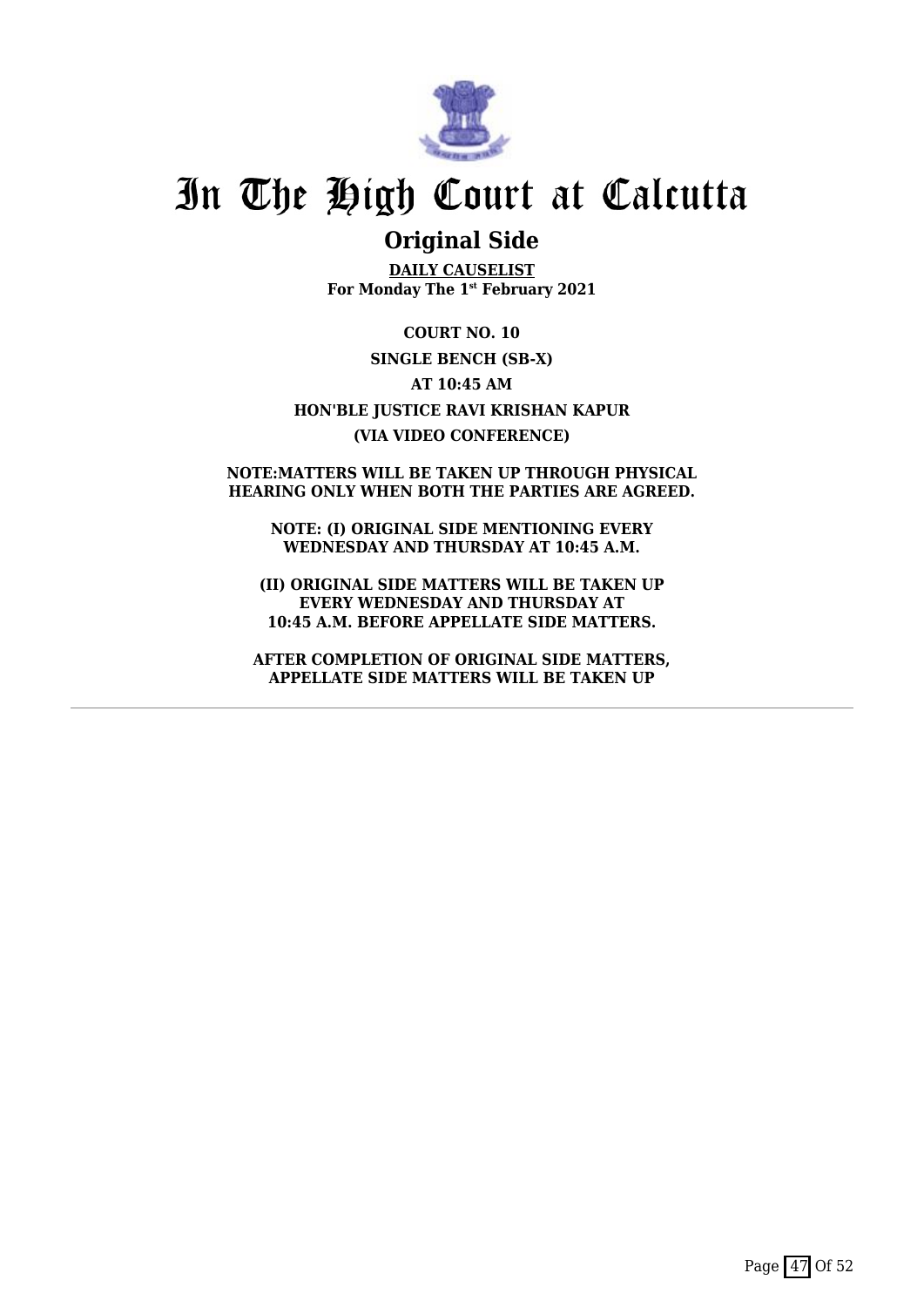

### **Original Side**

**DAILY CAUSELIST For Monday The 1st February 2021**

### **COURT NO. 23 SINGLE BENCH (SB-XI) AT 2:00 PM HON'BLE JUSTICE ARINDAM MUKHERJEE (VIA VIDEO CONFERENCE)**

#### **NOTE:MATTERS WILL BE TAKEN UP THROUGH PHYSICAL HEARING ONLY WHEN BOTH THE PARTIES ARE AGREED.**

**NOTE: 1) ORIGINAL SIDE MATTERS SHALL BE TAKEN UP EVERYDAY AT 2:00 P.M.**

**2) ORDINARILY, SPECIALLY ASSIGNED MATTERS SHALL BE TAKEN UP ON FRIDAY AT 2:00 P.M.**

**3) AFTER COMPLETION OF ORIGINAL SIDE MATTERS, IF TIME PERMITS, APPELLATE SIDE MATTERS SHALL BE AGAIN TAKEN UP.**

#### **COURT APPLICATIONS UNDER ART.226**

| 1 | WPO/75/2020  | SHRI GOUTAM<br><b>CHAKRABORTY</b><br>VS<br>THE ASSISTANT<br><b>COMMISSIONER OF</b><br>INCOME TAX CIRCLE-44, | <b>SUTAPA</b><br><b>ROYCHOUDHURY</b> |
|---|--------------|-------------------------------------------------------------------------------------------------------------|--------------------------------------|
|   |              | <b>KOLKATA</b>                                                                                              |                                      |
| 2 | WPO/94/2020  | SRI AMAN JAI SANSARIA<br>VS<br>UNION OF INDIA AND ORS.                                                      | M/S. L. P.<br>AGARWALLA AND CO.      |
| 3 | WPO/459/2020 | HIRISE HOSPITALITY PVT<br><b>LTD</b><br>VS<br><b>INCOME TAX OFFICER</b><br>WARD 2(3) KOLKATA                | L P MANOT AND CO                     |
| 4 | WPO/39/2021  | PARTHA GHOSH<br>VS<br>CESC LTD AND ORS                                                                      | AMAL KUMAR DATTA                     |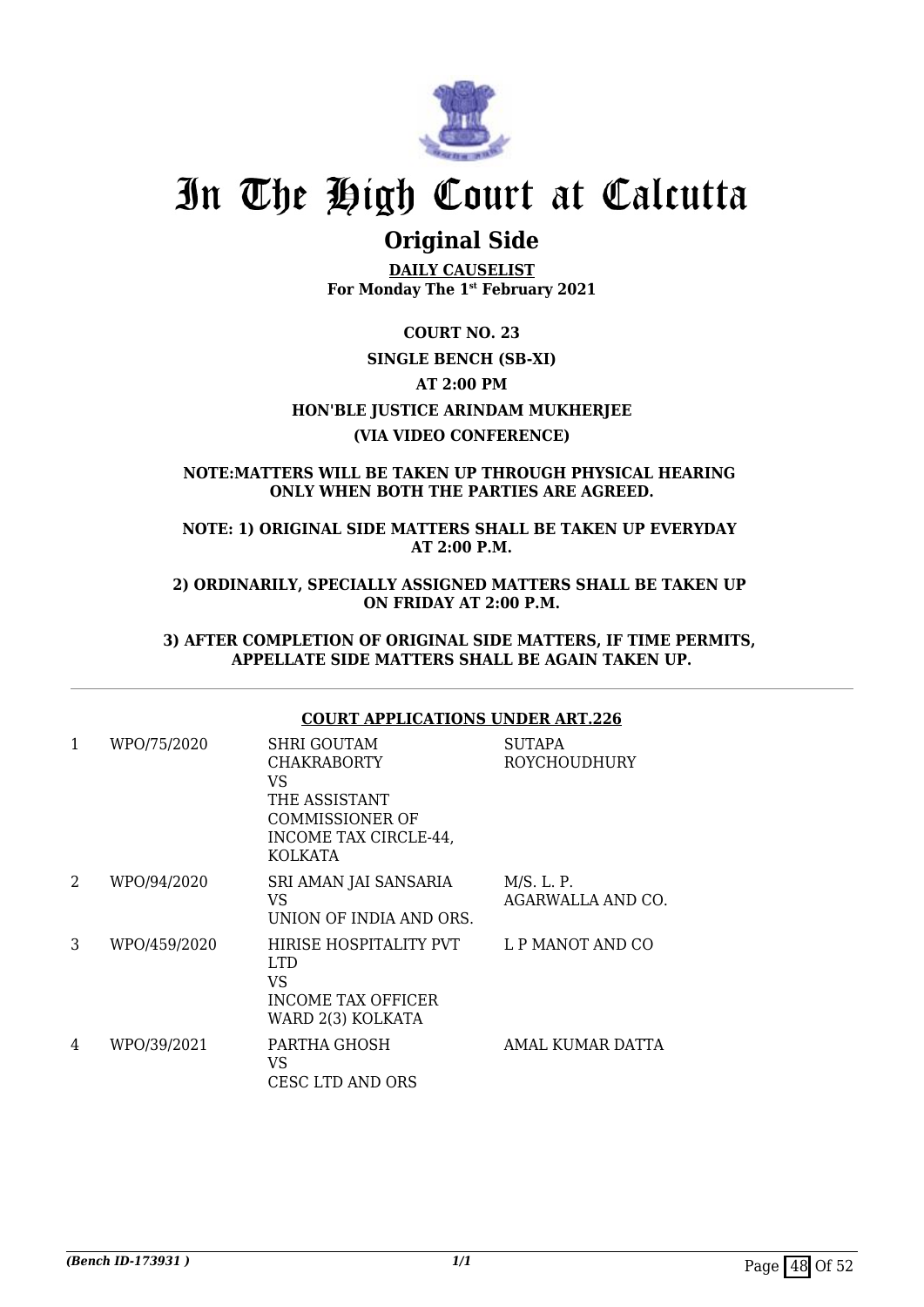

## **Original Side**

**DAILY CAUSELIST For Monday The 1st February 2021**

**COURT NO. 18 SINGLE BENCH (SB-XII) AT 10:45 AM HON'BLE JUSTICE BISWAJIT BASU (VIA VIDEO CONFERENCE)**

**NOTE:MATTERS WILL BE TAKEN UP THROUGH PHYSICAL HEARING ONLY WHEN BOTH THE PARTIES ARE AGREED.**

**NOTE: ORIGINAL SIDE MENTIONING WILL BE TAKEN UP AT 10:45 A.M**

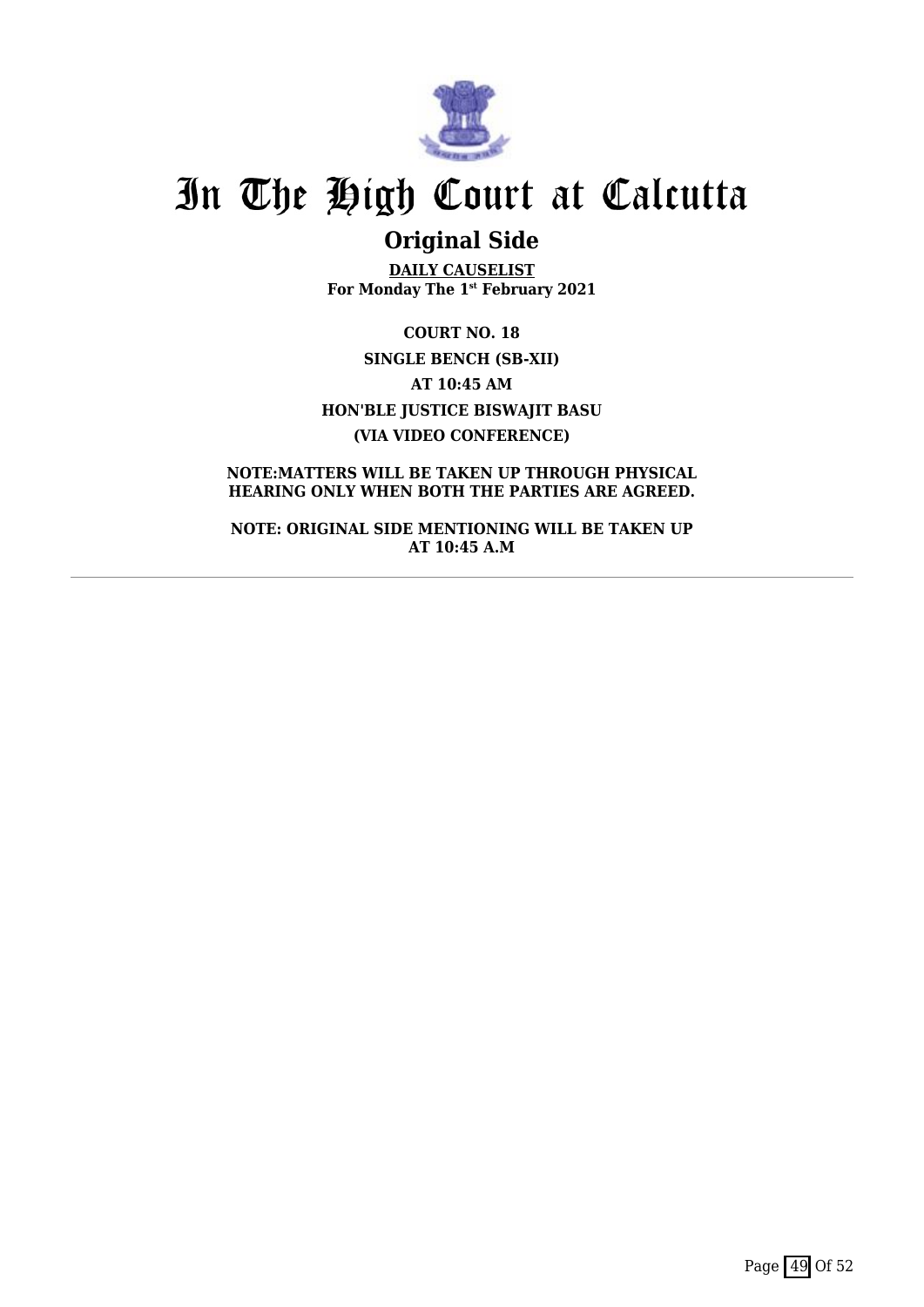

### **Original Side**

**DAILY CAUSELIST For Monday The 1st February 2021**

**COURT NO. 24 SINGLE BENCH (SB- XIII) AT 10:45 AM HON'BLE JUSTICE AMRITA SINHA (VIA VIDEO CONFERENCE)**

#### **NOTE:MATTERS WILL BE TAKEN UP THROUGH PHYSICAL HEARING ONLY WHEN BOTH THE PARTIES ARE AGREED.**

#### **NOTE: ORIGINAL SIDE MATTERS WILL BE TAKEN UP AT THE FIRST SITTING OF THE COURT.**

**AFTER COMPLETION OF ORIGINAL SIDE MATTERS; APPELLATE SIDE MATTERS WILL BE TAKEN UP.**

**NO PHYSICAL MENTIONING IN COURT.**

#### **MODIFICATION APPLICATION**

| 1                                     | IA NO. GA/2/2020<br>In WPO/294/2019     | SNEHANSU MAJUMDAR<br>Vs.<br>WEST BENGAL ESSENTIAL<br><b>COMMODITIES SUPPLY</b><br><b>CORPORATION LTD AND</b><br><b>ORS</b> | PARASHAR BAIDYA                     |                                                            |  |  |
|---------------------------------------|-----------------------------------------|----------------------------------------------------------------------------------------------------------------------------|-------------------------------------|------------------------------------------------------------|--|--|
|                                       | <b>COURT APPLICATIONS UNDER ART.226</b> |                                                                                                                            |                                     |                                                            |  |  |
| 2                                     | WPO/367/2019                            | KHAIRUNNESSA ALIAS<br>KHAIRUNNISA<br><b>VS</b><br>THE STATE OF WEST<br><b>BENGAL AND 11 OTHERS</b>                         | <b>ATAUR RAHMAN</b>                 | <b>SIBANGI</b><br><b>CHATTAPADHYAY</b><br>(FOR RES.9 TO12) |  |  |
| IA NO: GA/1/2019(Old No:GA/2836/2019) |                                         |                                                                                                                            |                                     |                                                            |  |  |
| 3                                     | WPO/600/2019                            | MD. ALLAUDDIN AND ORS<br>VS<br>KOLKATA MUNICIPAL<br><b>CORPORATION AND ORS</b>                                             | <b>SANCHITA</b><br><b>CHAUDHURI</b> |                                                            |  |  |
| 4                                     | WPO/635/2019                            | BIKASH KAMAL BANERJEE<br><b>VS</b><br>KOLKATA MUNICIPAL<br>CORPORATION AND ORS.                                            | KHAITAN AND CO.                     |                                                            |  |  |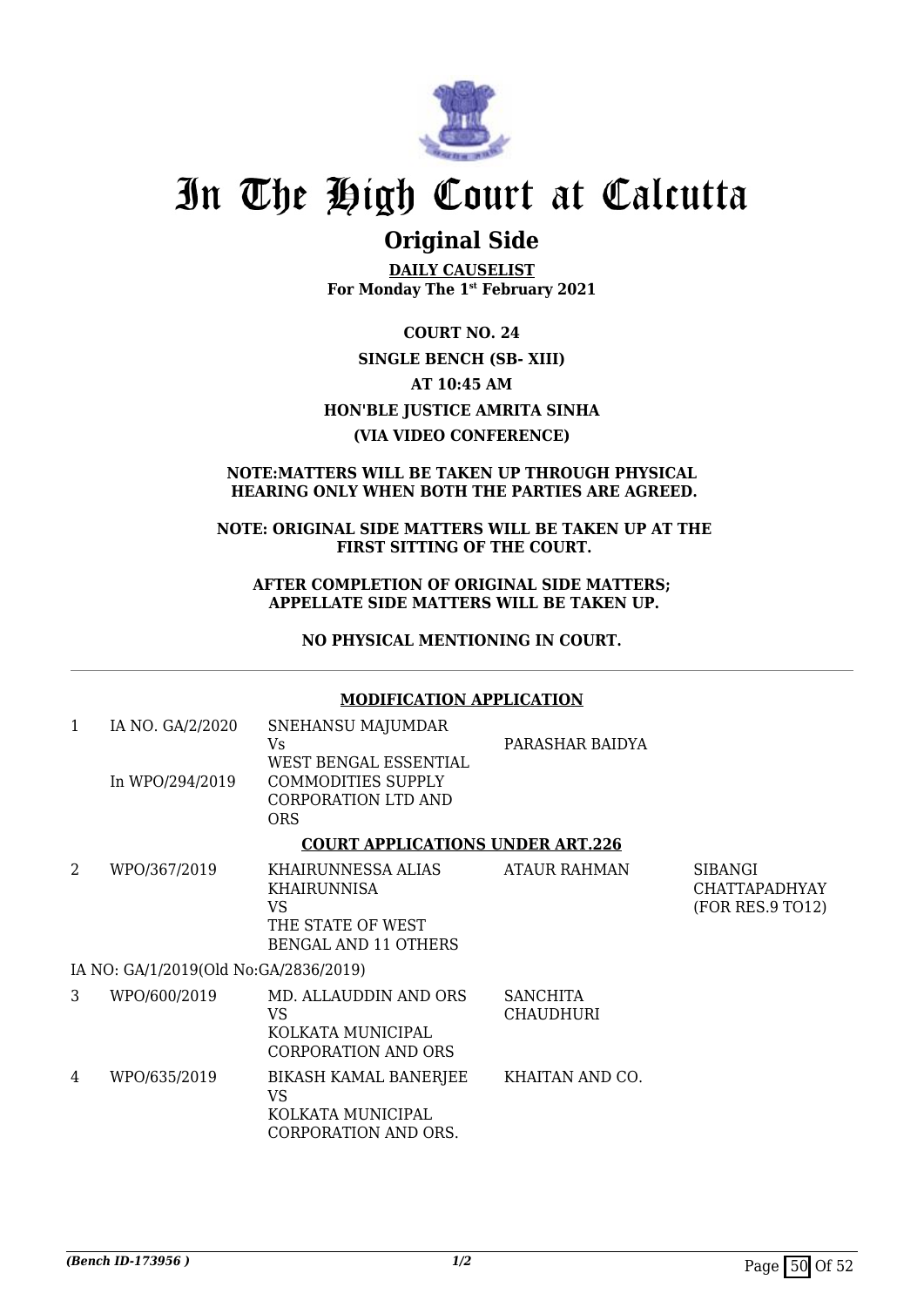| 5 | WPO/64/2020  | MD. MEHTAB<br>VS<br>KOLKATA MUNICIPAL<br>CORPORATION AND ORS.   | RAMPRAVESH SINGH |
|---|--------------|-----------------------------------------------------------------|------------------|
| 6 | WPO/191/2020 | SANTOSH SINGH<br>VS<br>KOLKATA MUNICIPAL<br>CORPORATION AND ORS | ARINDAM BANERJEE |